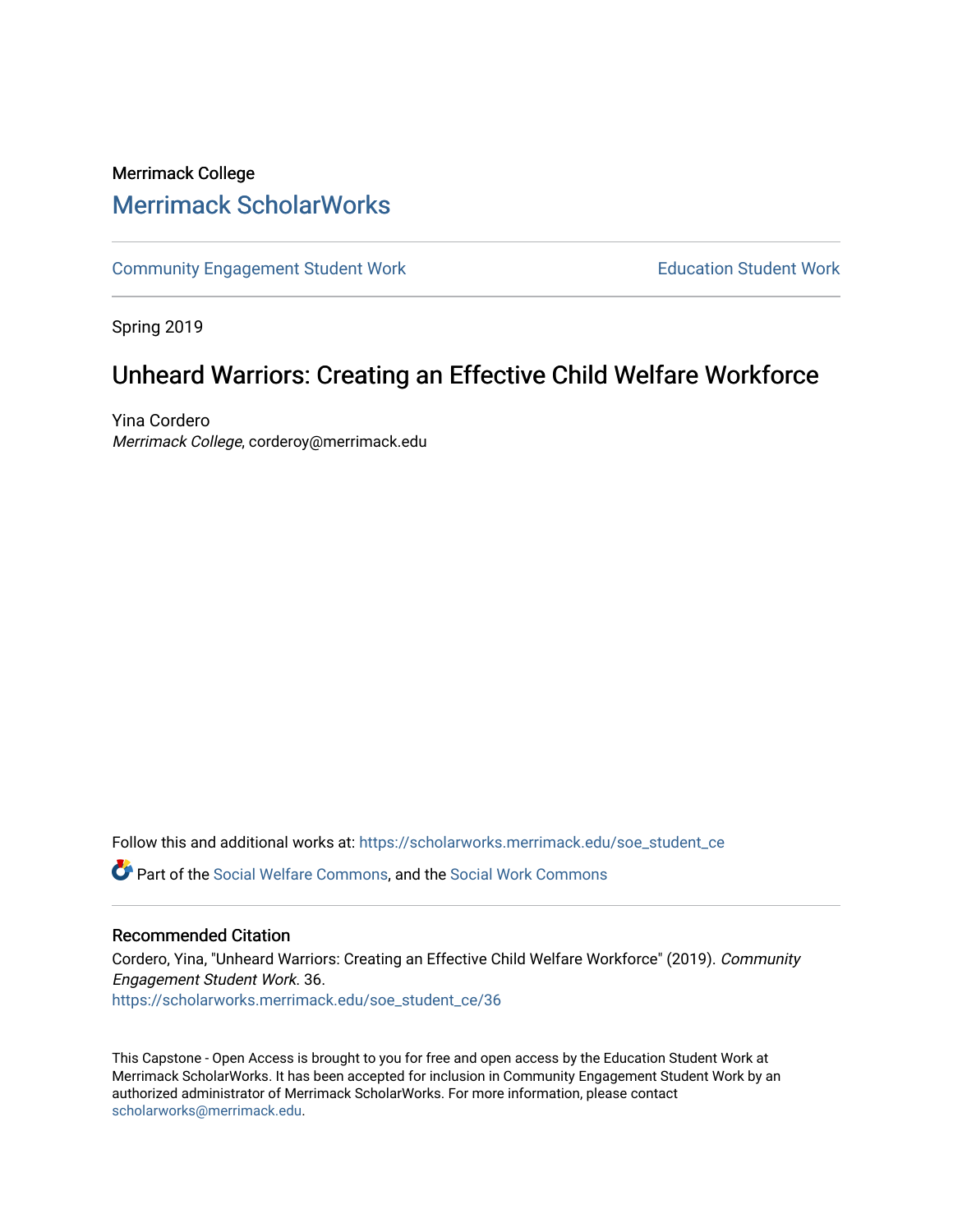Unheard Warriors: Creating an Effective Child Welfare Workforce

Yina Cordero

Merrimack College

2019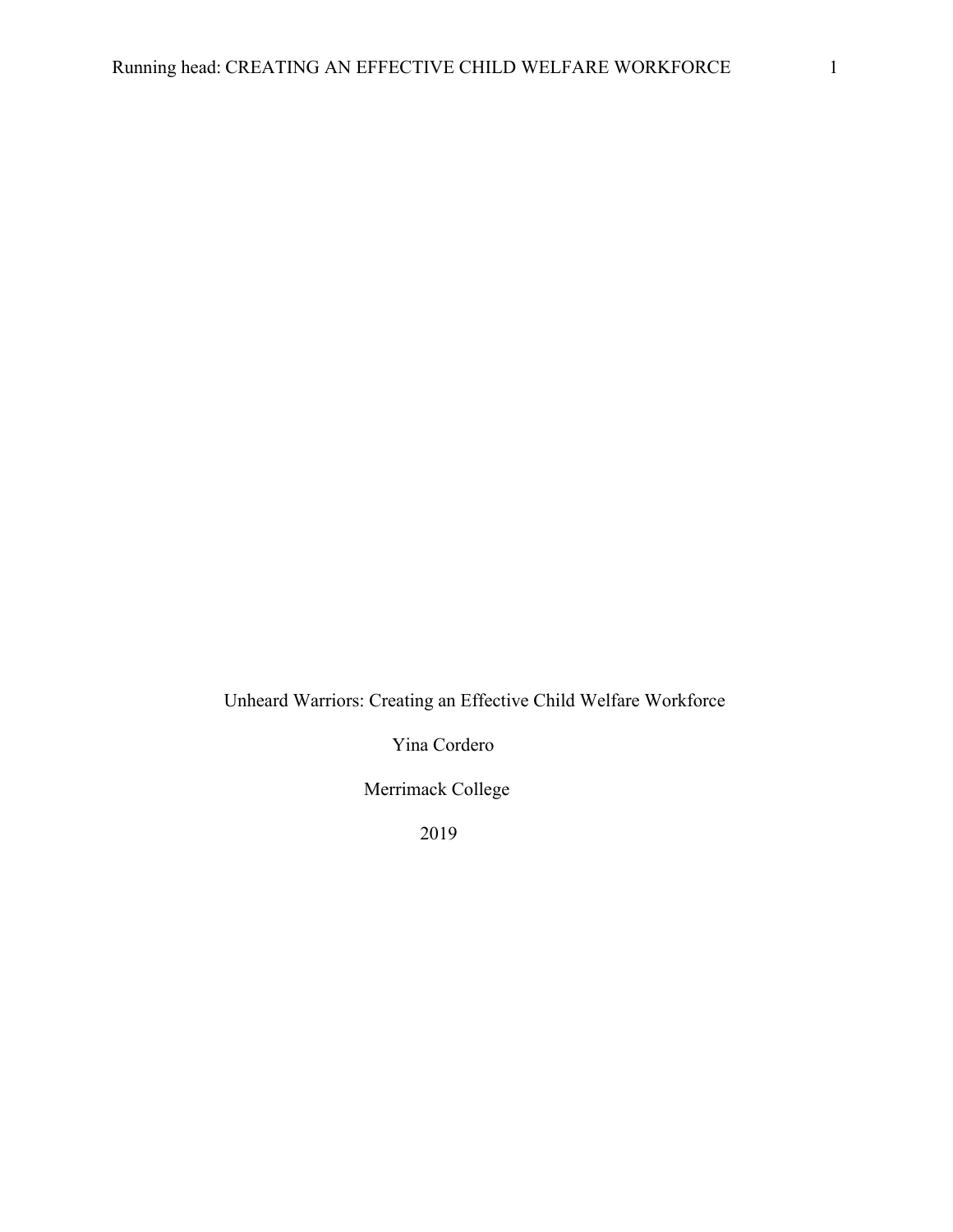## MERRIMACK COLLEGE

#### **CAPSTONE PAPER SIGNATURE PAGE**

#### CAPSTONE SUBMITTED IN PARTIAL FULFILLMENT OF THE REQUIREMENTS FOR THE DEGREE

#### **MASTER OF EDUCATION**

 $\overline{\mathbb{N}}$ 

#### **COMMUNITY ENGAGEMENT**

CAPSTONE TITLE: Unheard Warriors: Creating an Effective Child Welfare Workforce

**AUTHOR: Yina Cordero** 

THE CAPSTONE PAPER HAS BEEN ACCEPTED BY THE COMMUNITY ENGAGEMENT PROGRAM IN PARTIAL FULFILLMENT OF THE REQUIREMENTS FOR THE DEGREE OF MASTER OF EDUCATION IN COMMUNITY ENGAGEMENT.

Audrey Falk, Ed.D.  $QF\alpha \ell k$   $5/10/19$ <br>DIRECTOR, COMMUNITY ENGAGEMENT SIGNATURE DATE

Sean McCarthy, Ed..D. **INSTRUCTOR, CAPSTONE COURSE** 

SIGNATURE PATE 5/10/19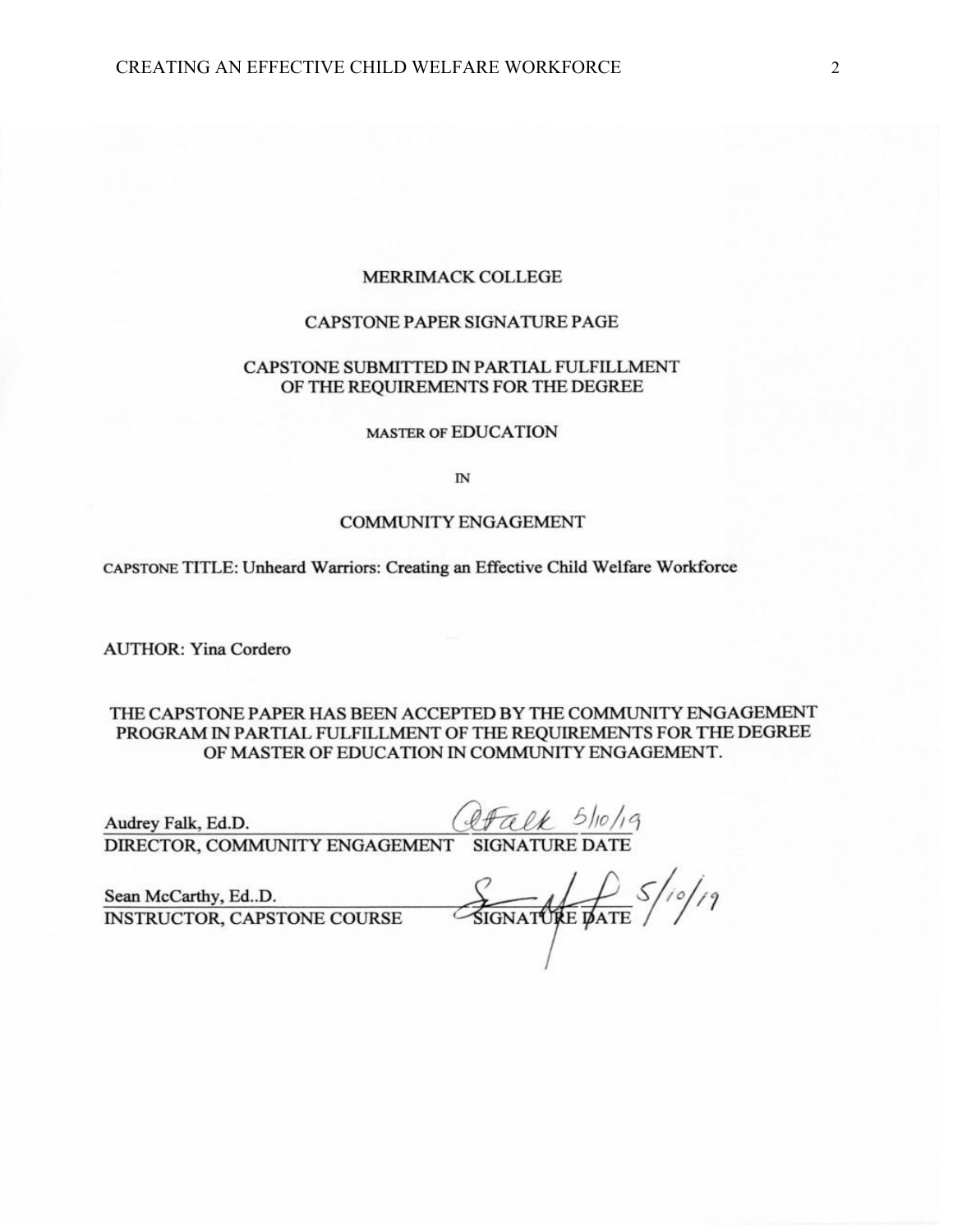#### **Acknowledgements**

Foremost, I would like to express my most sincere gratitude to the professors I have had during my graduate studies these past two years. Thank you to my advisor, Audrey Falk, who has guided me throughout these years to discover my passion for working with children and families and provided me with opportunities to network and grow professionally. Dr. Sean McCarthy thank you for your encouragement, guidance, and support this year throughout this difficult but rewarding journey.

 I would also like to thank my mother Mary and brother Rafi, who have always believed in my abilities to continue my education. I also want to thank my partner, Jimmy, and cousin, Gardibian for always pushing me to be the best version of myself. I could have not made it this far without your love and support.

Lastly, I would like to dedicate this capstone to all child welfare workers who constantly put their own lives at risk to serve our most vulnerable population. Your work and dedication is valuable and should be continuously recognized and appreciated.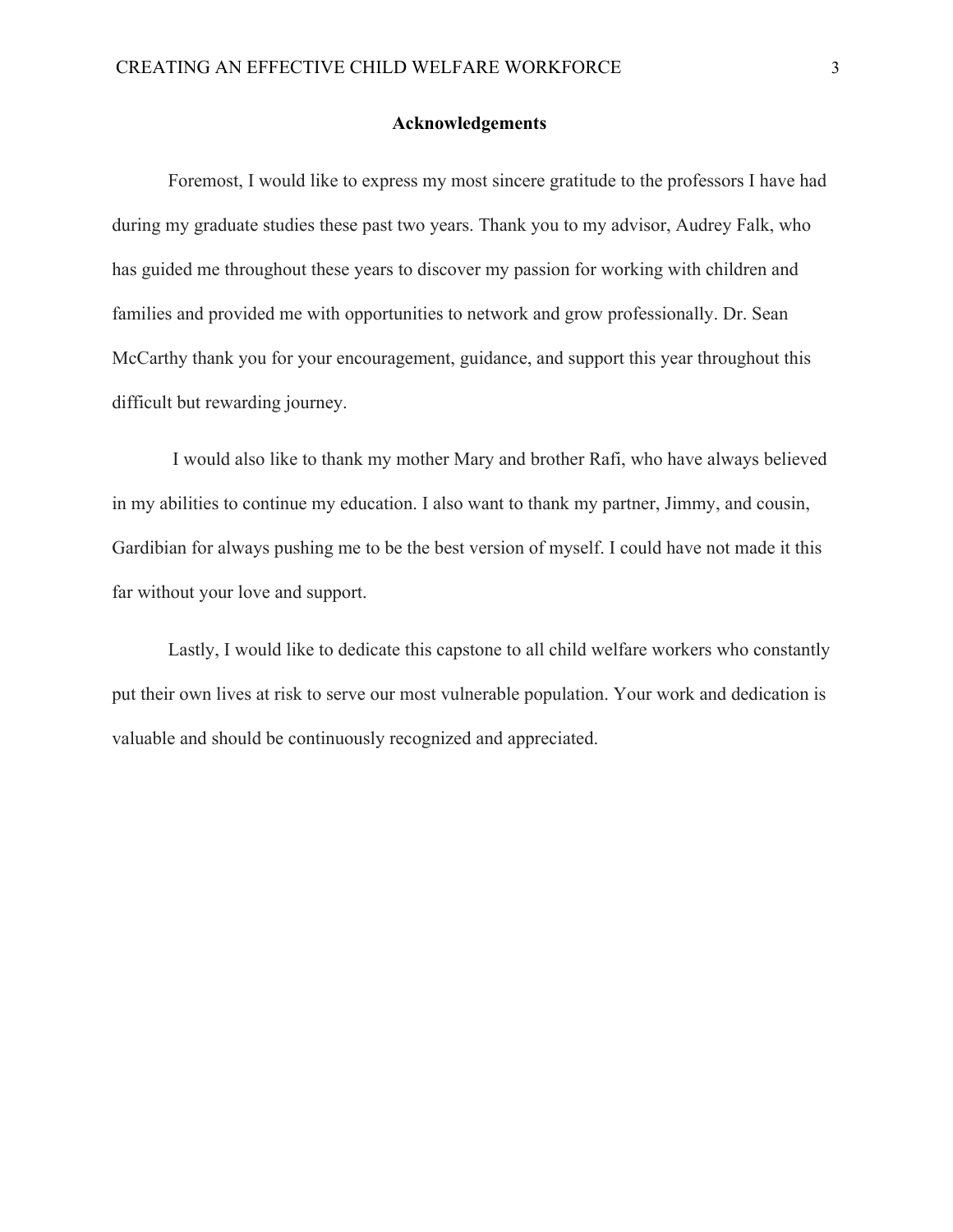## **Table of Contents**

| .25 |
|-----|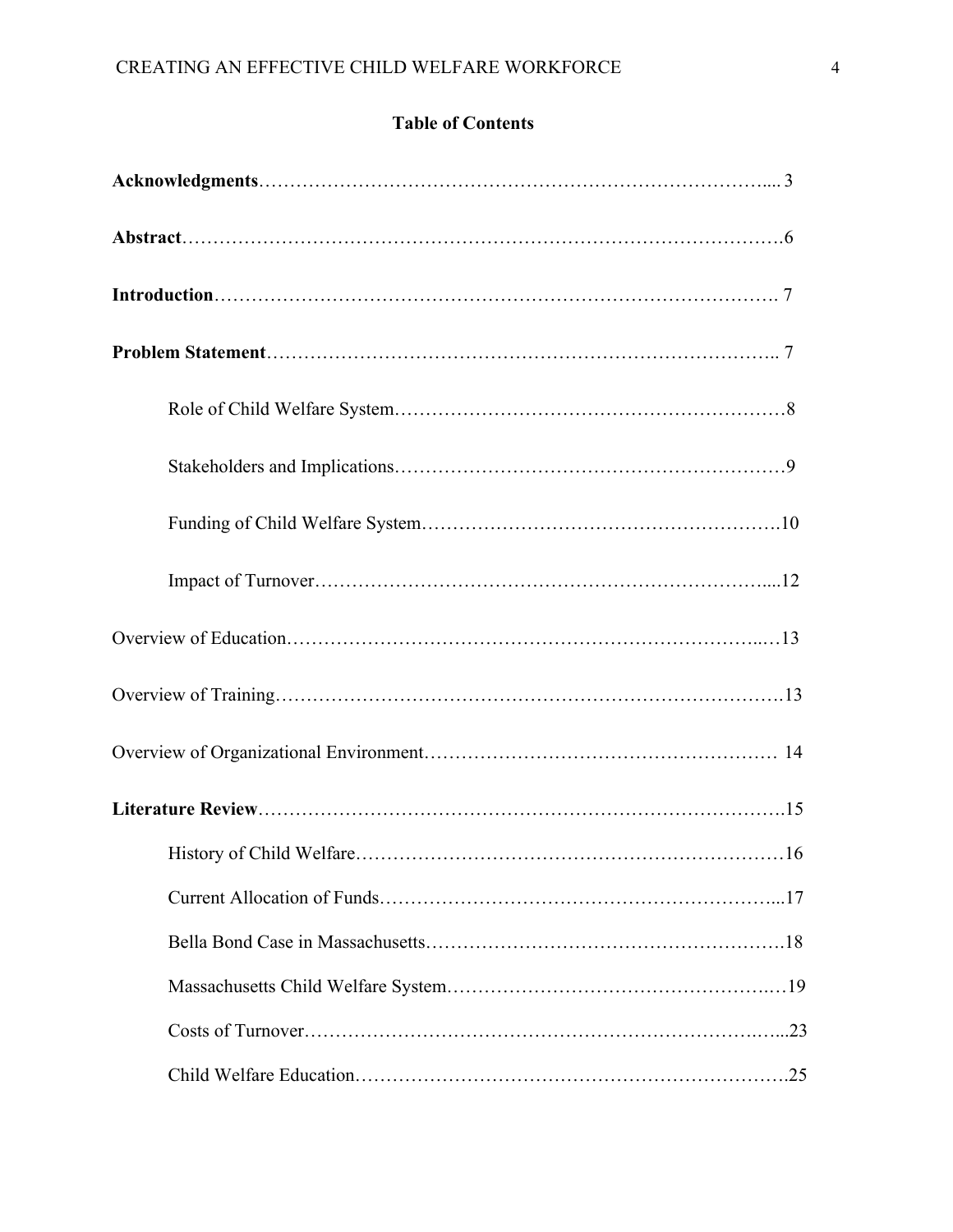## CREATING AN EFFECTIVE CHILD WELFARE WORKFORCE 5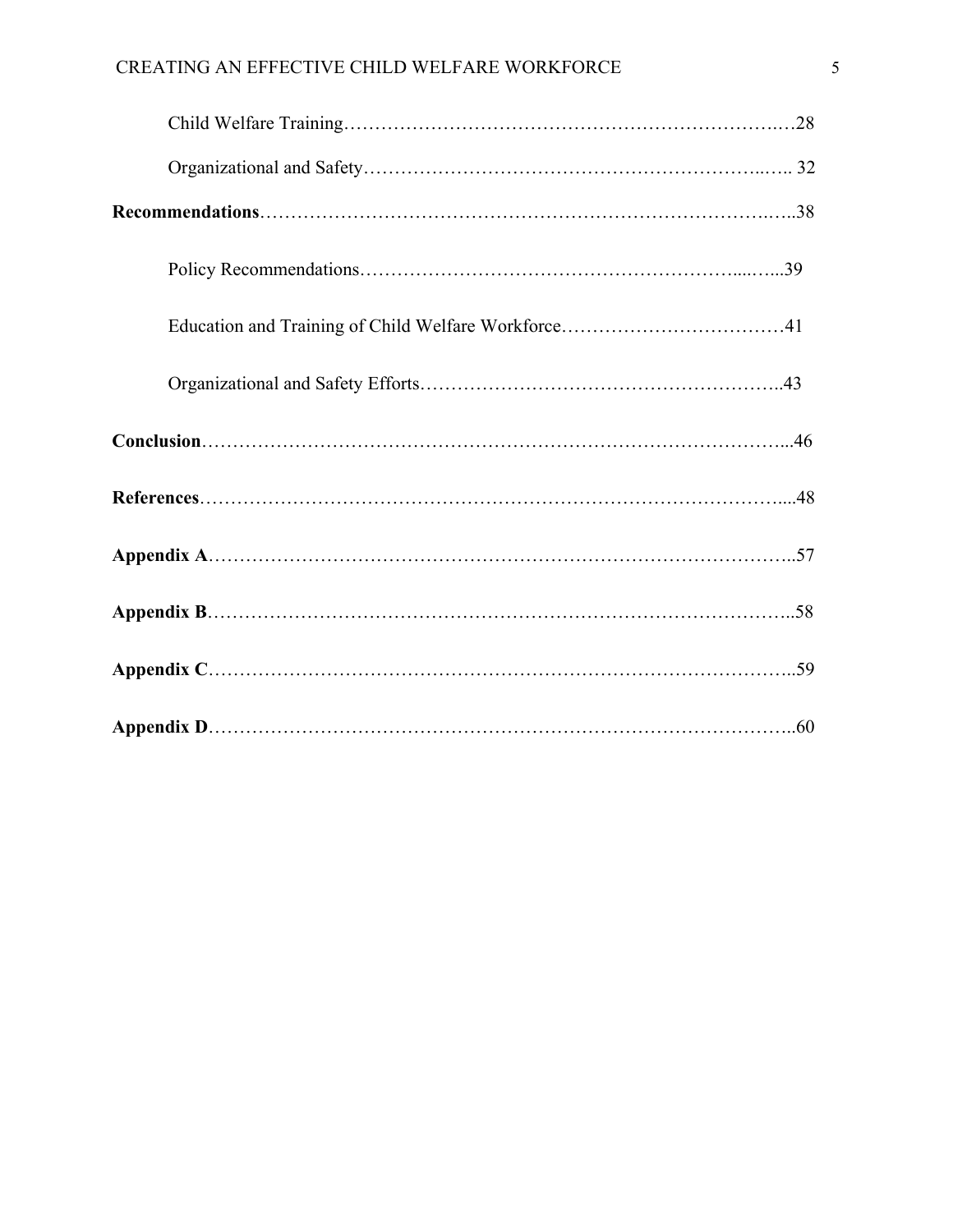#### **Abstract**

As child abuse and neglect cases continue to increase in the United States, child welfare workers continue to experience challenges that have made it increasingly difficult to adequately care for the children and families in the child welfare system. Unfortunately, this has led to increased turnover rates among child welfare workers. Policy surrounding the child welfare workforce have pushed for changes that do not appropriately address issues such as the lack of education, training, and unsafe organizational environment that child welfare workers experience daily. An extensive overview of the current state of the child welfare workforce, has demonstrated a need to look for better ways to equip child welfare workers in the areas of training, education, and organizational change, which will move the child welfare system in a better position to be able to strengthen families and keep children safe.

Keywords: child abuse and neglect, children and families, child welfare workers, child welfare workforce, turnover, policy, education, training, organizational environment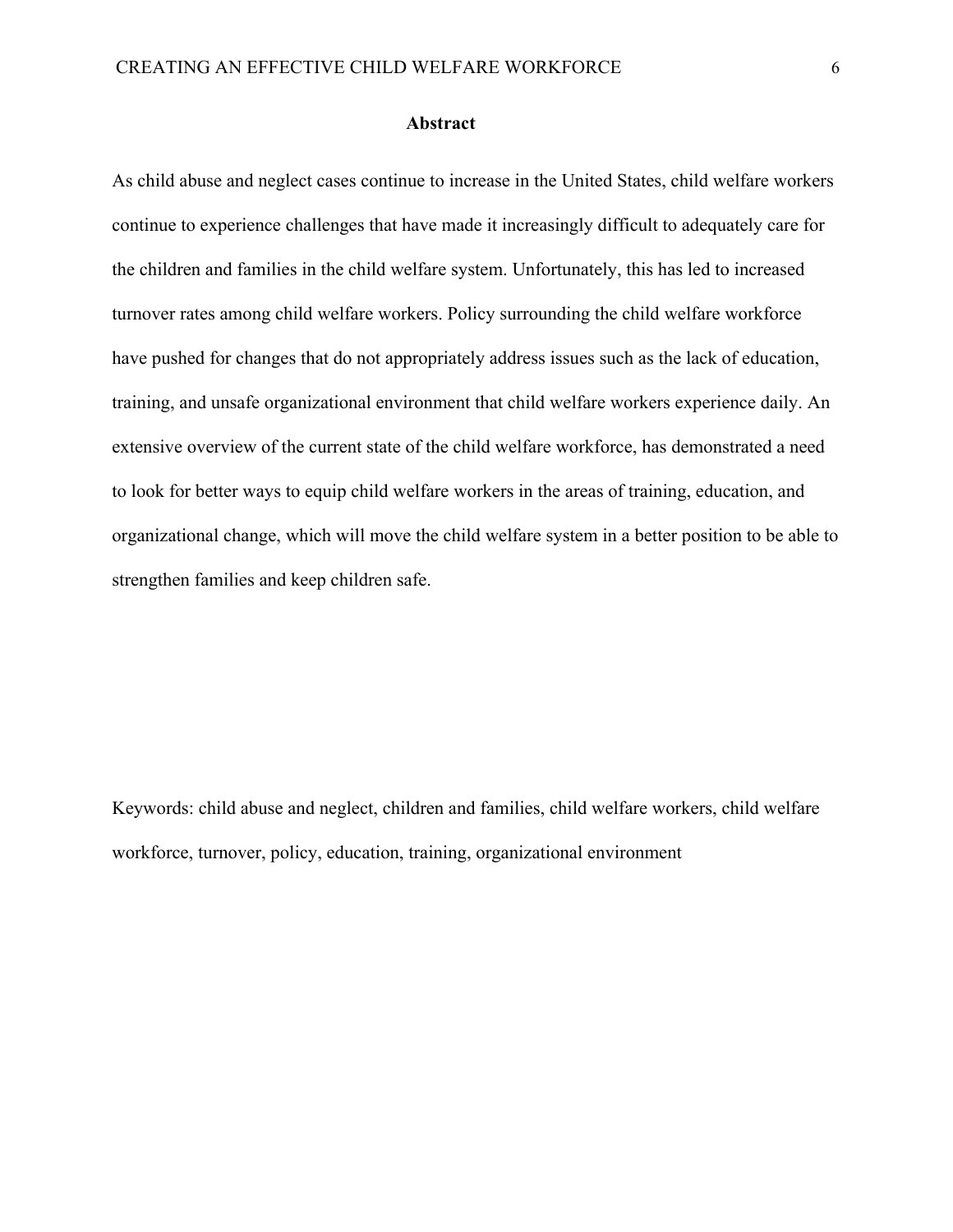#### **Introduction**

A qualified and well-trained child welfare workforce is an essential part of the child welfare system. While child welfare workers play a critical role in the lives of children and families who enter the child welfare system, they continue to face daily challenges to live up to their role. According to a 2017 child maltreatment report, 674,000 children were victims of child abuse or neglect, an increase of 2.7% from 2013 (Child Maltreatment, 2017, pg.12). While the population of children and families who enter the child welfare system increases, child welfare workers must quickly adapt to meet their needs and keep them safe without having the proper support and resources to do this effectively. Currently, policies aimed at improving child welfare services continuously puts improving the working conditions of child welfare workers as the last priority without realizing the implications it has on the system and children and families it aims to serve (National Association of Social Workers, 2015).

#### **Problem Statement**

According to the National Association of Social Workers, child welfare workers "face critical decisions about the lives of these vulnerable children and youth while working in stressful environments that include high caseloads and workloads, inadequate supervision, safety concerns, and limited training and resources (for example, access to emerging technology)"(National Association of Social Workers, 2015, p.1). According to Casey Family Programs (2017) child welfare turnover rates have been estimated to be 20–40 percent nationally, while 10% is said to be optimal for child welfare agencies (Casey Family Programs, 2017; Child Welfare League of America, 2017b). When child welfare workers turnover rates are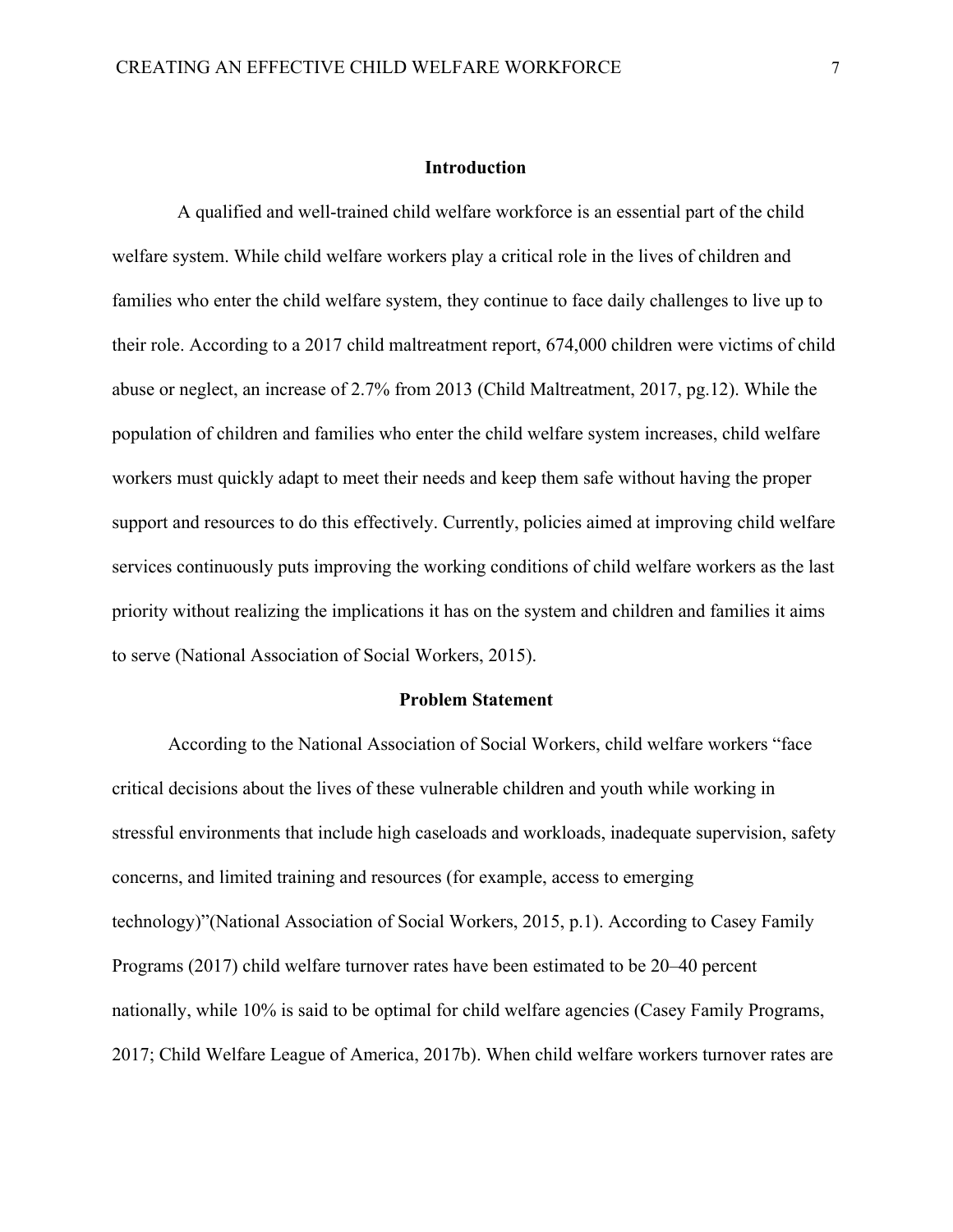the cause of poorer outcomes for children and families, it becomes more problematic and alarming (Patel et al, 2017). The lack of support that often results in high turnover rates among child welfare workers, negatively affect the children and families the system serves because child welfare workers spend less time building valuable relationships with the children and families on their caseloads (See Appendix A). This capstone aims to prove the need for federal policy changes and continued improvements that shine a light on the needs of child welfare workers in the areas of education, training, and organizational environment. These recommendations will directly address the issues of high turnover rates among child welfare workers, which continues to be a detrimental factor in the lives of children and families. These proposed changes will better equip child welfare workers to be able to provide quality services to children and families. However, before going into depth on these issues and solutions, it is important to understand the complex child welfare system that exists today.

## **Role of the Child Welfare System**

The child welfare system was created to prevent and protect children from abuse and neglect. Its focus is to create programs that strengthen families and which value keeping families' together, safe, and stable. When this is unable to occur due to safety concerns for the child, finding a safe home for the child is the next step (Child Welfare Information Gateway, 2013). In most cases, families become a part of the system because of a report of child abuse or neglect also known as child maltreatment. Child welfare agencies only intervene when parents, primary caregivers, or extended family are the perpetrators of child maltreatment. Child maltreatment cases caused by strangers are investigated by law enforcement (Child Welfare Information Gateway, 2013). The child welfare system consists of many different agencies and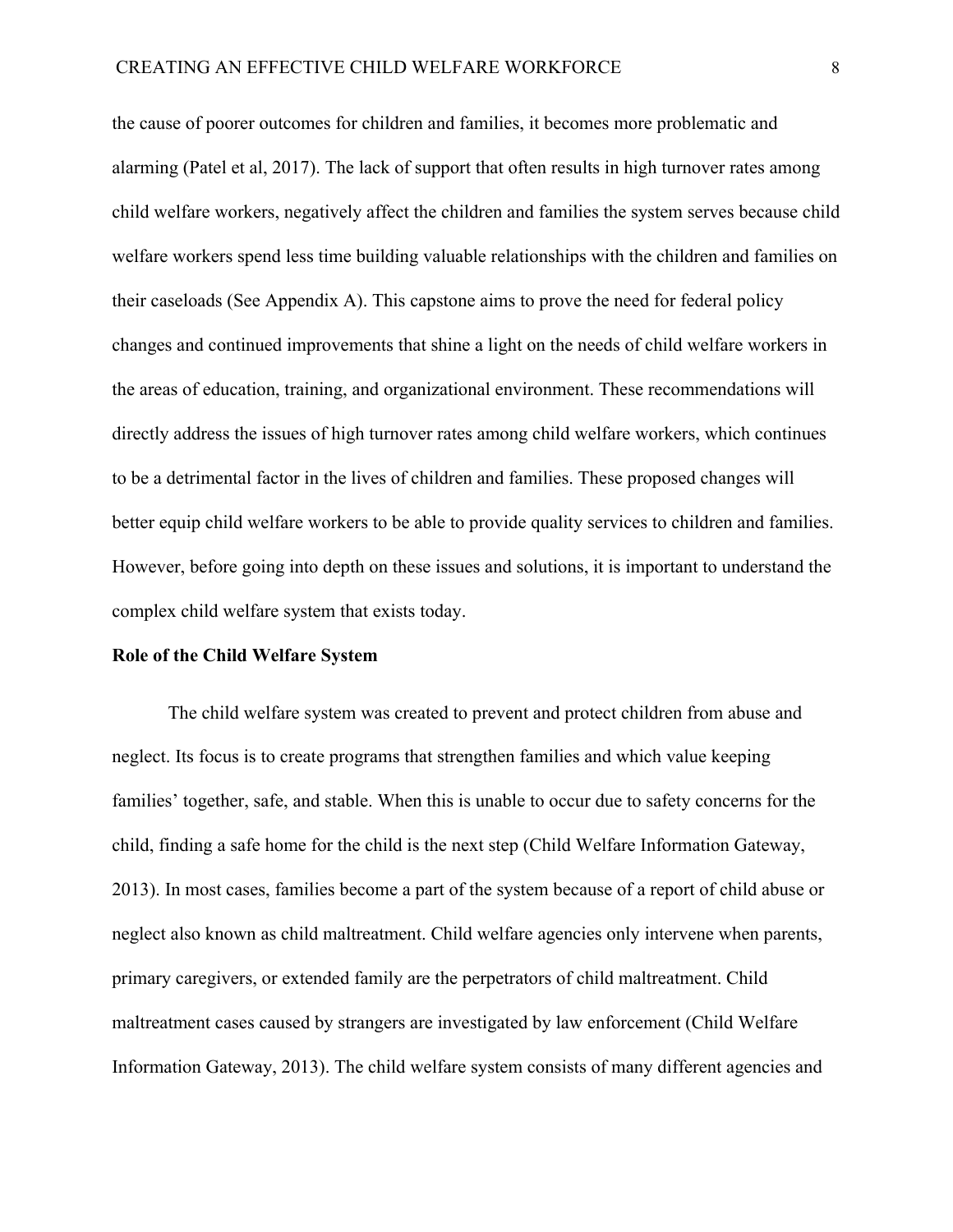vary among states. However, nationally all child welfare agencies serve the same function which is to;

- Receive and investigate reports of possible child abuse and neglect
- Provide services to families that need assistance in the protection and care of their children
- Arrange for children to live with kin or with foster families when they are not safe at home
- Arrange for reunification, adoption, or other permanent family connections for children leaving foster care (Child Welfare Information Gateway, 2013, p. 3)

If a child enters the child welfare system, depending on the severity of the case, they are assigned a caseworker. This worker is referred to as a caseworker or child welfare worker. For this capstone, we will refer to them as child welfare workers. The child welfare worker is responsible for investigating and identifying the level of risk the child faces if they were to stay at home (Child Welfare Information Gateway, 2013). They are then tasked with the difficult decision of either keeping the child at home while providing the necessary resources (i.e. counseling, parent support groups), or removing the child from the home and into a foster care setting or with relatives, often referred to as out-of- home placements (Child Welfare Information Gateway, 2013).

## **Stakeholders and Implications**

The child welfare system has a diverse group of organizations and agencies that are committed to the well-being of children and families who enter the system (First Focus, 2014).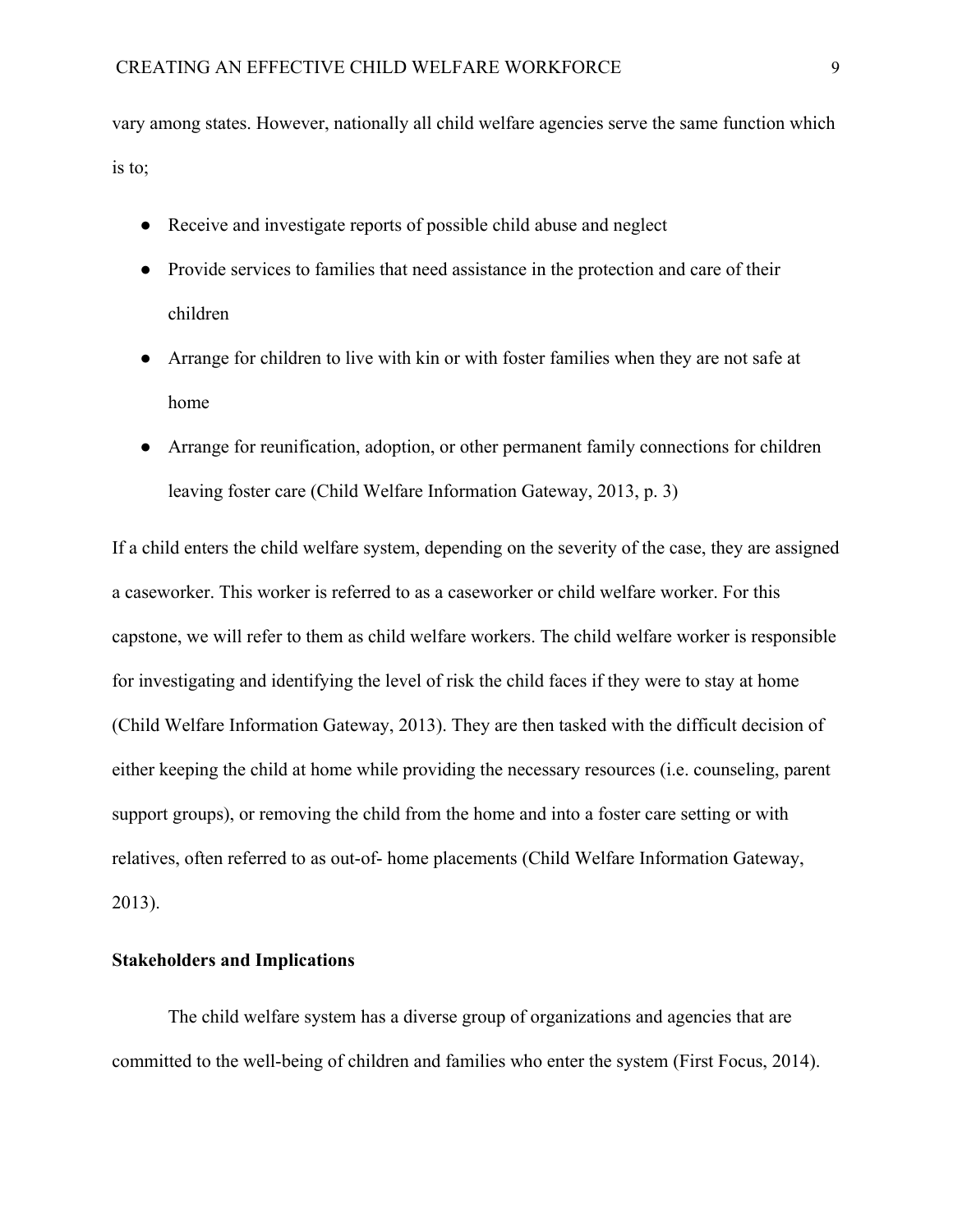Understanding who these stakeholders are is important when looking at policy recommendations. The most important stakeholders are the children and families who enter the system and who are working closely with child welfare workers. Unfortunately, the concerns of children and families in the system are often overlooked (First Focus, 2014). Public child welfare agencies, which include the majority of child welfare workers, are made up of supervisors, child welfare workers (caseworkers), and administrators (First Focus, 2014). Other stakeholders to take into account are policymakers, in both the federal and state level, that make the decisions in regards to how policies and procedures are shaped and carried out. Other stakeholders include community institutions, private child welfare agencies, and courts and attorneys (First Focus, 2014). Child welfare stakeholders are all committed to supporting children and families, however ensuring that the voices of both children and families as well as child welfare workers are heard is vital to making recommendations that have a lasting impact (First Focus, 2014). A study conducted on families involved in the child welfare system found families were concerned that their workers high caseloads were hindering their relationship (Bernal, 2017). Similarly in a study conducted by Whitaker (2012), 91% of child welfare workers felt overwhelmed by their large caseload and workloads and saw it as the main factor preventing them from providing quality care to children and families. Child welfare workers and families know the importance of being able to communicate with their worker; however, these relationships are constantly being overshadowed by not only large caseloads and workloads, but also by the stress and burnout that come with it.

## **Funding of Child Welfare System**

Child welfare workers crucial role in ensuring child and family well-being should be in the forefront of state and federal support. While states differ in the ways they use the funding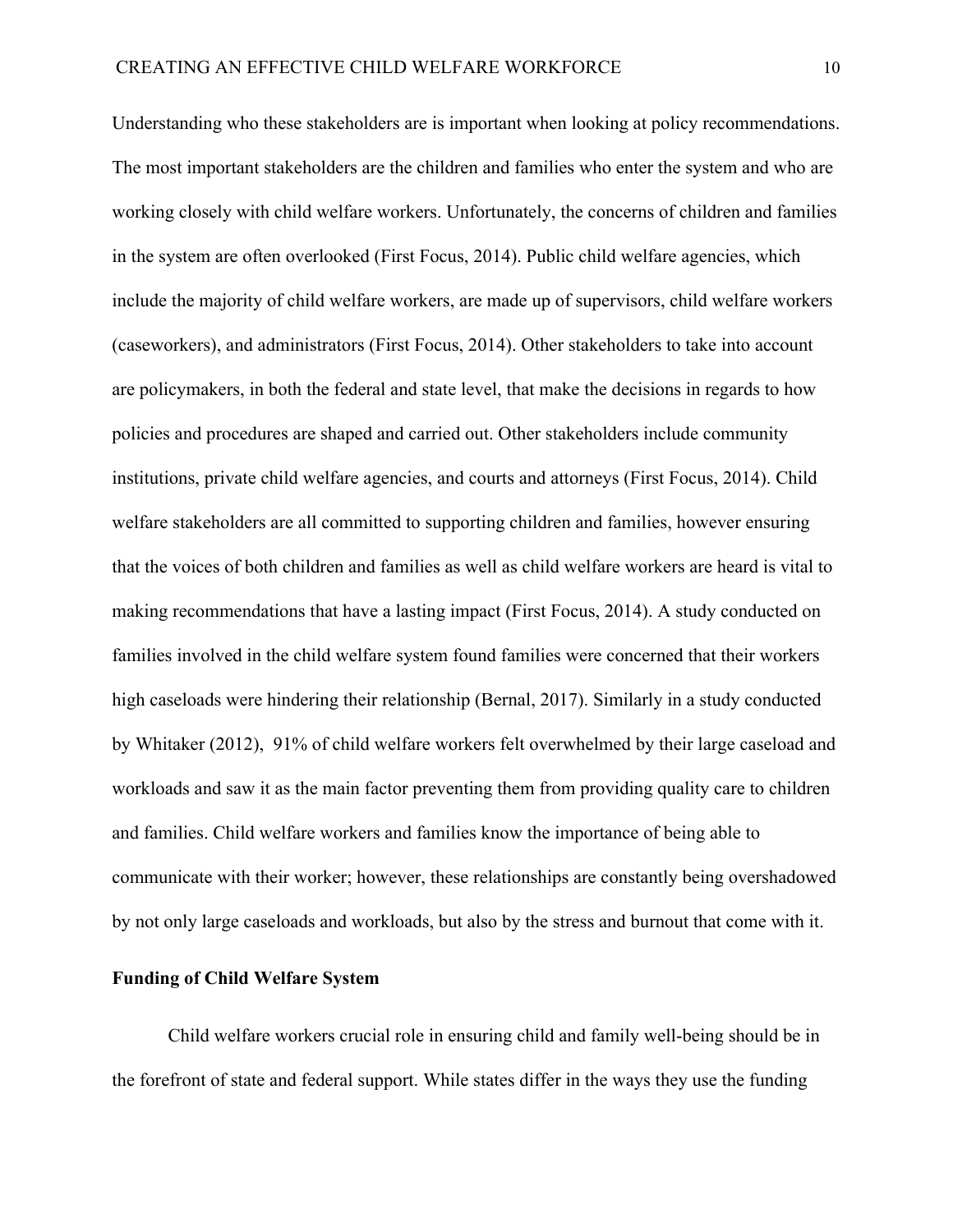provided by the federal government, nationally child welfare agencies continue to rely heavily on state and local funds to support various programs needed to help children and families (Jordan & Connelly, 2016). According to a child trends report "in 2016, 56 percent of all dollars spent by child welfare agencies came from state and local, as opposed to federal, sources. During the past decade, these proportions have held steady" (Rosinsky & Williams, 2016, p.5). Massachusetts is among the top three states that received the lowest amount of federal funding to support child welfare agencies in 2016 (25% federal funding 75% state and local) (Rosinsky & Williams, 2016). Federal funding distributed to states, which fund a majority of child welfare programs, include both Title IV-E and Title IV-B of the social security act. While funding for child welfare programs comes primarily from Title IV-E, Title IV-B funding is more flexible and is able to fund activities related to workforce development, however it continues to be decreased. According to Rosinsky & Williams (2016),

Appropriations for Title IV-B programs that primarily fund child welfare agencies have decreased over the past decade. As mentioned above, out of the total appropriation for the Promoting safe and stable families program (PSSF), funds must be set-aside for the Court Improvement Programs (CIP), regional partnership grants (RPGs), improvements to caseworker visits, and research, evaluation, training, and technical assistance. After those set-asides are funded, the remaining PSSF dollars are available to child welfare agencies for services…fewer Title IV-B dollars were left over for child welfare agencies after the CIP set-aside…[which led to] funds to improve caseworker visits [declining] over the decade ( p.26).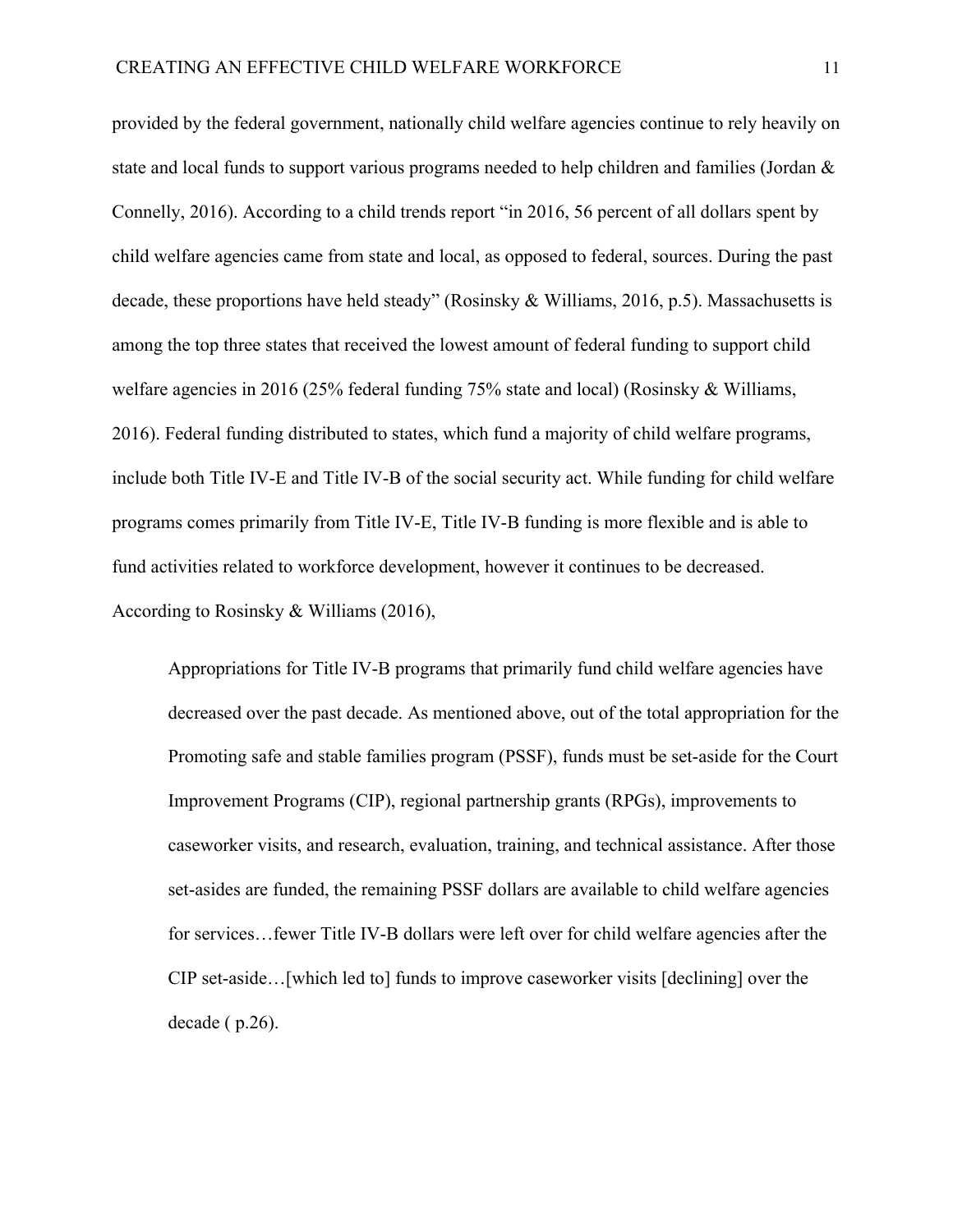Understanding the issues surrounding federal and state funding for child welfare agencies is an important step to be able to continue to advocate for improved funding streams that states receive to better serve child welfare workers current working conditions. The increasing and steady turnover rates in the child welfare system are one of the key trends that demonstrate a need for child welfare workers to receive more support than they currently have.

## **Impact of Turnover**

Increasing amount of turnover rates among child welfare workers have negatively affected the children and families who enter the child welfare system. The reality is that the increased amount of turnover rates creates inconsistencies of care for children and families and ultimately puts in danger their well-being (Hansung et al. 2008). Casey Family Programs, a foundation that focuses on foster care and child welfare, found that "annual turnover rates below 10–12 percent are considered optimal or healthy. For the past 15 years, child welfare turnover rates have been estimated at 20–40 percent" (2017, p.1). They also found turnover rates to be higher among child welfare trainees ranging from 46-56% (Casey Family Programs, 2017, p.2). This means potential employees who are interested in working in the field do not receive the proper onboarding training and support causing them to leave weeks into their hiring process.

High turnover rates do not only affect children and families the system serves but the entire system. According to Casey Family Programs (2017), high turnover rates produce direct and indirect costs that affect the child welfare system. Direct costs range from costs related to overtime, worker separation, hiring/training of new staff, and processing changes in placements. Indirect costs of services deal with the increased time spent in foster care by children, costs of recurrence of child abuse and neglect, and ultimately potential loss of funding (Annie E. Casey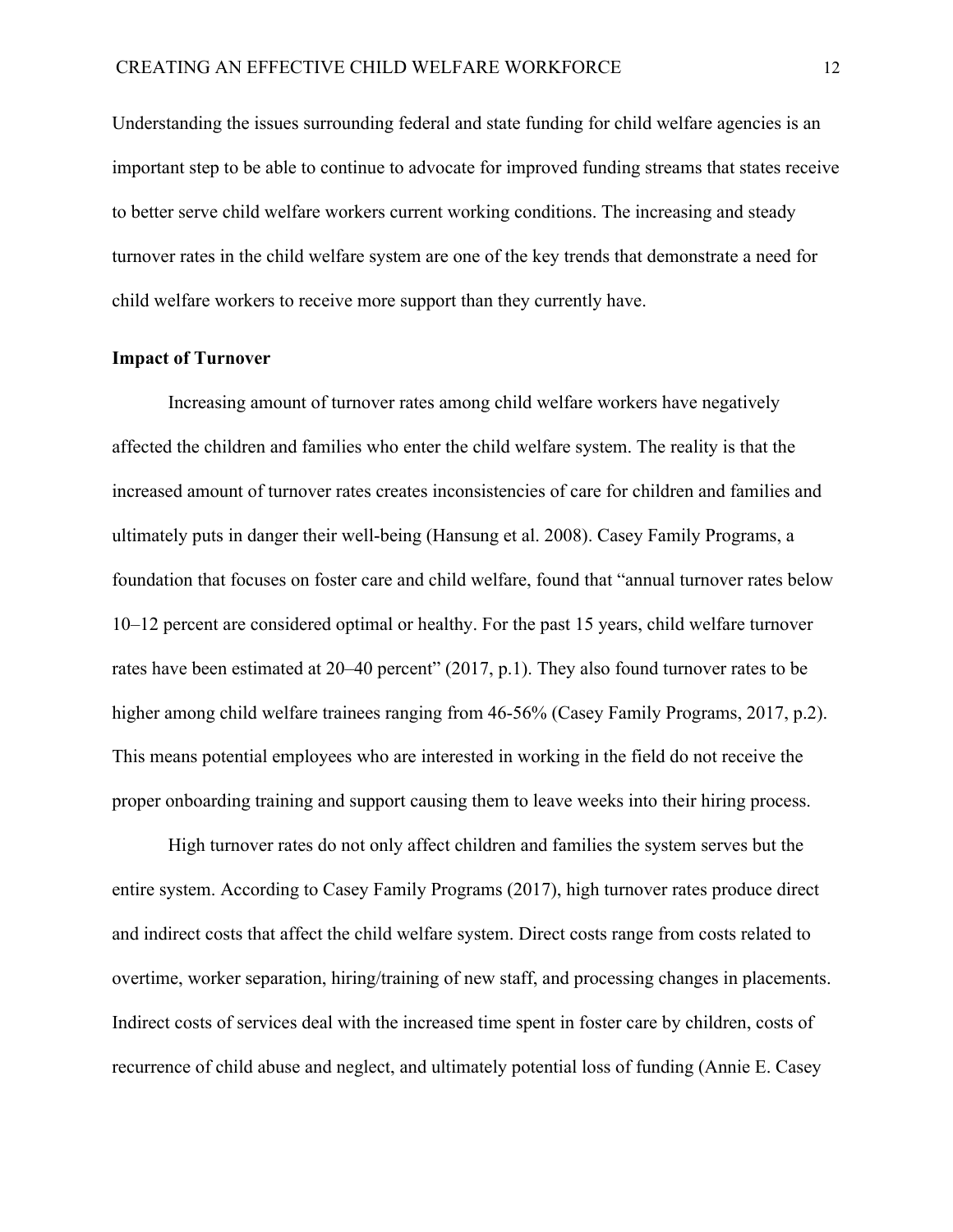Foundation, 2015; Casey Family Programs, 2017). Realizing that the increased turnover rates among child welfare workers is problematic for children and families, as well as the entire state, should raise the flag that more efforts need to be made when it comes to process of recruiting and retaining child welfare workers. Addressing issues of turnover will put child welfare workers and the system in a better position to effectively care for children and families.

### **Overview of Education**

Few studies conducted on child welfare workers look into the relationship between education and job satisfaction. A dated study by Lieberman, Hornby, and Russell (1988) found that child welfare workers with a masters in social work (MSW) felt more comfortable and knowledgeable about their job in comparison to workers with a bachelors in a different major than social work (as cited in Barth et.al, 2008). With the increased demand of child welfare workers, the requirements on what the degree should be in has become more obscure. In some states and agencies, child welfare workers are no longer required to obtain a degree in social work but instead can be in a related field (Whitaker, 2012). Massachusetts is one of those states (Social Work Guide, 2019). Several researchers (Mark & Wells, 2013;Whitaker, 2012) have used the Lieberman, Hornby and Russell (1988) study to advocate for the continued presence of university partnerships that allow child welfare workers to pursue higher education in order to do their job more effectively. My literature review will go into detail on the positive impact this can have for child welfare workers as well as for children and families.

## **Overview of Training**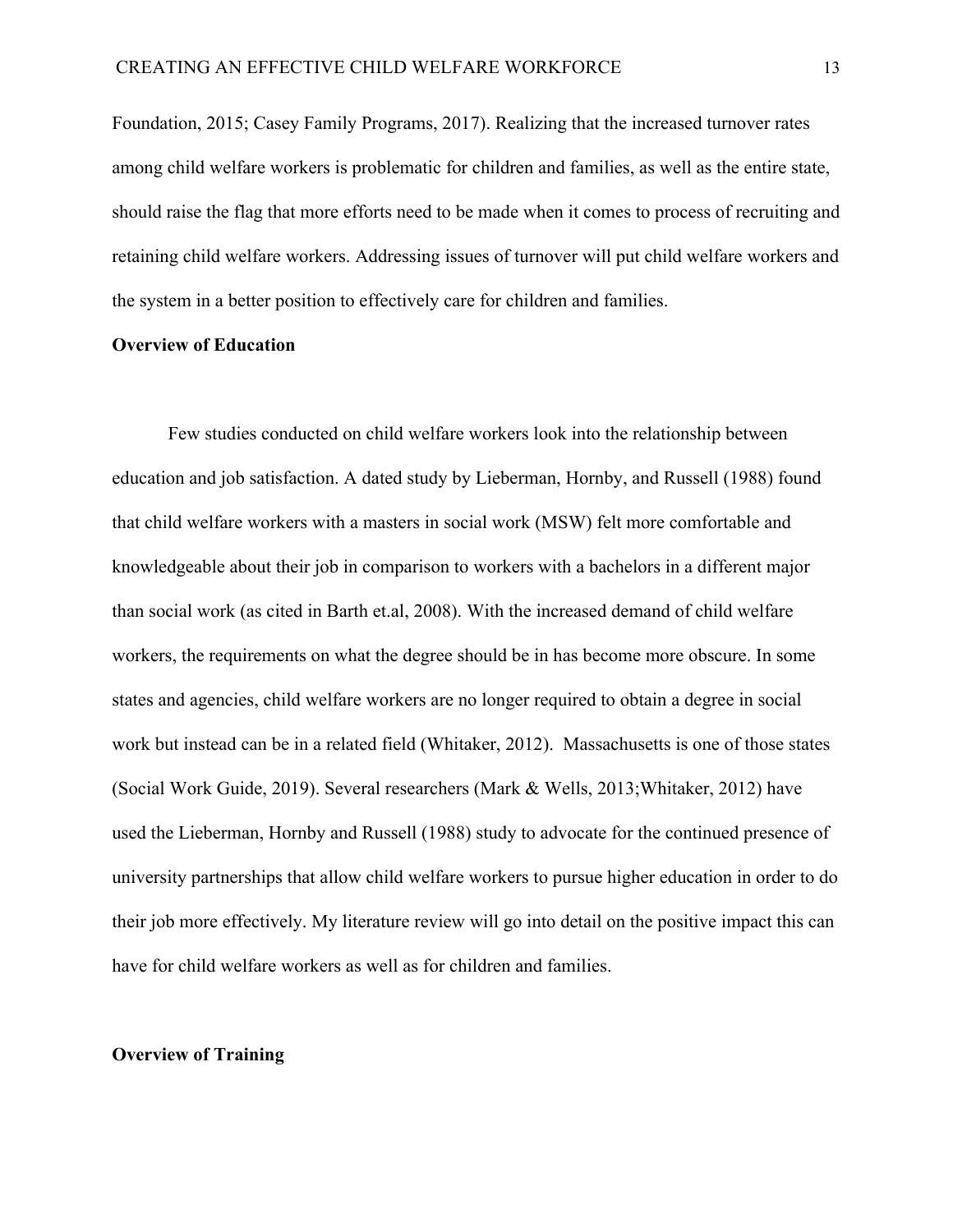Title-IV-E and Title IV-E of the Social Security Act requires that states use federal funding for the continuing of education and training of social workers. Federal funding has decreased from 70% in the 1980's to 30%-50% in the last decade (Leung & Cheung, 2018). This shows the decreased importance placed on education and training programs for child welfare workers. Providing child welfare workers with the proper education and training will not only lead to less turnover, but will create a dedicated and educated workforce able to do their job of protecting the most vulnerable children and families in the child welfare system (Leung  $\&$ Cheung, 2018). Recent research has also looked at the types of training that have been provided for child welfare workers and have noted the lack of training provided that address racial disparities among children who enter the child welfare system (Child Welfare Information Gateway, 2011; Dettlaff & Rycraft, 2010; Mumpower, 2010). My literature review provides a deeper analysis on the importance of education and training efforts among child welfare workers as well as the types of education and training that aligns with the current reality of the child welfare system.

## **Overview of Organizational Environment**

The child welfare system has been under harsh scrutiny in recent years leading to a stressful work environment. According to HeaJung & Hopkin's (2015) child welfare workers who work in a stressful work environment, have lower levels of organizational commitment. Recent research has found that "agencies with a more positive climate have higher job satisfaction and organizational commitment among workers, less turnover, better service quality, and more positive outcomes for children"(Glisson et al, 2012, p. 1). The increased amount of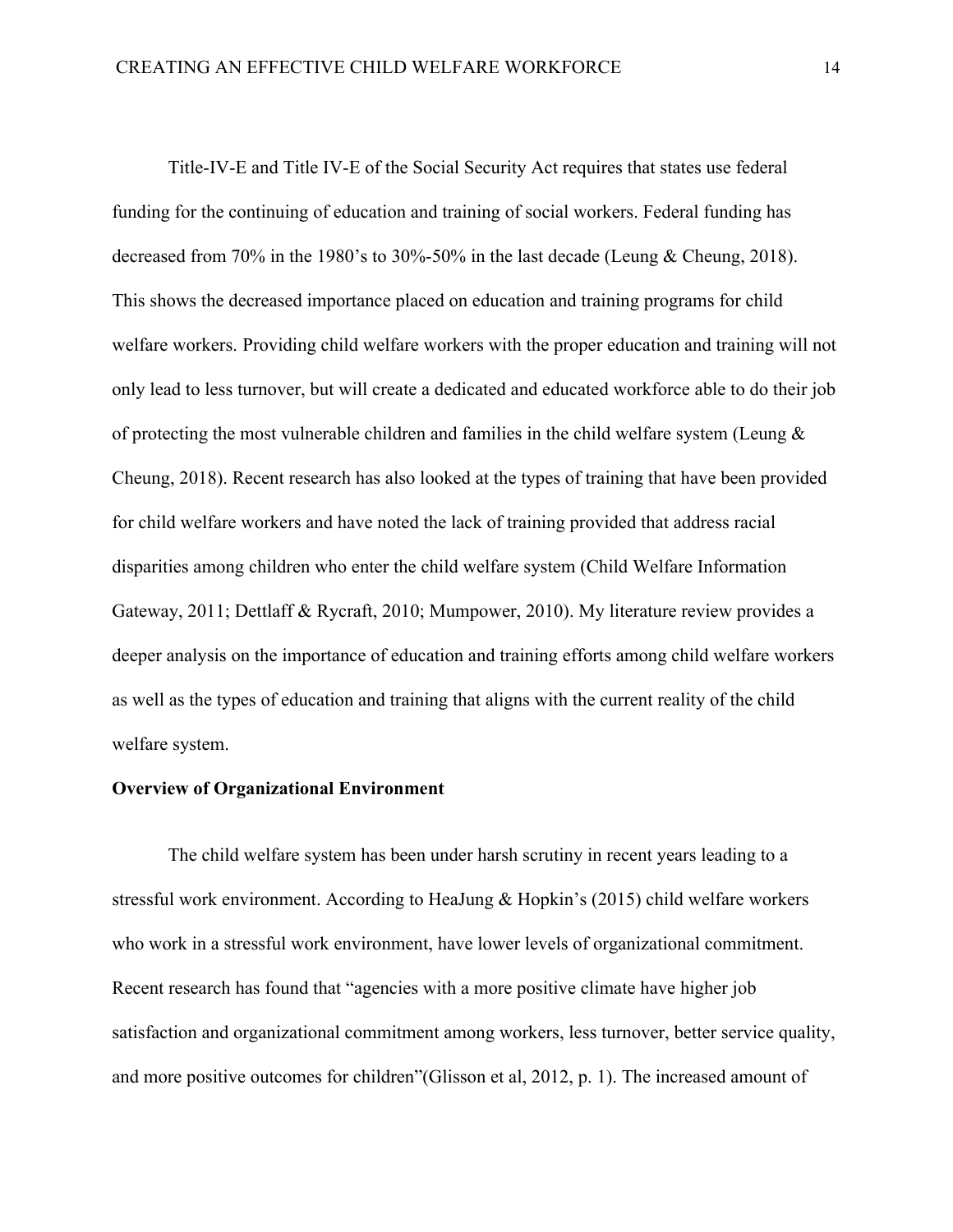stress due to high caseloads and workloads were among the many reasons why child welfare workers felt their job was stressful (Glisson et al, 2012; HeaJung & Hopkins, 2015). While there have been efforts to decrease caseloads, little attention has been given to addressing trauma informed care and treating secondary traumatic stress among child welfare workers (Child Welfare Information Gateway, 2015; Payne, 2014). States such as Texas and Tennessee have recognized the need to focus on ways to make the child welfare workforce a "safe" place (Vogus, 2016). While my literature review explores the different efforts geared toward the reduction of workloads and caseloads, I also focus on the new initiative to create safe environments that include focusing more on trauma informed care and addressing secondary stress trauma among child welfare workers.

#### **Literature Review**

Several things are important when looking at the obstacles child welfare workers face when it comes to working with children and families. In this present literature review, the role child welfare workers play in the child welfare system will be explored. By looking at how the current child welfare system came to be what it is today and the policy changes that have occurred in the process, it will become clear that there needs to be a greater shift in policy to focus on the structural and organizational needs child welfare workers lack. The literary review will expand on the issues previously discussed in the areas of education, training, and safety initiatives in both the larger child welfare workforce as well as a deeper look into the current Massachusetts child welfare system. Past and current research will prove that focusing on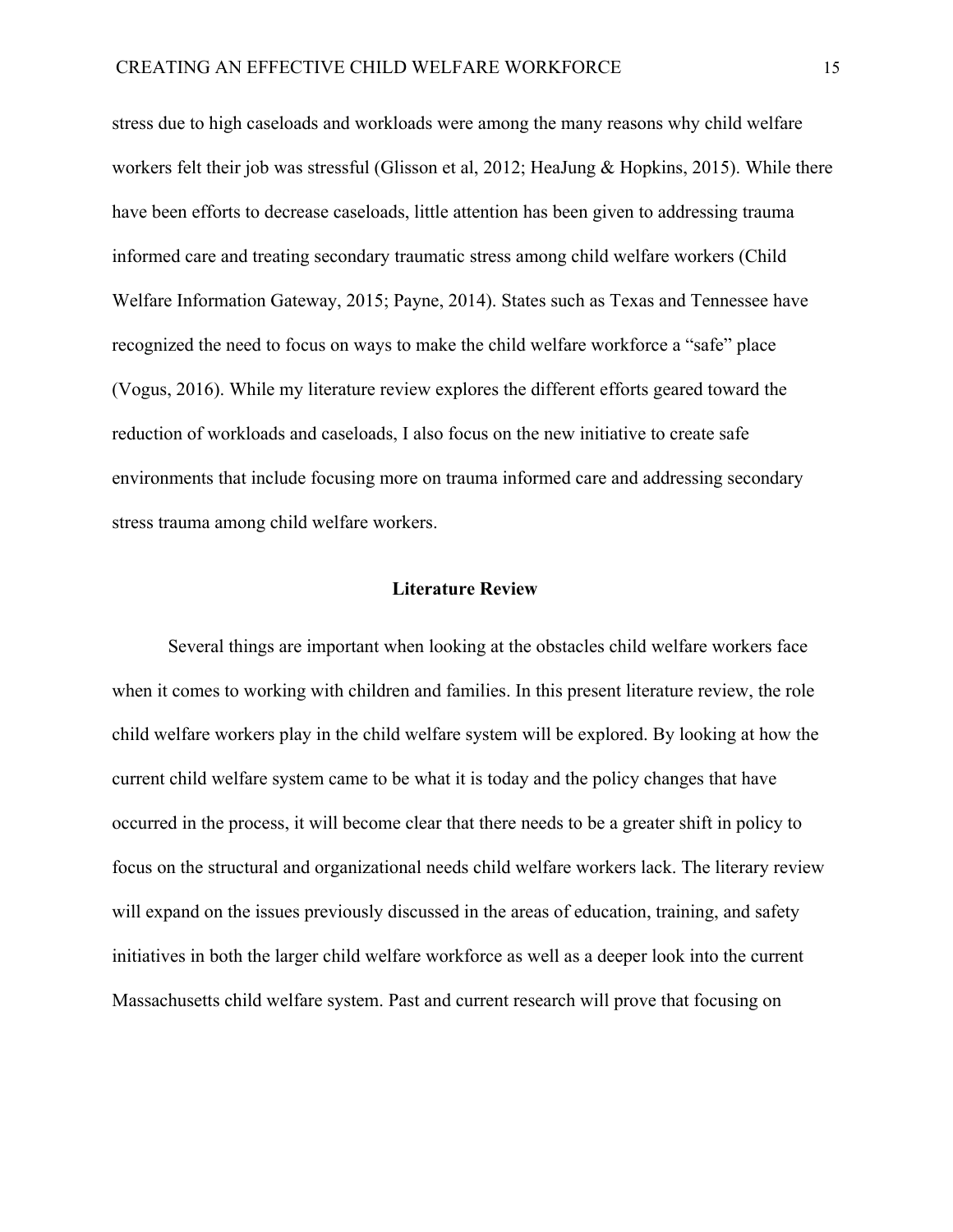improving the workforce conditions of child welfare workers in this field will better the outcomes of children and families.

#### **History of Child Welfare**

The era prior to 1875, is referred to as the era before organized child protection agencies existed. While these agencies did not exist, cases of child abuse and neglect were brought to supreme courts sporadically (Myers, 2008). In 1866, Massachusetts was one of the first states to pass a law giving judge's permission to intervene when there were cases of suspected child abuse and neglect by the parent (Myers, 2008). Between 1875 and 1962, the creation of non-governmental child protection societies to protect children were created across the country. It was not until 1962, that child abuse became a national concern in the United States, resulting in government agencies being created. Prior discussion of child abuse and neglect were almost nonexistent, even in pediatric offices (Myers, 2008). After pediatric radiologist John Caffrey, published a report describing the fractures of six young children, a growing concern over child abuse and neglect came into the forefront, sparking the government to create government funded child protective services (CPS), also known as the Department of Children and Families (DCF), or Department of Social Services (DSS) (Myers, 2008). Congress made several changes to the Social Security Act of 1962 and for the first time, identified child protective services as part of public child welfare (Myers, 2008). The 1962 amendments "required states to pledge that by July 1, 1975, they would make child welfare services available statewide. This requirement fueled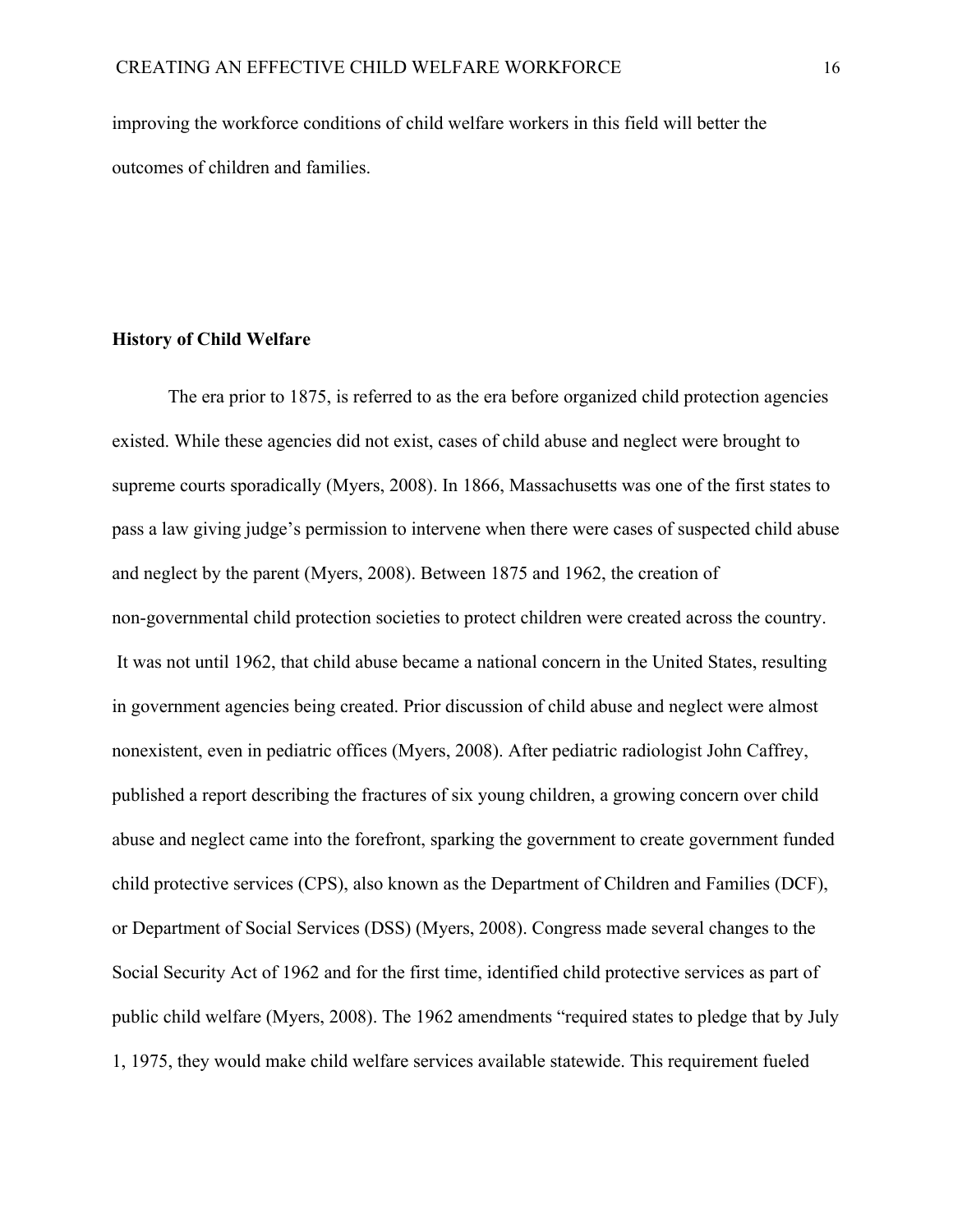expansion of government child-welfare services" (Myers, 2008, p.455). Tremendous progress has occurred since 1962, however the continued expansion of child abuse and neglect cases have left many agencies and child welfare workers needing more support.

## **Current Allocation of Funds**

The U.S government influences child welfare agencies by providing the funding to states to carry out the necessary services for children and families. There are three U.S laws that influence the provision of child welfare services. The Child Abuse and Prevention Act (CAPTA), the Social Security Act, and Title IV-B and Title IV-E of the social security act. The recent passing of the Family First Prevention Services Act which focuses primarily on the latter law (IV-E funds), has had mixed reviews on the impact it will have on children involved in the system (Children's Defense Fund 2018; Leung & Cheung, 2018). While the act increases the funding towards prevention services for children and families who are at risk of entering into foster care, its focus on prevention leaves arguably too much flexibility for states to continue funding children who are already in foster care or in out-of-home placements (Leung & Cheung, 2018). This ultimately puts in jeopardy children and families who are currently involved in the child welfare system (Leung & Cheung, 2018). Its aim to allow states to be more flexible in where they allot the funding makes it more difficult for states to prioritize things like workforce development. As shown in **Figure 1** both Massachusetts and a majority of states in the U.S,



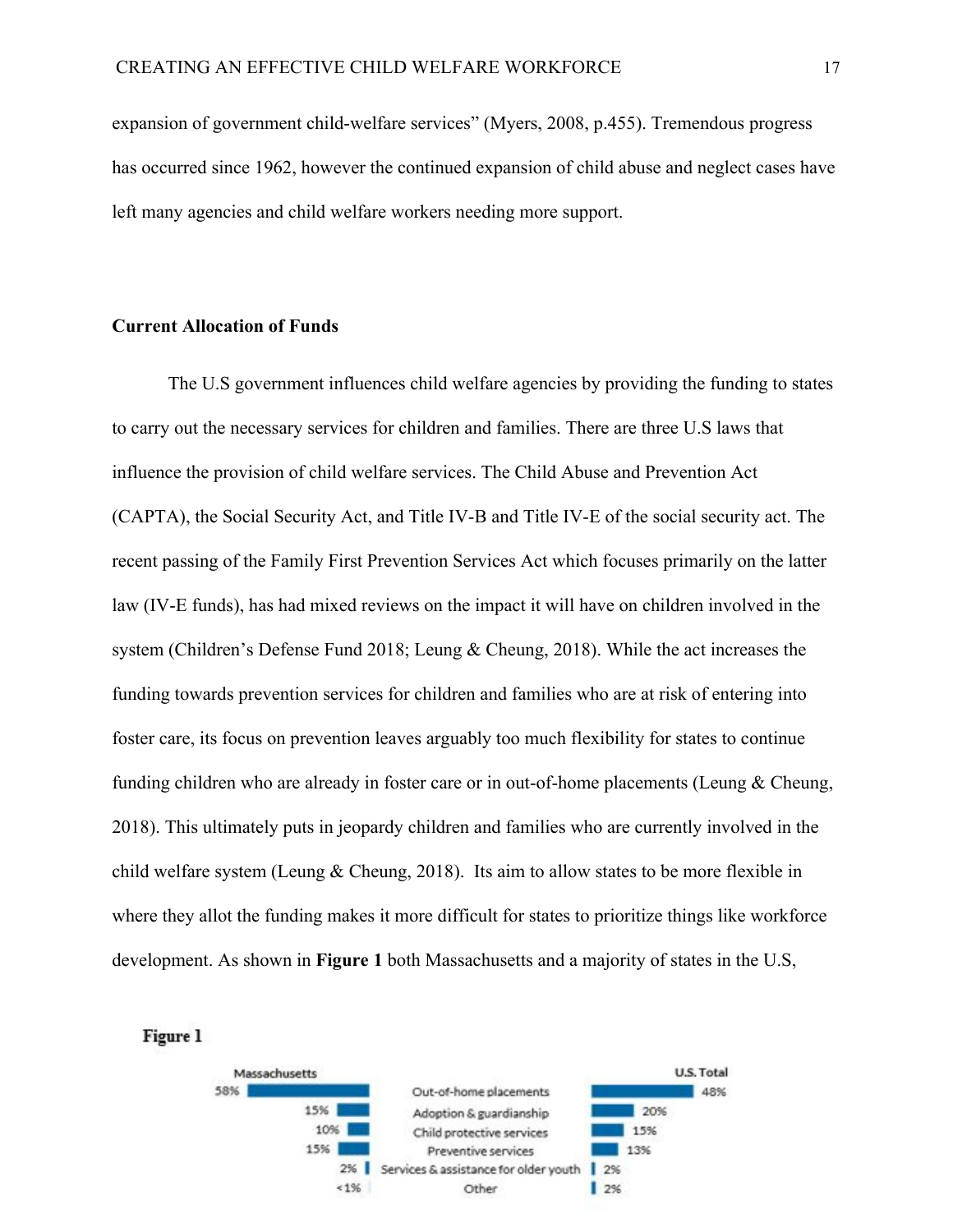continue to prioritize funding for out-of-home placements (58% and 48 %) above other initiatives including child protective services (10% and 15%) which include the child welfare workforce (Child Trends, 2016). Researchers Ringel et al. (2017) have had trouble pointing to the necessary changes in policy that need to occur in order to better the outcomes of children and families who are in the system and instead have found that a package of policies need to be changed in order to better serve this population. Public health professionals have found that prioritizing both prevention and treatment improves the system on the inside and out allowing for better outcomes for all children and families who come into contact with the child welfare system and not only those who are at higher risk of being taken into out-of-home care services (Ringel et al., 2017). With Title IV-E funding being the primary source of funding for child welfare systems, scholars are hoping legislators focus on the possibility of reallocating federal and state funds towards child welfare workforce improvements including educational initiatives, trauma informed trainings, and creating a safety culture and environment, which we explore in detail in this literature review (Leung & Cheung, 2018). Reallocating these funds for efforts towards improving the child welfare workforce must not only be done in states like Massachusetts, but also nationwide as shown by figure 1. While Massachusetts had a larger percent of funds towards out-of-home placements (58 %,), compared to the U.S (48%), both have focused on out-of-home placements as a top priority instead of child protective services (Child Trends, 2016).

## **Bella Bond Case in Massachusetts**

The child welfare system is constantly under scrutiny, especially after exposures of child deaths are revealed to the public. In 2015, "Baby Doe" was found wrapped in a blanket in a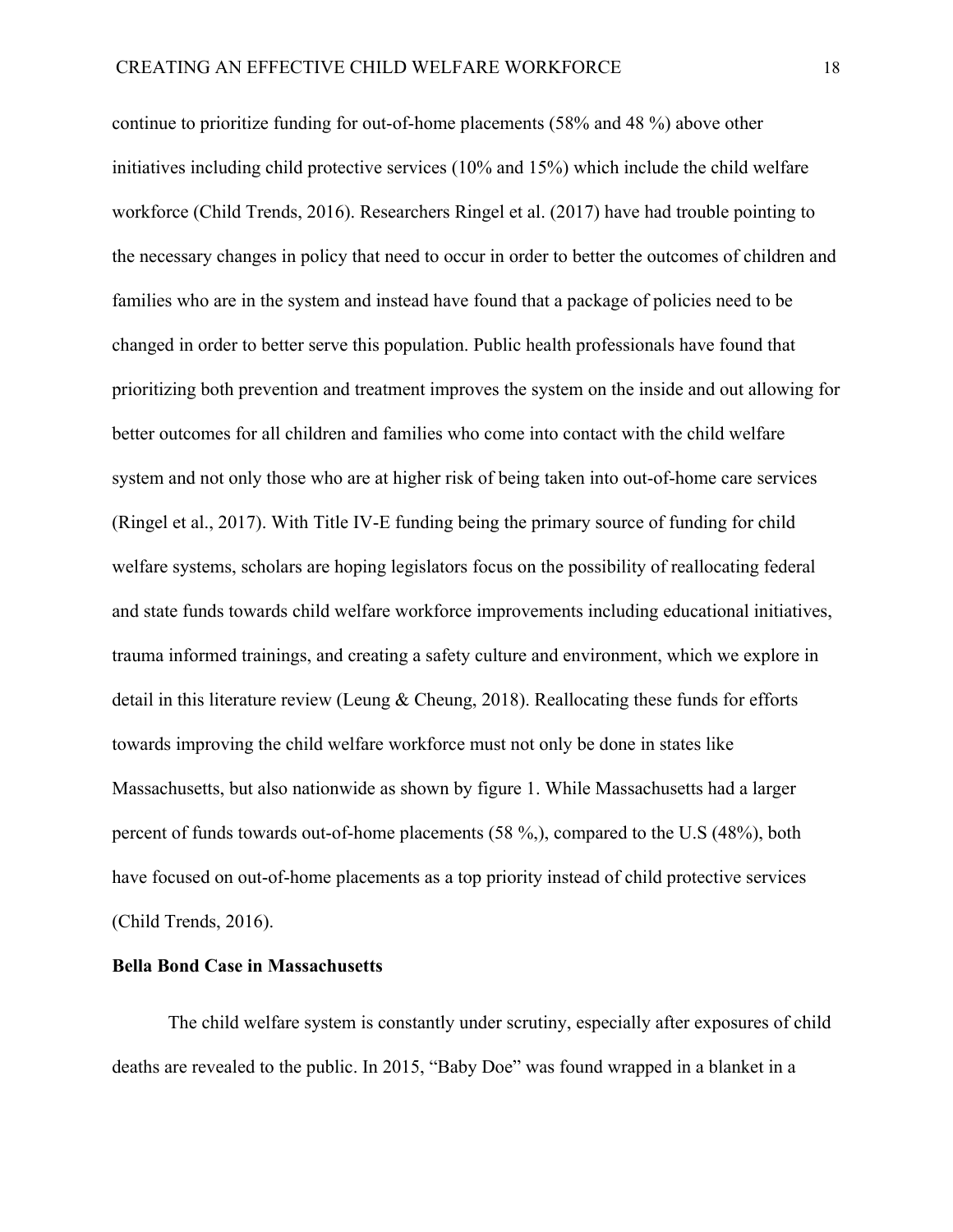garbage bag in Massachusetts (Leblanc, 2015). Later identified as 2 year-old Bella Bond, she became the poster child for critics of the child welfare system. Many blamed the Massachusetts Department of Children and Families (DCF) for allowing the mother to have custody of Bella after she was reported twice for child abuse and neglect (Leblanc, 2015). Similar cases around the country have put the child welfare system in a corner, often leading to radical policy changes. While these unfortunate instances occur in many work settings the child welfare system "are unable as yet to take the same approach used by hospitals—fully examining internally what went wrong and creating a learning organization to learn from those mistakes. Instead, highly visible changes are made that have repercussions for staff at all levels" (Committee of Child Maltreatment Research, 2014, p.47). While many of the new protocols attempt to better serve children and families, they are often implemented with little to no support and are often a reactionary approach to the unfortunate cases like Bella Bond. These reactionary approaches are often a way to mask the underlying issues that child welfare workers face daily and do not fully examine the internal issues that led to these mistakes in the first place. Examining and fixing these issues can not happen overnight. The child welfare system needs to continuously provide proactive solutions that will work day by day to improve working conditions.

#### **Massachusetts Child Welfare System**

Shortly after the Bella Bond case, Massachusetts frontline child welfare workers called for reforms in the Department of Children and families (DCF) one of the leading child protection agencies in the U.S. Following large budget cuts and an increasing amount of child deaths under DCF supervision like Bella Bond, child welfare workers knew changes needed to be made (Moss, 2015). After collaborating with the Child Welfare League of America, a coalition of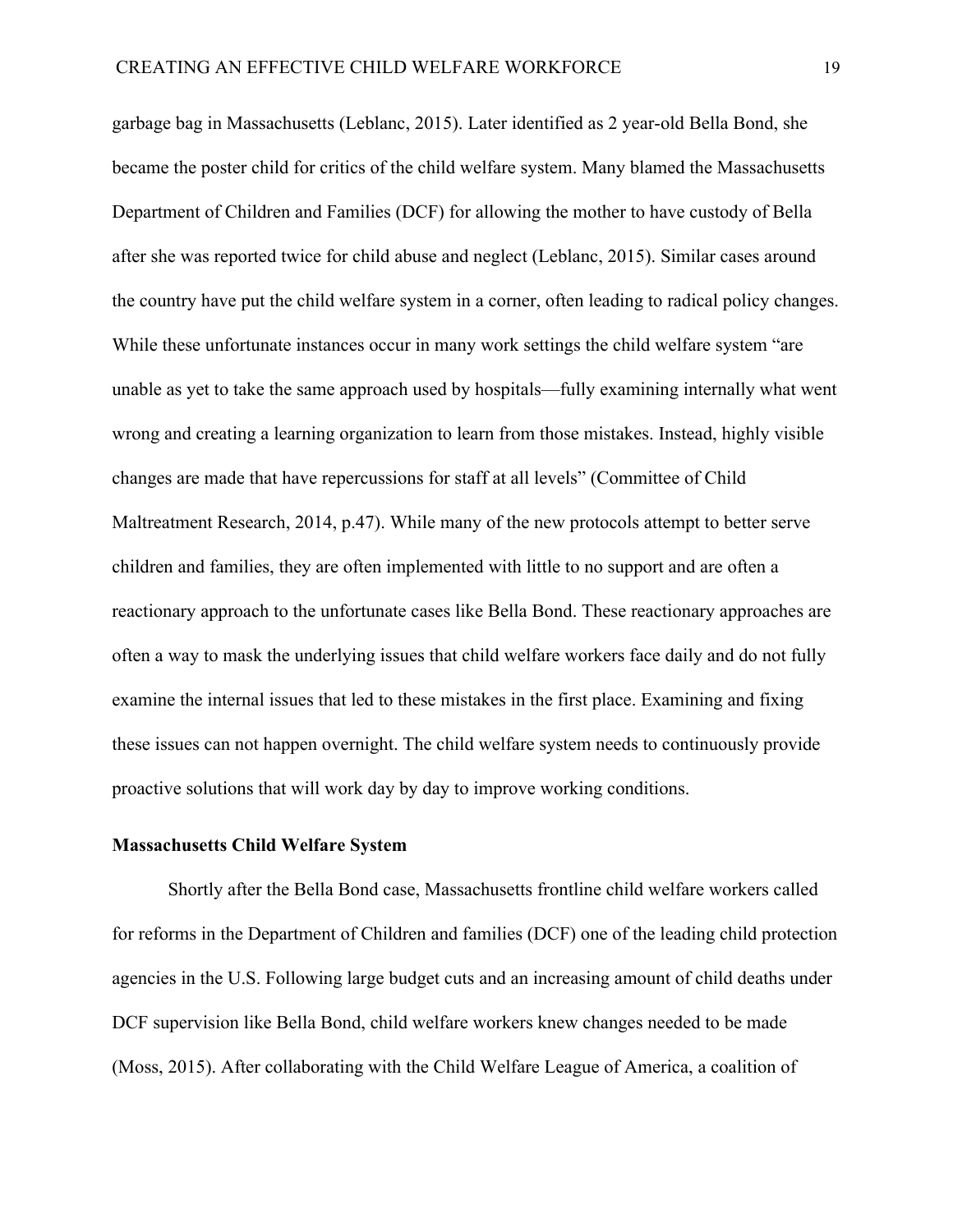private and public agencies, Massachusetts Governor Charlie Baker said, "reducing caseloads, retaining and recruiting social workers and ensuring clear and concise policies for supervision and case management are all necessary to ensuring the agency is able to focus on its primary duty of keeping children safe" (Moss, 2015, p.1). However, Massachusetts has faced additional challenges that have put them in the spotlight when it comes to child welfare reform. In 2017, an audit released by state auditor Suzanne Bump, pointed to over 260 incidents of serious bodily injury to children in the department of children and families (DCF) custody from 2014 to 2015 that were not reported (Fortier & Jones, 2017). **Figure 2** shows that there were 547 medical incidents that were not reported by DCF. The audit pointed to several issues within the system that made it difficult for front line workers to adequately do their job.

Figure 2

|                                                | <b>Assault</b> | Weapon         | Drug<br>Overdose or<br>Poisoning | Suicide<br><b>Attempt with</b><br>Injury | <b>Fire-Related</b><br>Injury or<br>Severe Burn | Bone<br>Fracture | Total* |
|------------------------------------------------|----------------|----------------|----------------------------------|------------------------------------------|-------------------------------------------------|------------------|--------|
| <b>Not Reported to</b><br><b>DCF</b>           | 147            | 26             | 96                               | 101                                      | 30                                              | 150              | 547    |
| <b>Vendor Major</b><br>Incident Report'        | 10             | $\overline{z}$ | $\mathbf{z}$                     | 25                                       | o                                               | 12               | 44     |
| 51A or<br>Institutional<br><b>Abuse Report</b> | 8              | $\circ$        | $\overline{2}$                   | 14                                       | $\alpha$                                        | $\overline{4}$   | 26     |
|                                                | 165            | 28             | 100                              | 140                                      | 30                                              | 166              | 617    |

The sum of the individual columns will not equal the Total column because there are incidents classified in multiple categories (e.g., assault with a weapon would be classified under both Assault and Weapon). The Total column represents unique incidents, which means that the same incident can only be counted once no matter how many categories it is found

<sup>1</sup> A vendor major incident report is a written report filed by a licensed individual (i.e., someone who has been approved by<br>DCF to care for children in its custody) detailing an incident that occurred. Some examples of m that require emergency room visits; suicide ideation or attempts that require medical attention; and injuries resulting from use of weapons.

These issues included strict time frames, and a lack of knowledge of what incidents needed to be reported to the office of the child advocate (Fortier & Jones, 2017). The recommendations the audit as well as the Child Welfare League of America proposed, included extensive training to staff on identifying and investigating critical incidents involving children in the custody of DCF,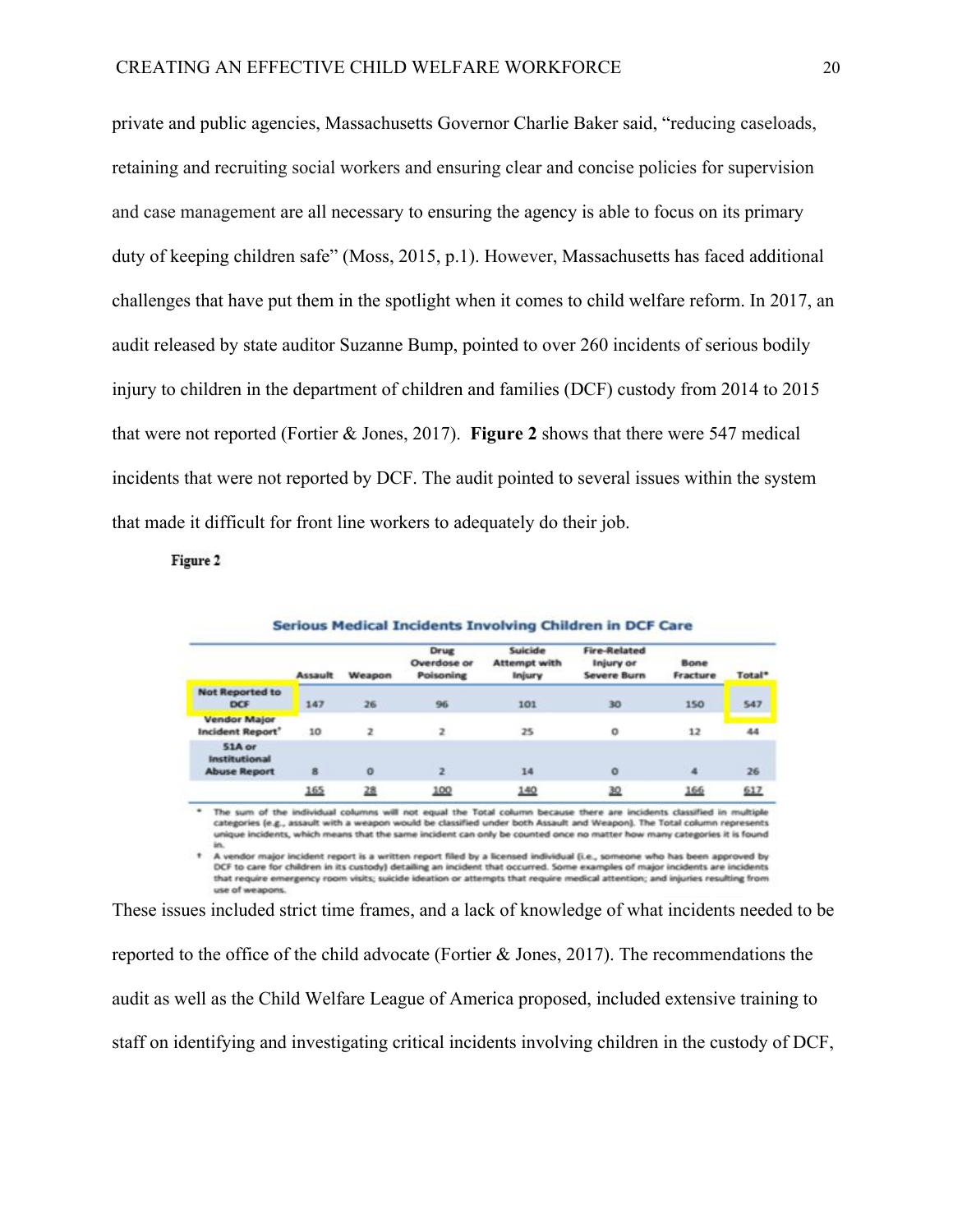as well as an increased amount of child welfare workers in order to reduce caseload and reduce turnover (Fortier & Jones, 2017).

A Boston Globe newspaper article by Levenson (2018) found that after failing the state audit produced by Suzanne Bump, Governor Baker believed reducing the amount of workload child welfare workers had, would strengthen DCF and allow them to make more timely reports and investigations. In theory, these could have led to improvements for child welfare workers and for children involved with DCF, but this was not the case. Peter MacKinnon, president of Service Employees International Union Local 509, found 300 child welfare workers still having 22 cases on their caseload three years later (Levenson, 2018). The Child Welfare League of America recommends that all states maintain a caseload between 12 and 15 children per worker (Whitaker et al, 2004, p.18). With 12- 15 cases being the recommended case amount per worker, the current number is considered to be at a crisis level and further explains the need for policies to be implemented both nationally and in states such as Massachusetts so that overall improvements can occur. Governor Baker believed increasing staff would trickle down to reducing caseloads, however he failed to see how other factors, like increased turnover rates due to high levels of stress and lack of support, were still causing child welfare workers to have high caseloads and workloads. His focus on recruitment and not retention produced no significant changes.

Governor Baker's efforts towards providing more support for front line workers have not produced better outcomes for children and families in Massachusetts as expected. In Levenson's (2018) Boston Globe newspaper article Mary Collins, a professor of social welfare policy at Boston University, believed two years after these policies were implemented no significant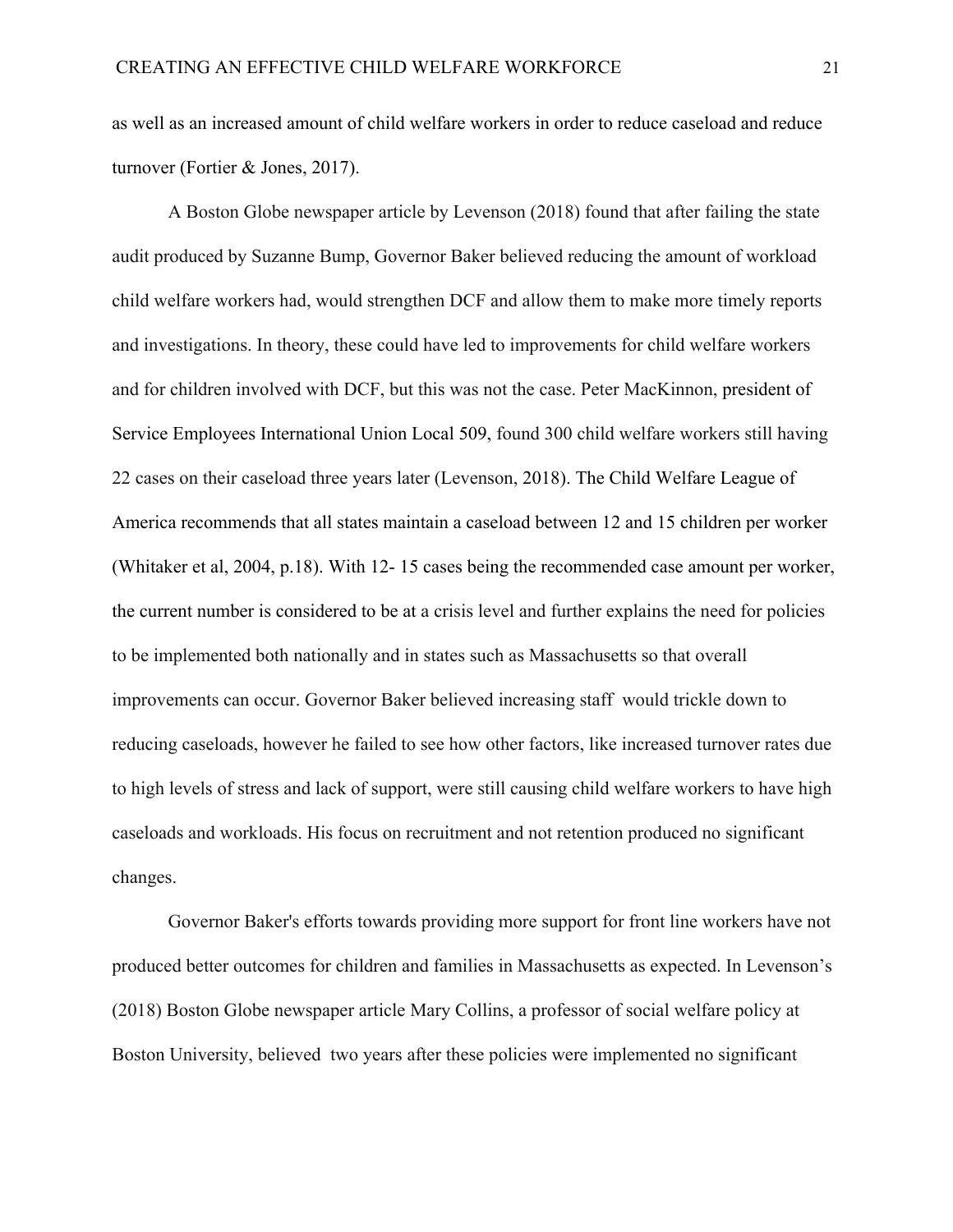changes were seen (Levenson, 2018). Collins believed more investments needed to be put into place in order for results to occur (Levenson, 2018). Union leader MacKinnon expressed concern over the lack of data provided by Massachusetts agencies. He believed data was vital in determining the actual impact of these policy initiatives. MacKinnon along with advocates and state officials overrode a veto proposed by Baker to allow for more reporting by DCF when it comes to basic outcome measures (Levenson, 2018). These outcomes measures will evaluate the percentage of children reunited with families within 12 months, the percentage of children with two or fewer placements in 12 months, and percentage of children hurt while under DCF custody (Levenson, 2018). These outcome measures will allow the public to know how agencies that are supposed to serve children and families like DCF are performing. While Baker believed that these numbers would not show an accurate picture of the growth child welfare agencies have experienced in recent years, this initiative will create more oversight on child welfare agencies like DCF, which according to MacKinnon will be a necessary step in order to hold these agencies accountable to produce changes (Levenson, 2018). As stated by Blome and Steib (2007) "child welfare agencies are accountable to the community not only because they spend local, state, and federal dollars, but also, most critically, because they are charged with protecting vulnerable children from abuse and neglect." (p. 4). Blome and Steib (2007) recognize that increased accountability might give child welfare workers the impression that they are being scrutinized, as these "watchers" are added into the system. However, along with an increased amount of funds to advance service delivery through a more stable workforce and staff development, child welfare workers can see these "watchers" as advocates working alongside them to improve the quality of services they provide to children and families (Blome and Steib,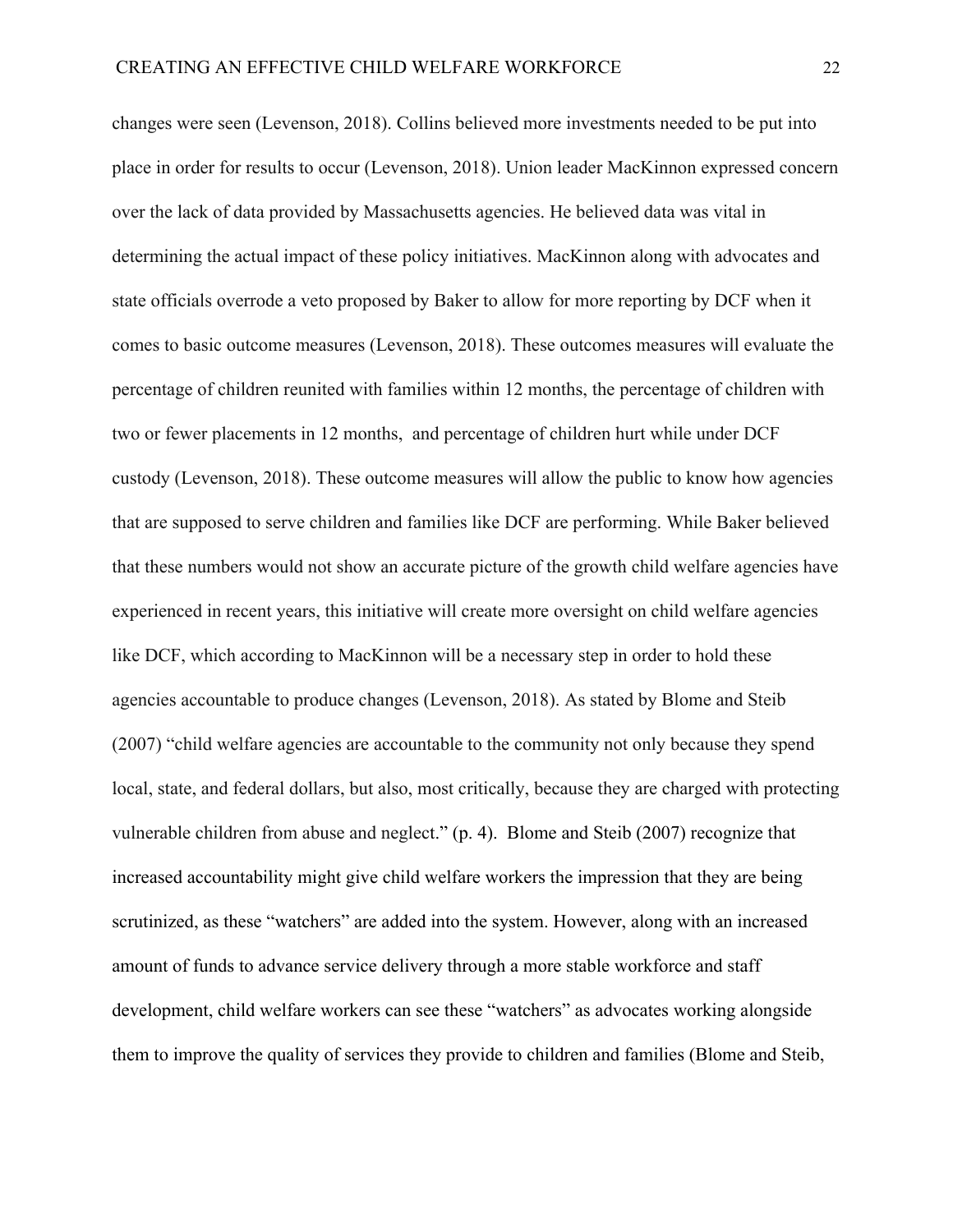2007). These advocates can range from court appointed special advocates (CASAs) to citizen review panel volunteers (Bloom and Steib, 2007). Since the child welfare system is often scrutinized from outsiders, these "watchers" will act as a liaison between child welfare workers and the general public and work to push for more systematic reforms that support for child welfare workers (Blome & Steib, 2007). By strengthening the child welfare workforce, increased oversight and accountability will not harm workers, but instead give agencies measurable outcomes to which they can utilize to continue to improve services and prevent cases like Bella Bond from happening (Blome & Steib, 2007). While the lack of accountability in Massachusetts has painted an unclear picture of the outcomes child welfare agencies have been producing in recent years, states across the U.S along with Massachusetts continue to experience issues such as high turnover rates that have negatively affected child welfare workers, children, and families in the system (Annie E. Casey Foundation, 2015).

#### **Costs of Turnover**

High turnover rates not only impact the population the child welfare system serves, but also the entire system. As previously stated, high turnover rates produce direct and indirect costs that affect the child welfare system, all which can lead to potential loss of funding (Annie E. Casey Foundation, 2015). Child welfare workers choose to leave for a variety of reasons including demanding caseloads, unsafety, traumatic stress, and scrutiny (National Child Welfare Institute, 2018). **Figure 3** outlines some of those reasons by the amount of effect it has on their choice to leave (Casey Family Programs, 2017). While caseload size and having a social work degree was on the low effect side, stress and organizational commitment were among the top reasons why workers choose to leave their agency according to a study conducted by Casey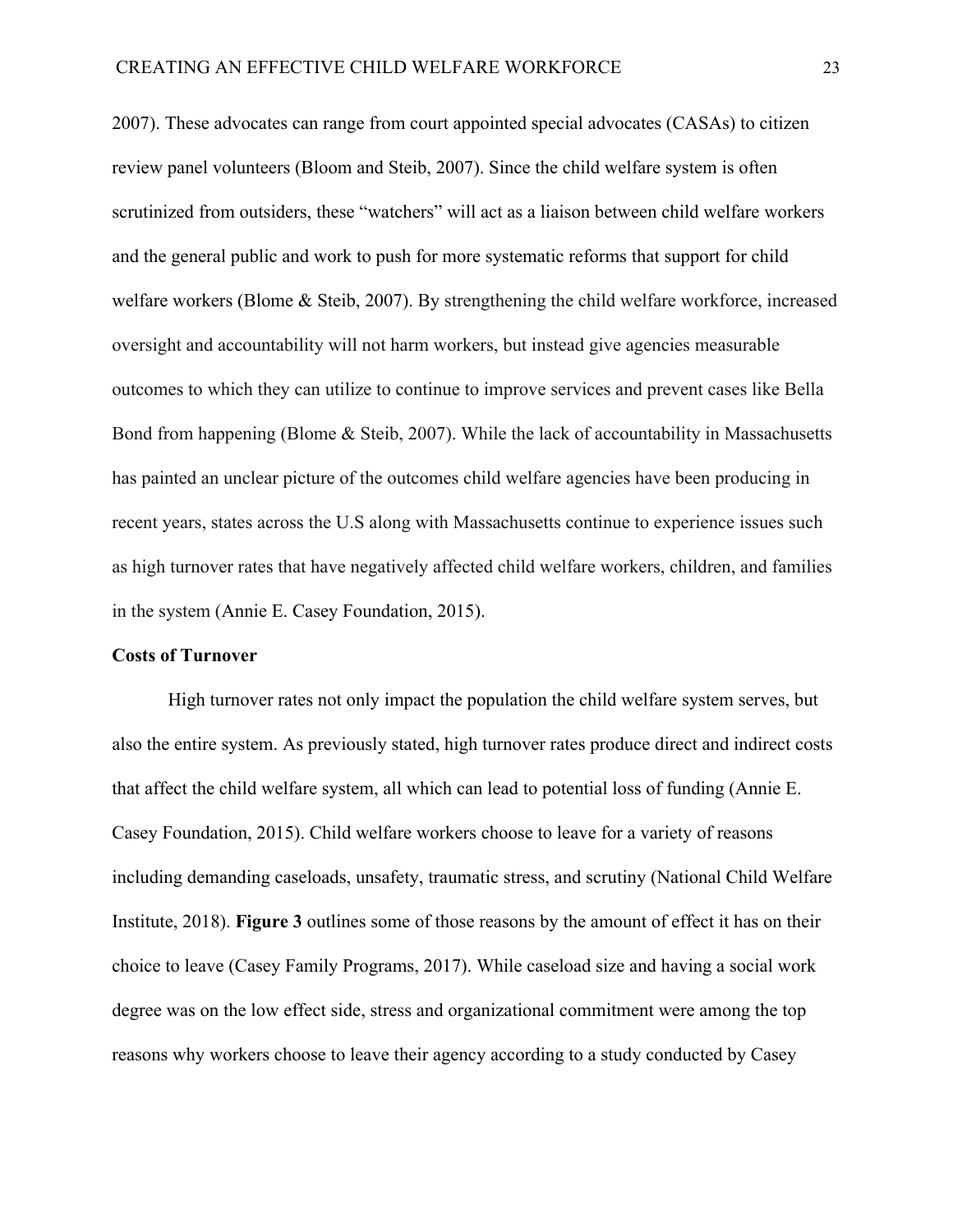Family Programs (2017). It is important to note that "high workloads that accompany high caseloads have been associated with high turnover, given their impact on caseworkers' levels of stress, emotional exhaustion, and job satisfaction"(Casey Family Programs, 2017, p.2).

## **Figure 3**



### Source: Casey Family Programs, 2017

Reducing turnover rates among child welfare workers means providing high quality services for children and families. This means timely investigations, which can be vital when a child is in potential danger, more contact with children and families that can lead to more referrals and support, and overall safety and well-being of staff (National Child Welfare Institute, 2018). The lack of support in the child welfare system has led to large turnover rates that put children and families at greater risk of falling victim to child abuse and neglect, and leaving families without the necessary resources to keep their children safe (National Child Welfare Institute, 2018). While children and families pay the largest cost of this turnover, so does the child welfare system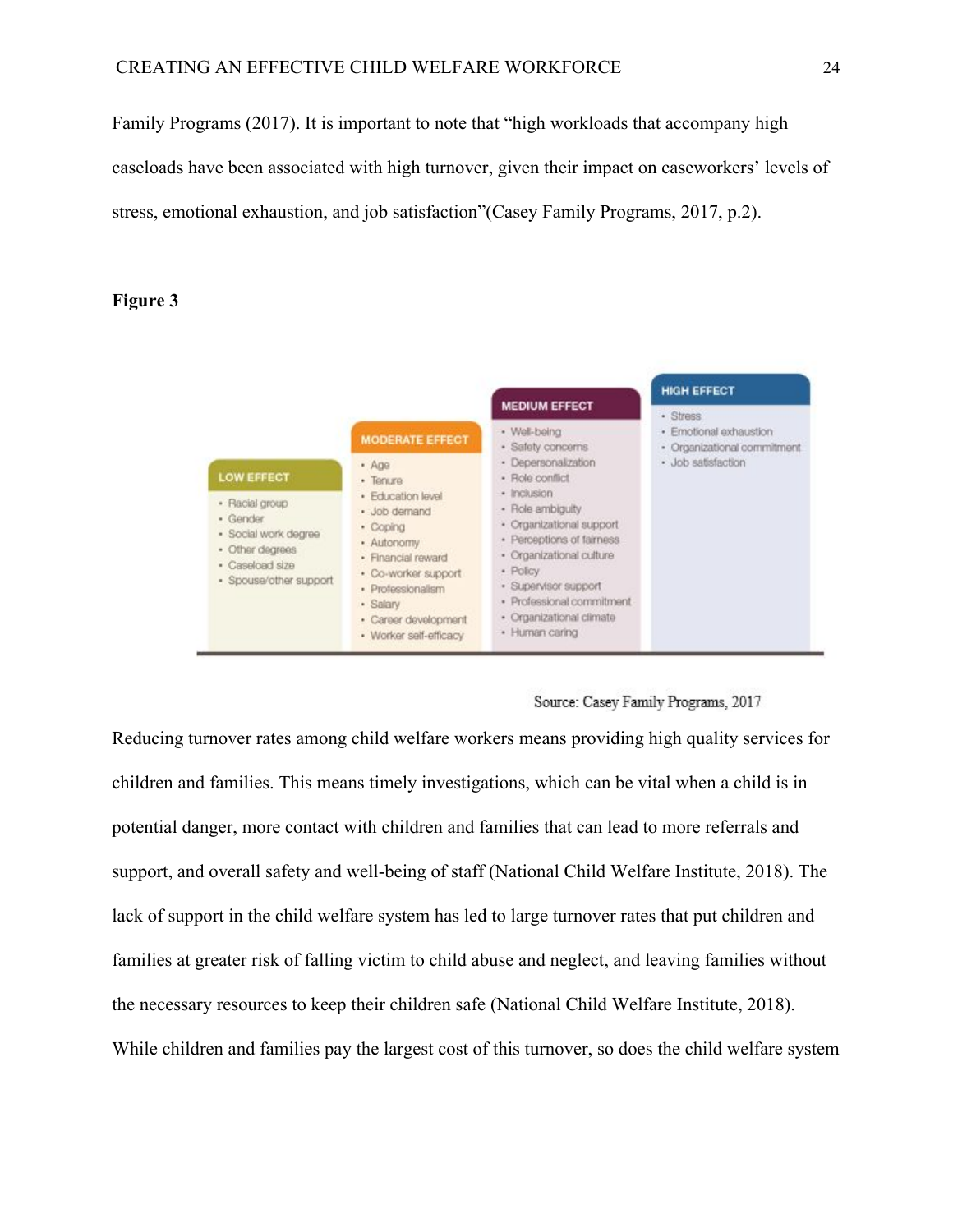as whole. According to the nonprofit Casey Family Programs (2017), once a social worker leaves 30-200 percent of exiting employee's annual salary is lost due to the agency paying other employees overtime, and hiring and training new staff.

**Figure 4** (National Child Welfare Institute, 2018) represents the estimated cost an agency loses each time a child welfare social workers leaves the agency (approximately \$54, 000). Increased turnover rates put at risk children and families in the child welfare system and decreases the amount of funding the child welfare system can put into other areas of development such as education, training, and organizational safety initiatives. **Figure 5** (National Child Welfare Institute, 2018) shows the benefits that could be obtained if turnover rates were

#### Figure 4



Source: National Child Welfare Institute, 2018

## Figure 5



Source: National Child Welfare Institute, 2018

reduced. Overall, this will create consistent and timely services that will promote quality services and safety for everyone involved and could potentially allow for more funding to be shifted towards education, training, and organizational development initiatives.

Turnover rates among states in the U.S have been increasingly high in the past years. According to Casey Family Programs (2017) child welfare turnover rates have been estimated to be 20–40 percent nationally. Casey Family Programs released a report with the turnover rates for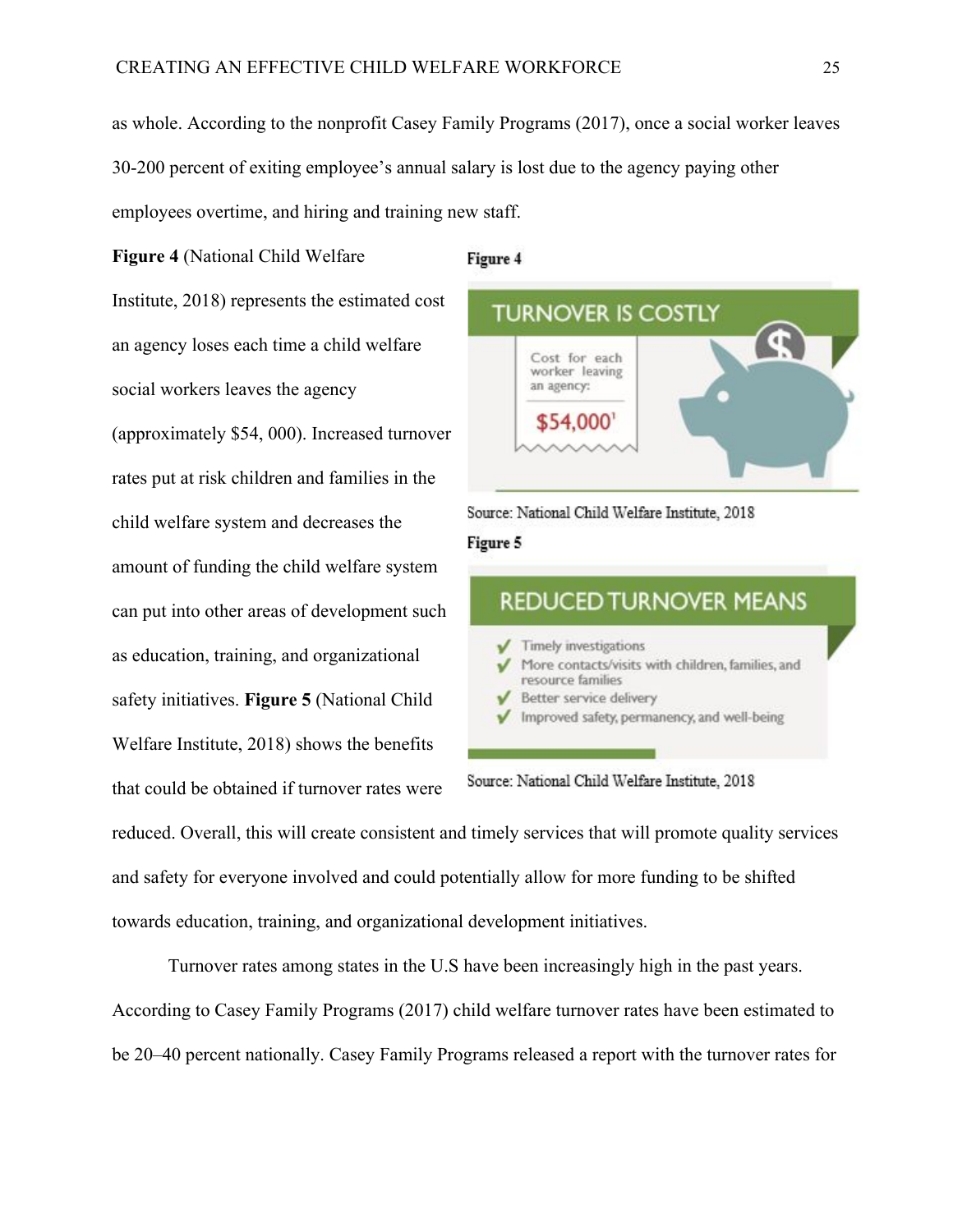several states from 2016-2017 however, Massachusetts turnover rates were not included in Casey Family Programs report. New Jersey had the lowest turnover rate among the 33 states in the report with 6.97% (Casey Family Programs, 2017). Other neighboring Massachusetts states like New York had a 30% turnover rate, while Pennsylvania had a 17% turnover rate (Casey Family Programs, 2017). A 10% turnover rate is considered optimal for child welfare agencies (Child Welfare League of America, 2017b). High turnover rates among several states in the U.S are one of the indicators that the child welfare system needs to be looked at extensively. Finding the main issues that are causing these turnover rates and finding solutions to lowering turnover rates and increasing support for child welfare workers should be on the forefront of federal, state, and local attention.

#### **Child Welfare Education**

Child welfare workers have been subject to rapid changes and scrutiny that have aided to the de-professionalization and lack of respect towards the child welfare workforce. Whitaker (2012) along with other researchers recognize issues within the child welfare workforce that contribute to the de-professionalization of the child welfare system. These issues include large caseloads and administrative burdens that result in high turnover rates (Children's Defense Fund, 2018; Sudol, 2009; Whitaker, 2012). An increased amount of administrative burdens including high caseloads without the necessary support and education makes it hard for staff to remain in these positions thus resulting in turnover rates increasing. Whitaker (2012) states that this has been due to the concerns of not having an adequate supply of case workers, but also due to the predictions of high demand and inability for schools of social work to provide enough graduates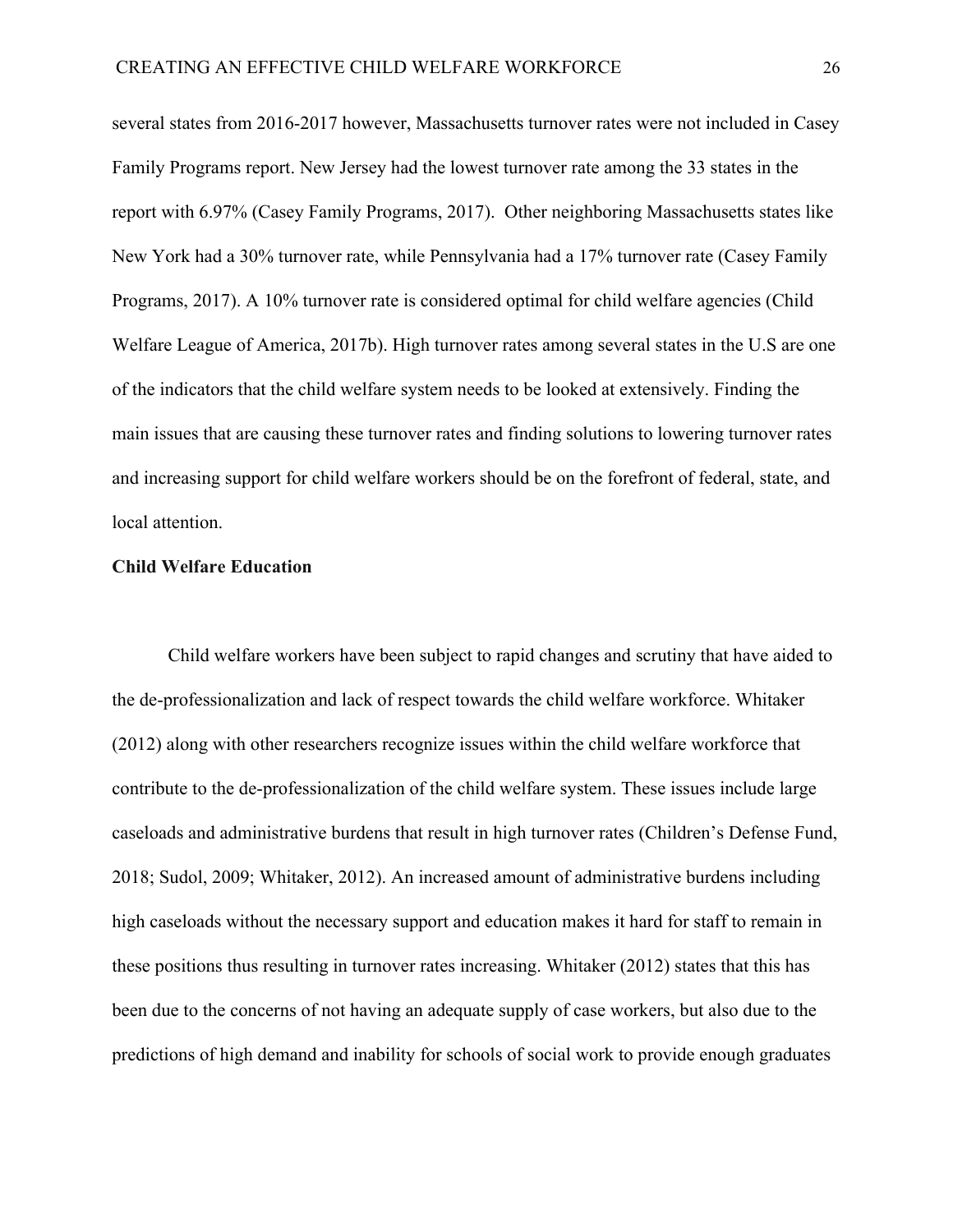for the field who have obtained their masters in social work. This has led many agencies to hire child welfare workers either with a bachelors in social work or in some cases without a degree altogether. In Massachusetts, "the majority of child welfare workers hold a bachelor's degree (52.3%) or a bachelor of social work degree (21.9%). Only 25% of child welfare workers hold a master's degree" (Child Welfare League of America, 2017b, p.4). With the high demand of child welfare workers and not enough workers with social work degrees states such as Massachusetts have less requirements for workers when it comes to obtaining a social work licensure. "According to the [Bureau of Labor Statistics](https://www.bls.gov/ooh/community-and-social-service/social-workers.htm#tab-4) (BLS), most social work positions require a bachelor's degree in social work. A bachelor's-level social work degree qualifies graduates to become licensed social workers. However, in Massachusetts, high school graduates with field experience can also qualify for licensure" (Social Work Guide, 2019, p.1). This in turn has created another profession of child welfare workers under the child welfare system that must be trained adequately in order to do their job. While these child welfare workers may not hold social workers degrees, they should still be provided with the necessary training an education that a social worker receives in order to do their job more effectively as well as more opportunities to continue their education.

**University Partnerships.** Recognizing the intersectionality of social work education and child welfare is valuable when trying to understand the training and education child welfare workers should have before entering the field. Leung & Cheng (2018) and Sudol (2009) are among researchers who pointed to the lack of education and training child welfare workers receive. The creation of university partnerships between child welfare agencies and universities seems to be the best solution to be able to provide child welfare workers with the opportunity to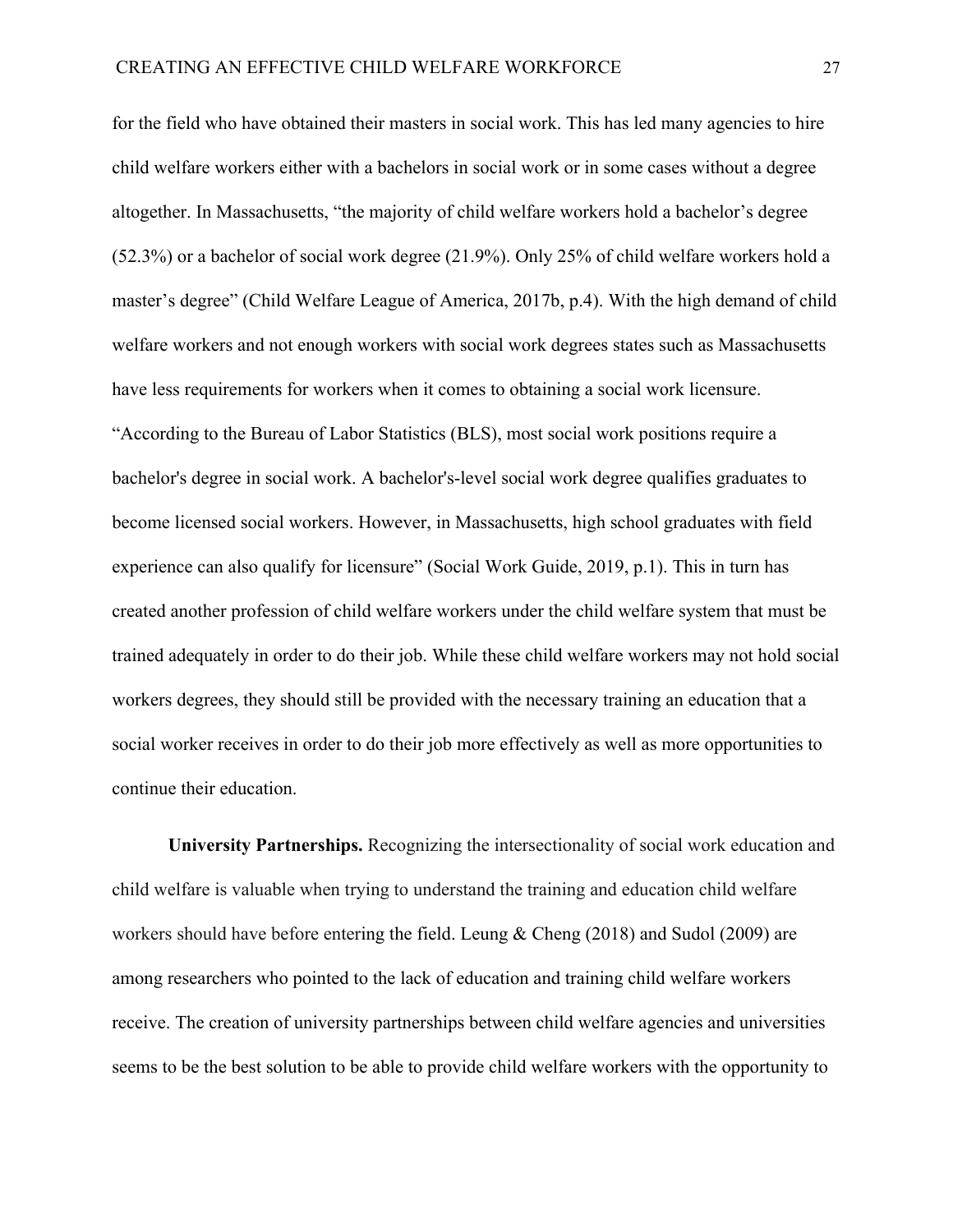continue their education and obtain their bachelors or masters in social work. Unfortunately, in a 2012 survey many states reported eliminating their Title IV-E partnership programs with universities (Social Work Policy Institute, 2012). The survey also showed that 70% of IV-E partnership programs either remained the same or decreased due to budget cuts (Social Work Policy Institute, 2012). According to Leung and Cheung (2018), it is imperative to continue to advocate for Title-IV-E education partnership programs. Their continued existence and expansion across all states will allow child welfare workers to receive both the proper training and education to do their job.

Thirteen university partnerships have established traineeships free of cost for child welfare workers to pursue their bachelors in social work or masters in social work (Dickinson and Fisher, 2015). These traineeships work collaboratively with child welfare agencies to produce a well-educated and trained workforce. Their curriculum focuses on evidence-based and trauma informed practices and allows social workers to continue their education while also remaining employed and gaining hands on experience. University of Connecticut and University of New Hampshire are two of the 13 existing universities with these partnerships (Dickinson and Fisher, 2015). The National Child Welfare Workforce institute awards each university with a grant that allows them to have this traineeship. Unfortunately, they limit the amount of trainees they accept yearly. In the school year 2018-2019, they allowed only five trainees (University Partnership Program, 2019).

The Social Work Policy Institute (2012) also believe that partnership programs if implemented correctly can have a significant impact on increasing retention and professionalism in the child welfare workforce. According to their policy brief "efforts should be made to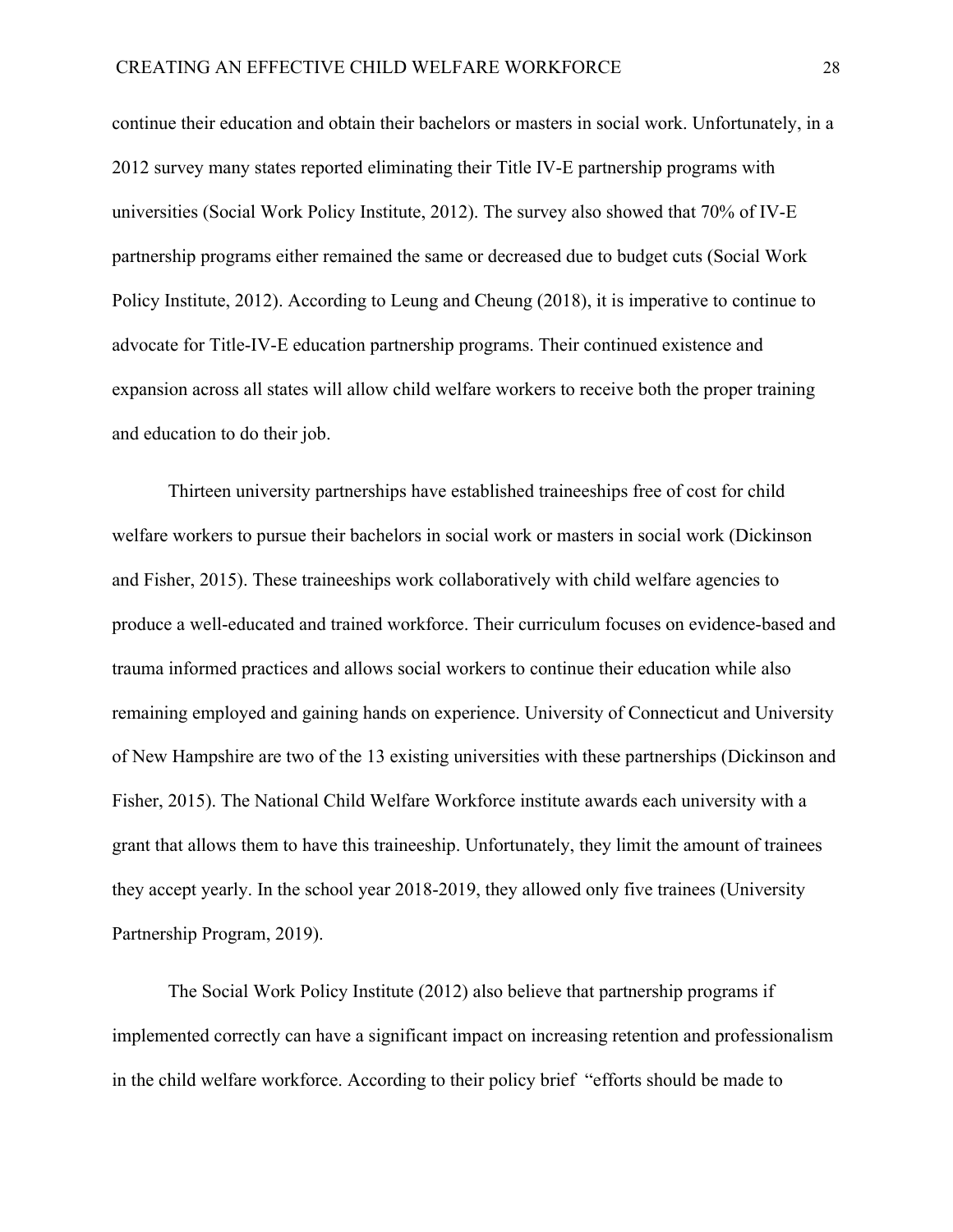support and encourage rigorous, multi-site evaluation of Title IV-E educational partnerships to better ascertain their impact on social work education, staff recruitment and retention, and child welfare outcomes"(Social Work Policy Institute, 2012, p.2). A study on Texas child welfare workers, found that child welfare workers who were able to obtain a bachelors or masters in social work, produced lower turnover rates in the field. According to Patel, et al (2016) "turnover in states that require a BSW or MSW for child welfare workers were found to have an average 8% lower turnover rate (15% vs. 23%) compared to states that allow an individual with any bachelor's degree" ( p.26). Similarly, Leung and Cheung (2018) found child welfare workers to being able to manage stress more effectively in the workplace if they had a bachelors or masters in social work.

### **Child Welfare Training**

Funding that supports training for child welfare workers can come from a variety of funding streams including Title- IV-E, and Title IV-B. Currently states can receive a 75 percent match on state dollars spent on worker training. The matching process is complex because in order to receive the match, a worker's caseload must be IV-E eligible. "For example, if 50 percent of a worker's foster care caseload is eligible for Title IV-E funding (due to the link to the 1996 AFDC cash assistance law), then only 50 percent of that workers training costs is eligible for the 75 percent match" (Child Welfare League of America, 2016, p.1). This can make it financially risky for states to continue to provide training for workers if they will not be federally reimbursed through the matching initiative (Child Welfare League of America, 2016). According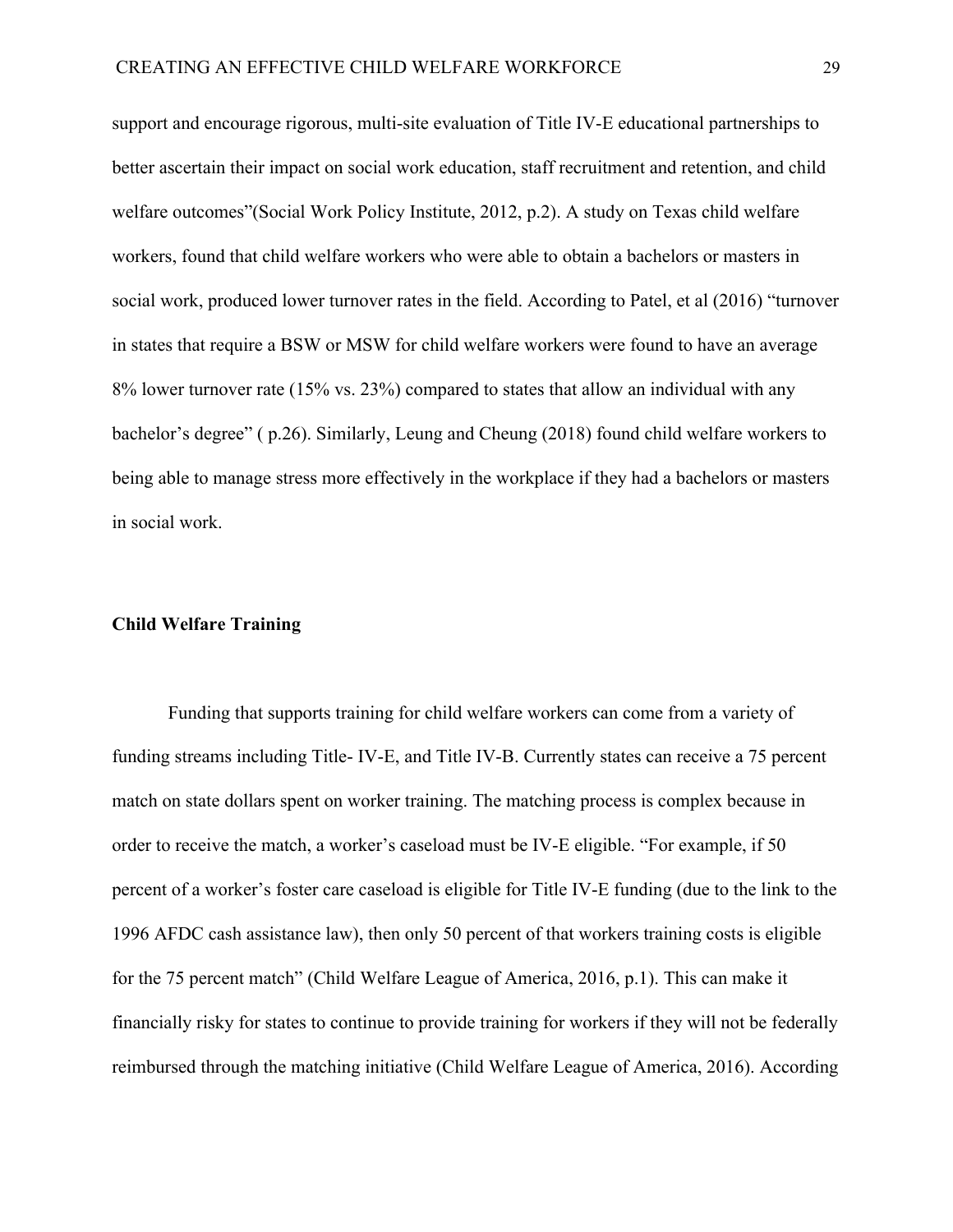to Jordan and Connelly (2016), "accessing these federal funds has created several challenges for states in the past. For example, leaders indicated that they do not have sufficient control over how to spend the federal money, and are unable to spend it in the way they deem best for their children, due to federal requirements"(p.4). Adequate trainings for child welfare workers in the field, despite their education and experience, is an important tool for workers to learn about their role and position and the agency where they will be working in. This knowledge should not be limited because of a lack of funding. As noted by the Administration for Children and Families (ACF), "When workers have the opportunity to build skills and improve their effectiveness, they are more likely to experience job satisfaction and stay committed to their work" (Payne, 2014, pg.8).

While continued training is critical for child welfare workers, the types of trainings that they receive is also important to note. As previously stated child welfare workers only receive training provided for programs that are directly related to Title IV-E programs and therefore do not include training to treat family and child behavioral issues, and conducting child abuse and neglect investigations (Leung and Cheung, 2018). Since these trainings are critical for child welfare workers to do their job, it is alarming that these trainings are not provided. It also explains why there is a large turnover rate among trainees (Leung and Cheung, 2018). If trainees are not being given the proper training, they will not feel ready to start their career. Providing relevant trainings for trainees in the start of their career produces a committed and educated staff.

New Jersey's Department of Children and Families (DCF), implemented a university-agency partnership program aimed at increasing staff training and professional development. This partnership includes "the Office of Training and Professional Development;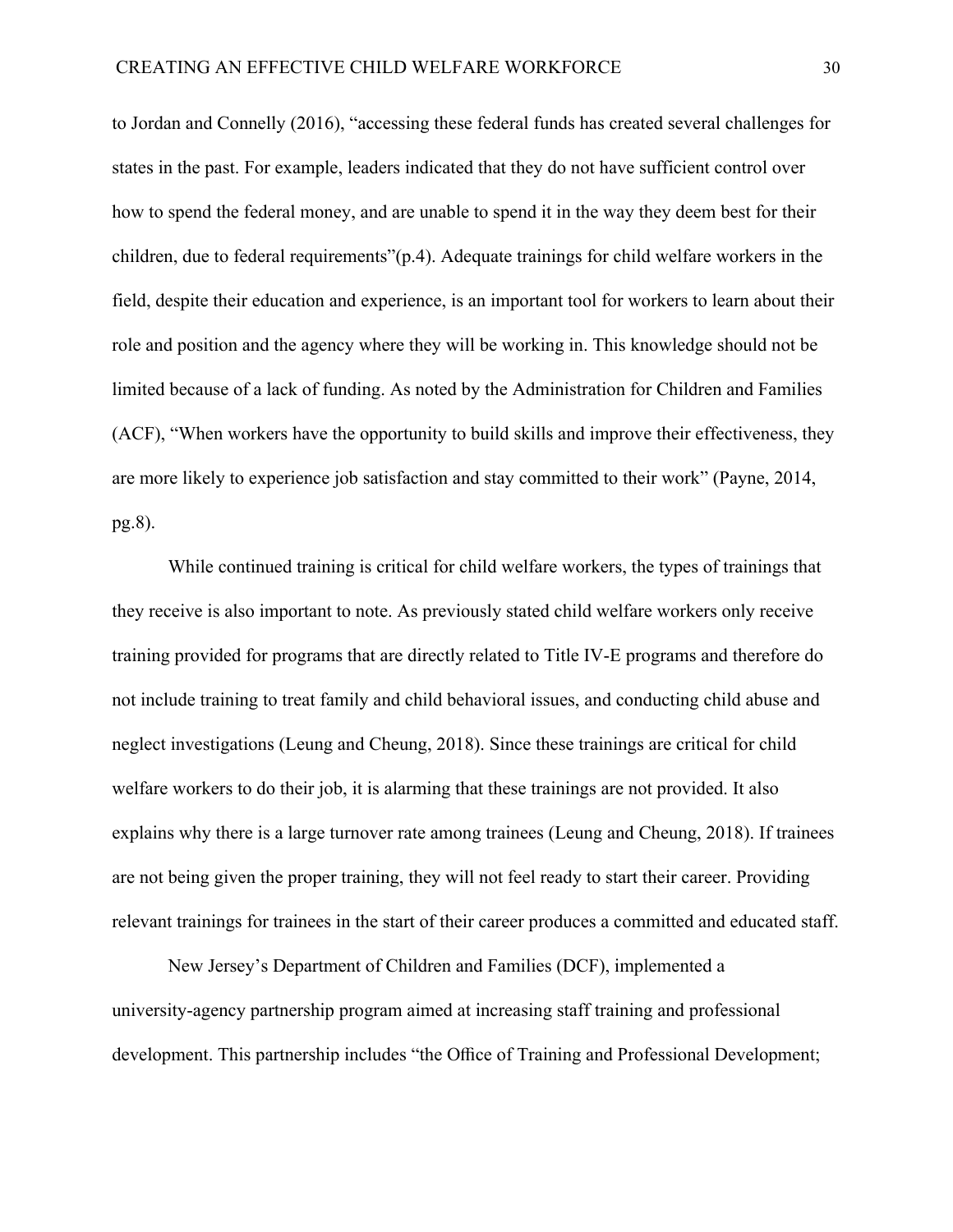the Institute for Families at Rutgers, The State University of New Jersey; and Stockton University's Child Welfare Education Institute" (Munson, 2016, p.38). These investments include a professional development center, university-agency training partnership, and certificate programs that allow for child welfare workers to gain credits towards their education (Munson, 2016). The program offers "classroom and online courses meet the critical needs of the workforce. Specialized topics on issues influencing the safety and well-being of children—including domestic violence, substance abuse, and mental illness—are a major emphasis"(Munson, 2016, p.39). Efforts that support child welfare workers like these partnerships, have created less turnover rates in the New Jersey's DCF (Casey Family Programs, 2017). Along with trainings that address issues of safety and well-being, New Jersey's DCF has also implemented trainings that address racial disparities and strengthen the cultural competence of child welfare workers (Munson, 2016).

**Racial Disparities Training.** As demographics in the U.S continue to change, the racial disproportionality of children who enter the child welfare system is an issue that continues to arise on a national level; however, the populations that they affect are based on the state as well as smaller communities. While nationally African American children experience higher amounts of abuse, in Massachusetts, White and Hispanic children are the highest amount of children who are victims of abuse and thus enter the child welfare system (Child Welfare League of America, 2017b). This is an important distinction to make because, while one community will have more training that addresses the disparity in African American children entering the system, other states such as Massachusetts will have to look at why white and Hispanic children are entering the system at higher rates (Child Welfare League of America, 2017b). It is important that child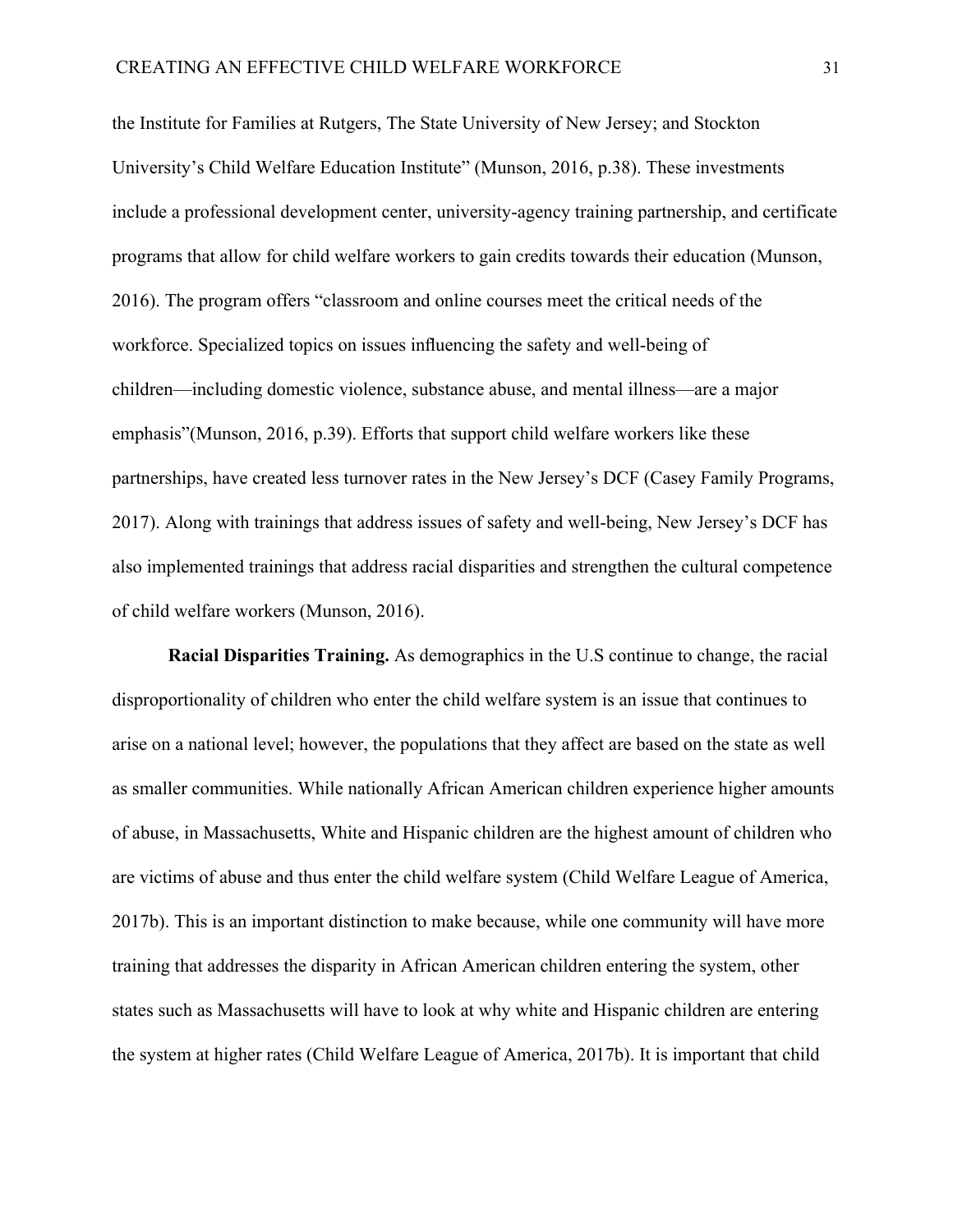welfare workers receive training related to race and culture because recognizing that these disproportionalities and disparities exist, will allow them to be more aware and respond appropriately to these cases without bias. According to Lancaster and Fong (2015), "training for child welfare staff could include information about disproportionality and disparity, institutional racism, culturally competent practice with specific cultural groups, and identifying personal biases and their impact. While training is a key first step to enhanced practice by agency staff, it is also important to support transfer of learning to ensure staff apply the concepts from the training to their jobs" (as cited in Child Welfare Information Gateway, 2016b, p.15). Lancaster and Fong (2015) point to not only the importance of training, but also the importance of teaching child welfare workers how to use this training in their everyday interactions. By receiving this training, child welfare workers will be able to look at how culture plays a large role in disciplining and how that might look for different families. By being knowledgeable of these differences, child welfare workers will be better equipped to make better judgments on how to address parents when it comes to how they discipline their children, something that can be different depending on a family's race or culture (Lancaster and Fong, 2015).

## **Organizational and Safety Efforts**

**High Caseloads and Workloads***.* The child welfare workforce often experience moments of harm both internally and externally. Internally, the lack of funds and continued budget cuts make it harder for child welfare workers to do their job to the best of their ability. Issues such as increased workloads and caseloads all inflict harm to workers on a daily basis. Past efforts to address these issues have focused on increasing staff numbers through purely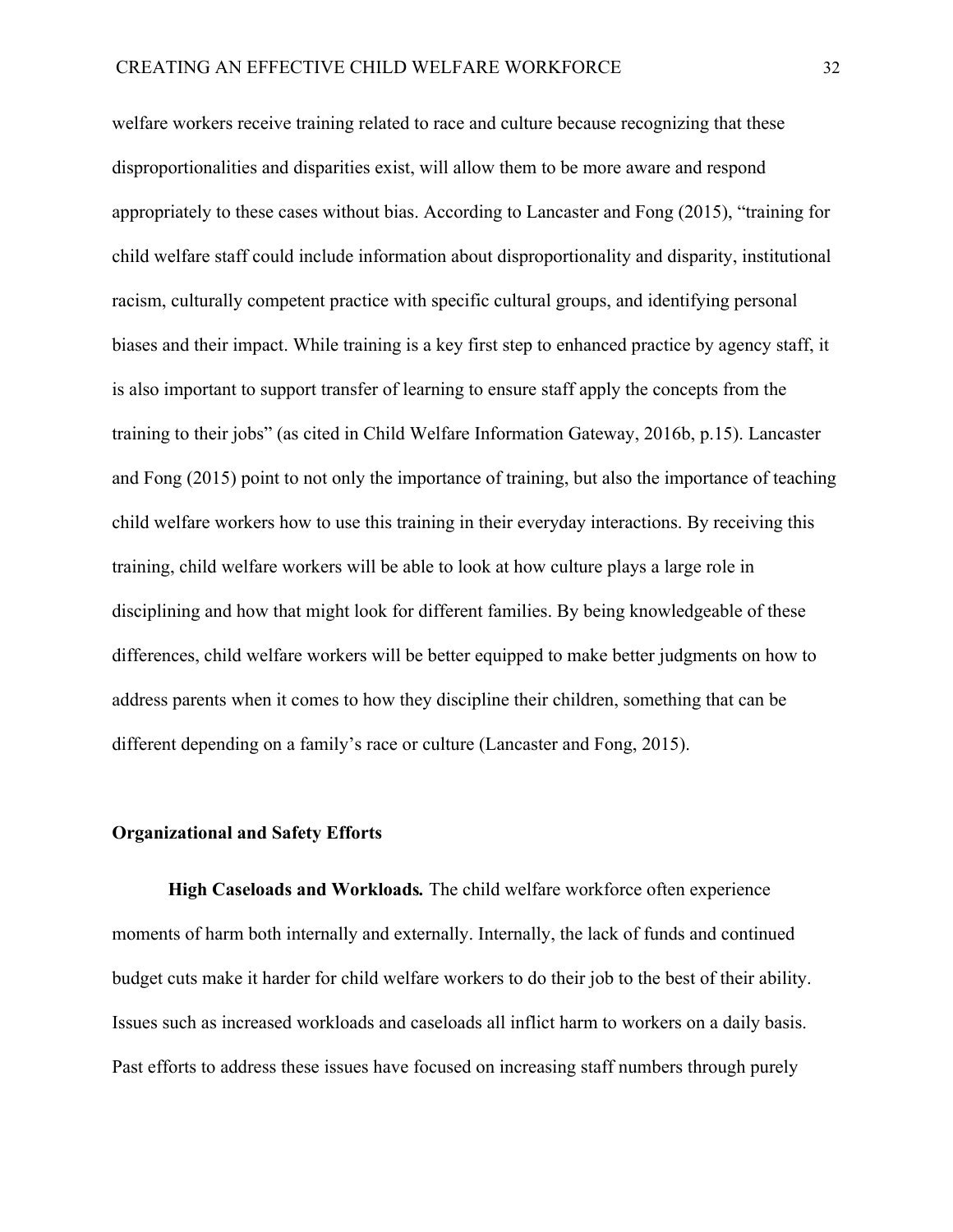recruiting methods, instead of finding the root cause of the problem, which could lead to retention (Patel et al, 2017). According to a study by Bernal (2017), families involved in the child welfare system believed the highest systematic barrier to hinder their relationship with their child welfare worker was their demanding caseloads. The recruitment and retention of child welfare workers should be one of the first steps for reducing workloads and caseloads. High turnover rates in the child welfare workforce are the root cause of workers having to take on more cases than they are initially given. The Texas Department of Family Protective Services implemented strategies that tackled lowering caseloads by appropriating existing funding to increase salary, hire over 800 new workers across the state, and saw a significant decrease in turnover, 25.4 percent to 18.4 percent. (Casey Family Programs, 2018). While this was able to be done by increasing salaries, something not all states have the power to do immediately, other states have found other ways to reduce workloads and caseloads that could be replicated. These strategies could also be more realistic especially for states that do not see an increase in funding in the near future.

In 2010, New Hampshire Division of Children, Youth and Families (DCYF) implemented telework units that allow workers to have more autonomy and work primarily from home (Child Welfare Information Gateway, 2016a). Child welfare workers who are a part of these units must have at least 1 year of experience as a social worker while supervisors must have 5 years in a related field and 3 years of supervisory experience (Child Welfare Information Gateway, 2016a). Workers are required to check in with supervisors various times throughout the day and after home visits. Since 2010, the New Hampshire's DCYF have seen positive results for employees that include "better balance of field time and paperwork, fewer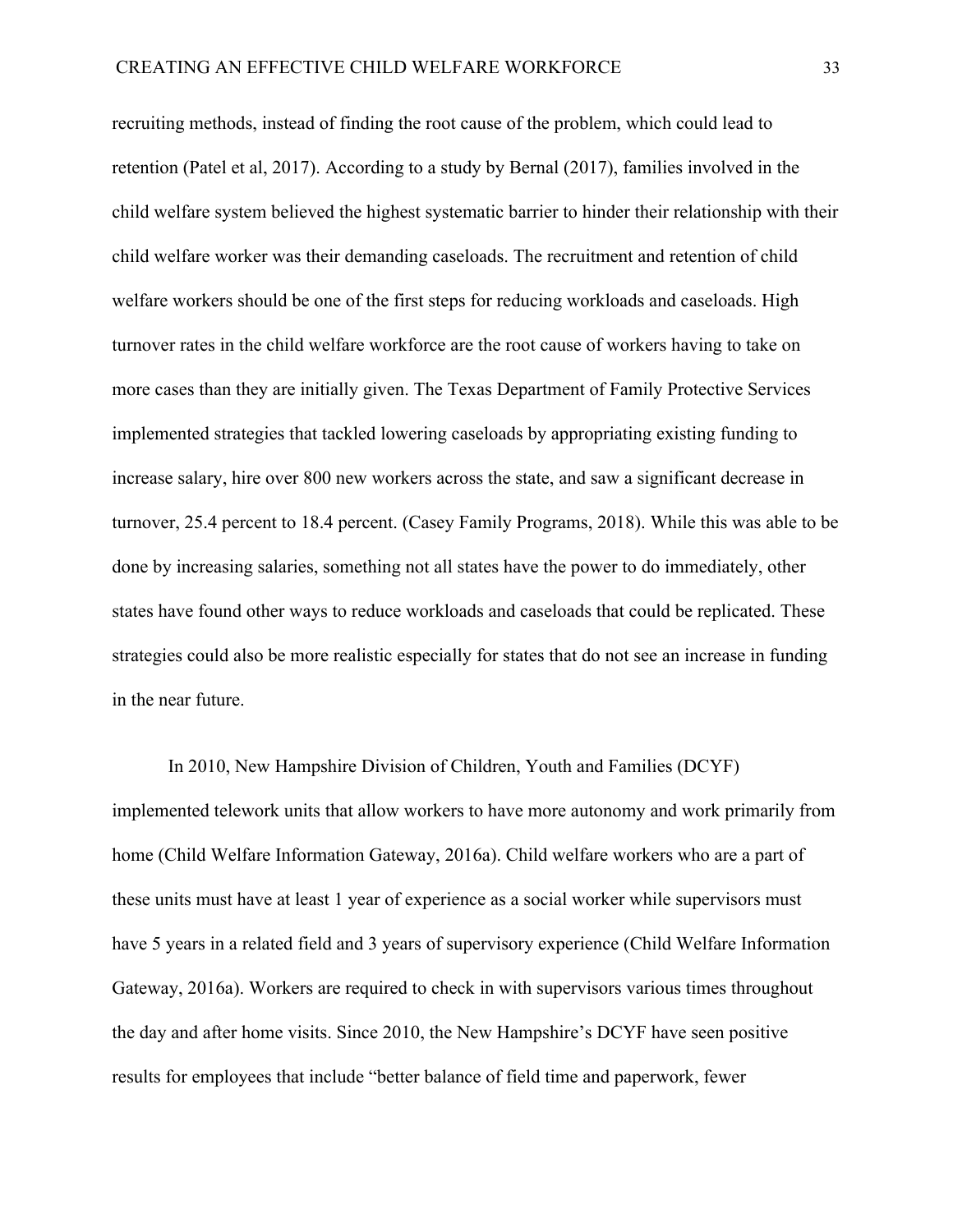distractions, increased communication with the supervisor, an increased sense of team membership, less travel in some cases, greater job satisfaction, increased efficiency, and lower turnover" (Child Welfare Information Gateway, 2016a, p.11). With the increase use of technology in the field, workers are able to complete work from anywhere often reducing their workload while also allowing them to be able to spend more time with families (Child Welfare Information Gateway, 2016a). Increased autonomy and effective uses of emerging technology are some of the ways to decrease stress among child welfare workers.

 New Jersey's Department of Children and Families have taken proactive steps to ensure they continue to hire well-qualified candidates in reasonable time frames in an effort to maintain caseload standards and sizes. Their process includes a Job Fest where 25-35 candidates, who have been pre-screened and pre-qualified, get an overview of the agency, the job, and hiring process. They complete a job interview, panel interview, and submit writing samples and application paperwork (See Appendix D). After "candidates that successfully complete the Job Fest and background check processes are added to a hiring matrix distributed weekly to local offices throughout the state. Several hundred candidates are on the matrix at any given time, and each stays on for 18 months" (Child Welfare Information Gateway, 2016a, p.12). This allows agencies to be able to fill positions in a timely basis without putting at risk current child welfare workers. New Jersey's efforts to obtain a well-educated workforce has resulted in New Jersey's Department of Children Families having one of the lowest turnover rates(6.97%) in the U.S (Munson, 2016). This also allows them to be able to hire highly qualified workers. Workload and caseload management is an important aspect of helping child welfare workers manage their stress and creating a better work environment. As there continues to be an increase in workload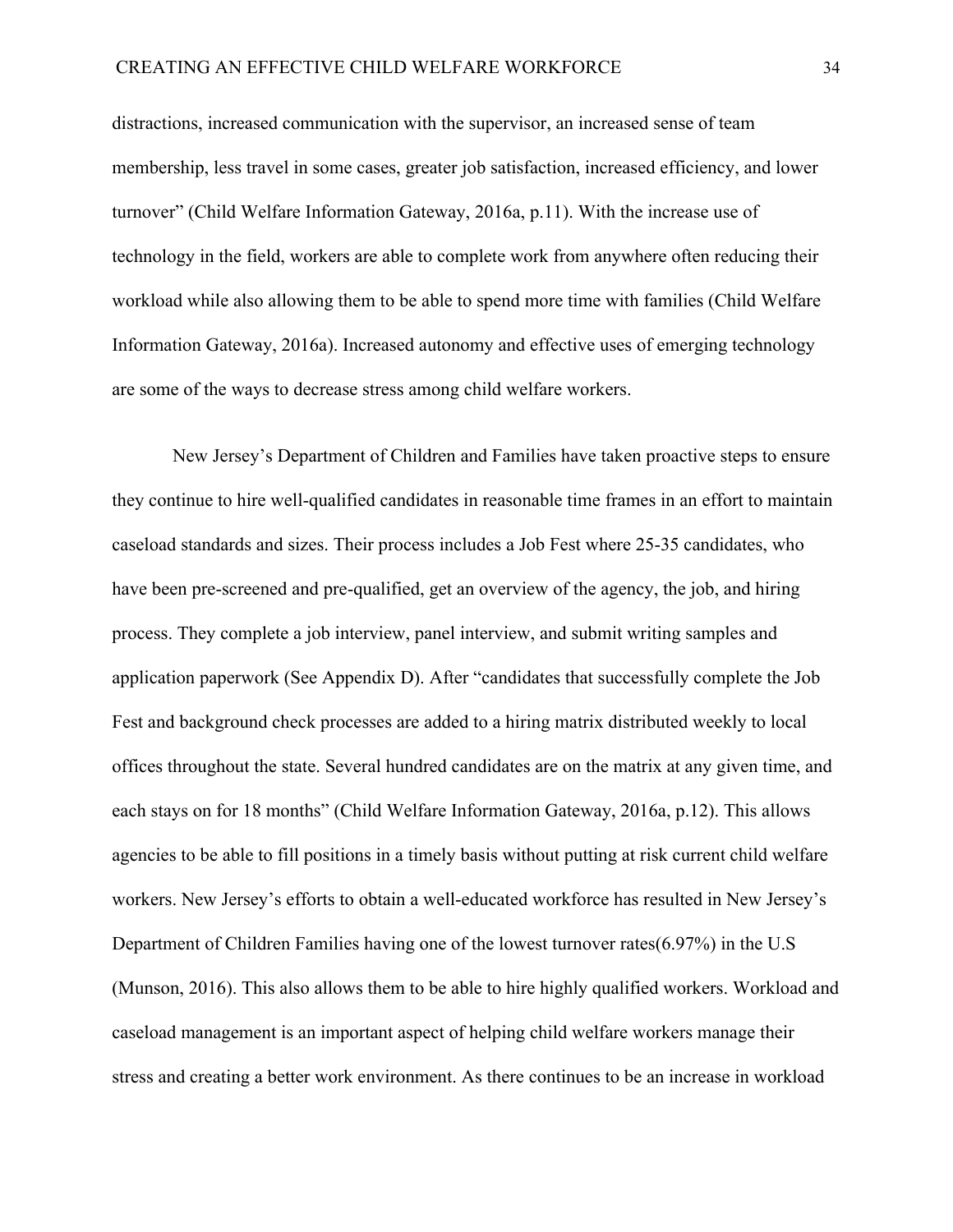and caseloads in various states, these examples should be considered as ways to reduce some of these burdens. This would reduce the amount of money spent on turnover.

**Promoting Safety Culture.** Externally, criticism and a lack of understanding of these issues by outside forces create stress that often bears down on child welfare workers (Vogus et al, 2016). Public perceptions of the child welfare system have played a major role in the way child welfare workers perceive their own jobs (Auerbach et al, 2014). The increased amount of child fatalities and maltreatment have worked to discredit the role of child welfare systems as a child protection agency (Auerbach et al, 2014). Studies have found that the stigma associated with being a child welfare social worker negatively affects their work performance. One study found that " workers feel like their work is not valued by the external environment, and that in turn agency administrators could try to work with the media and government to actively improve negative misperceptions about the importance of child welfare work in the community"(Auerbach et al, 2014, p.6). Child fatalities have often been followed by rapid changes in the child welfare system due to the public scrutiny and demand for a response as seen in Massachusetts Bella Bond case (Committee of Child Maltreatment Research, 2014; Leblanc, 2015). A study conducted by Cooper (2005) found that "increased verbal support of workers by administrators and sufficient funding to realize the stated objectives of various programs would accomplish more toward advancing the quality of service than the current superfluous zeal with which we concern ourselves toward assessing blame"(p.14). All these factors contribute to the child welfare workforce becoming an unsafe place for staff. To combat this reality, states such as Texas and Tennessee have pushed efforts to create a safety culture that addresses both safety organizing and safety recognition (Vogus et al, 2016). Texas and Tennessee realized that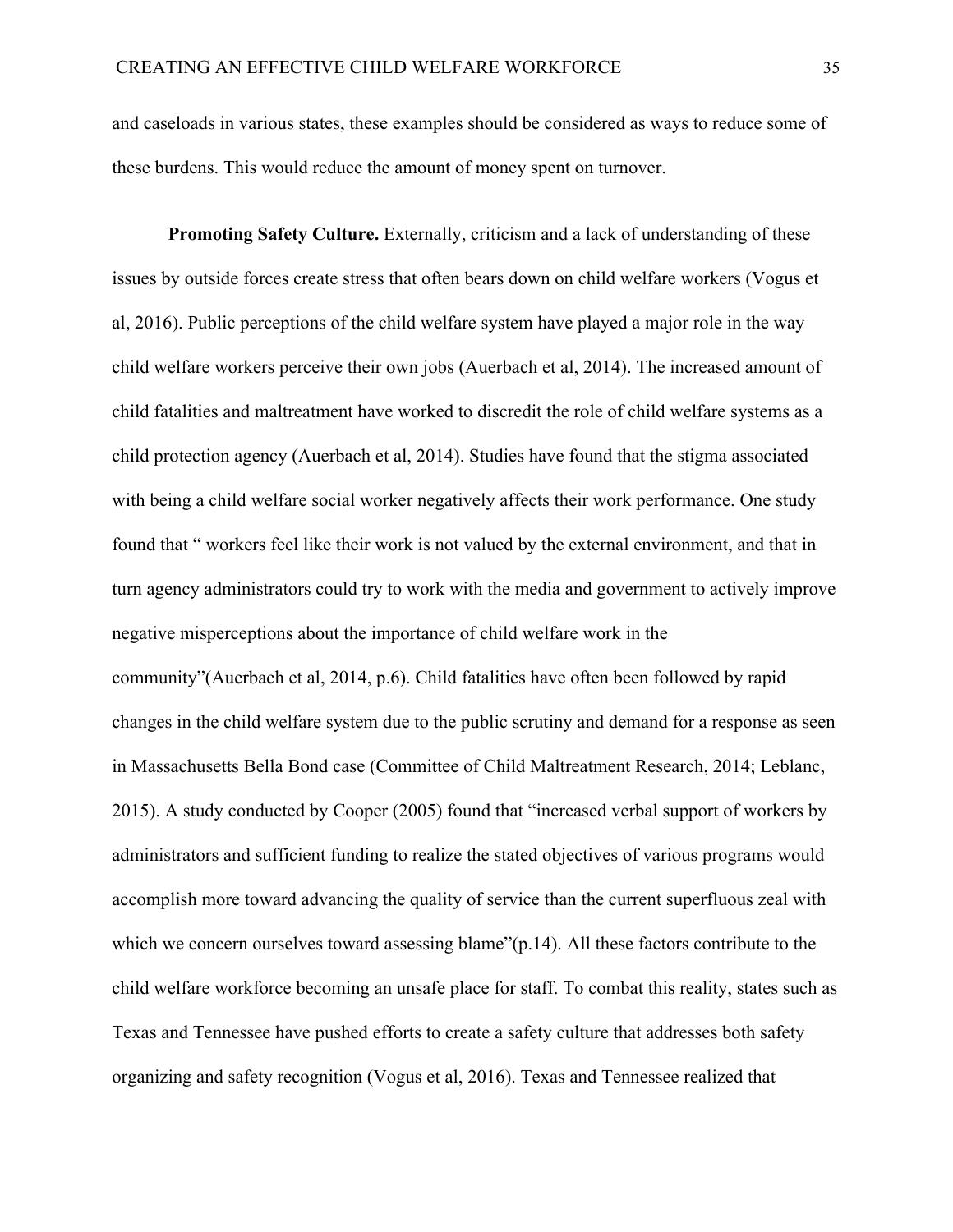addressing the root causes of these problems and teaching child welfare workers how to seek the necessary support they need, will produce better outcomes and increase retention ultimately reducing the amount of caseloads each worker has at a given time. In order to combat the scrutiny the child welfare system constantly face, it is obvious that changes need to be made to create an environment where this stigma does not affect the daily work child welfare workers do.

**Trauma Informed Culture***.* Creating a safety culture among child welfare workers means addressing the reality that many children and families who enter the system enter with underlying traumas and needs that child welfare workers need to be aware of and educated on, in order to respond appropriately. The National Child Traumatic Stress Network (NCTSN) adopted the following definition of a trauma informed system,

A trauma-informed child- and family-service system is one in which all parties involved recognize and respond to the impact of traumatic stress on those who have contact with the system, including children, caregivers, and service providers. Programs and agencies within such a system infuse and sustain trauma awareness, knowledge, and skills into their organizational cultures, practices, and policies. They act in collaboration with all those who are involved with the child, using the best available science, to facilitate and support the recovery and resiliency of the child and family (Child Welfare Information Gateway, 2015.p. 3).

Researchers Strand and Popescu (2018) stated in their article "An effective pedagogy for child welfare education" that child welfare workers do not only have to be properly trained in order to work in this field, but must also be trauma informed. This needs to come with the training and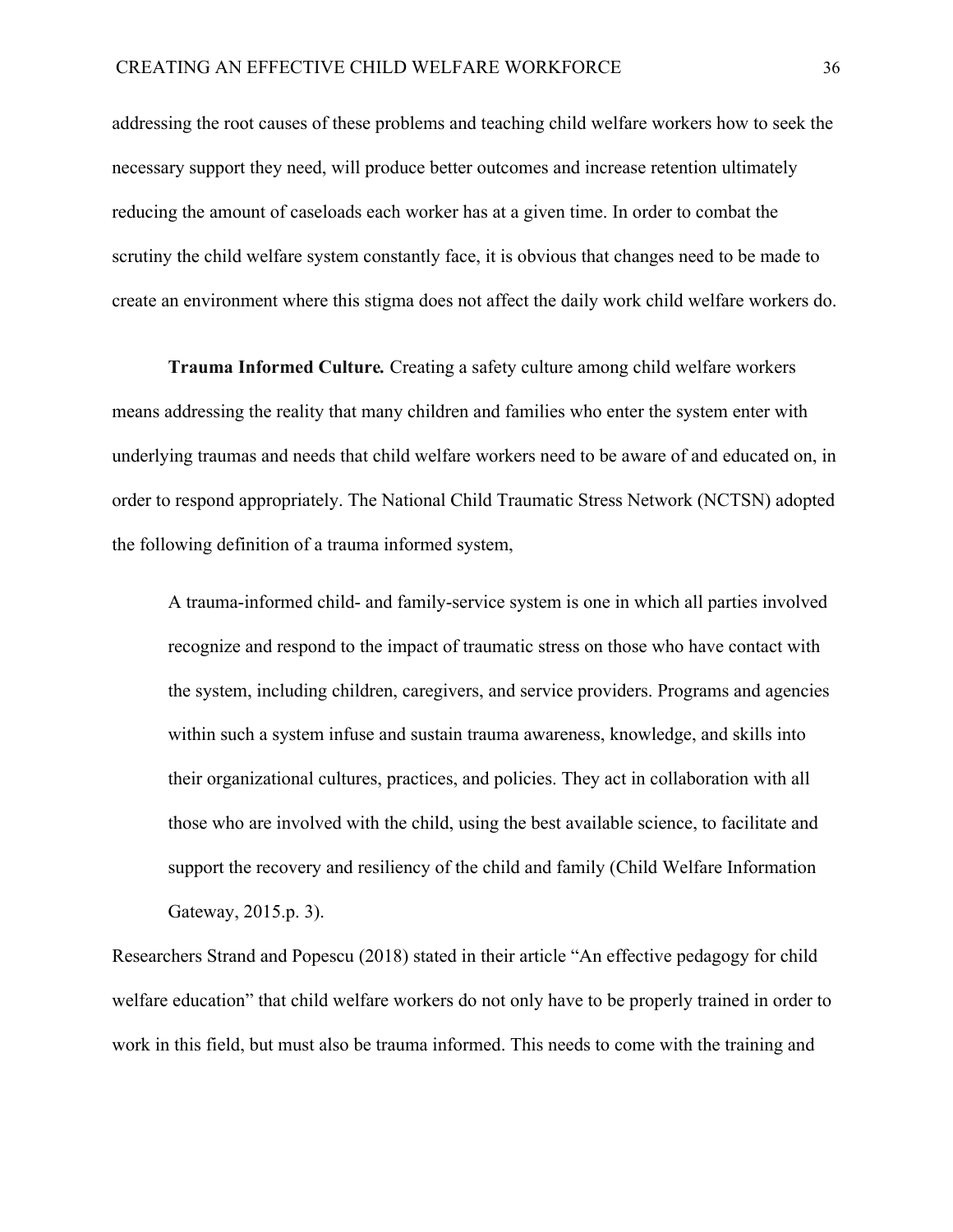education workers receive if they attend a social work degree program, but also once they enter the child welfare system (Strand & Popescu, 2018). Training child welfare workers to be trauma informed needs to occur in early stages of training and must also be accompanied by ways to recognize and treat secondary traumatic stress that workers may began to feel themselves.

Research towards creating a trauma informed child welfare system has been limited, however many agencies including the Children's Bureau, who were among the first to implement this practice, have proposed ways for other departments to adapt these approaches (Child Welfare Information Gateway, 2015). Some of the service improvements they suggest are "more children receiving the trauma screening, assessment, and evidence-based treatment" (Child Welfare Information Gateway, 2015, p.3) Promoting these services will reduce the amount of children requiring crisis services, fewer foster care disruptions and an overall healthier work environment for child welfare workers (Child Welfare Information Gateway, 2015). They also stress the importance of collaboration between different child welfare agencies that the child and family might be involved with. As previously stated, there exists many stakeholders when it comes to ensuring the well- being of children and families and being able to collaborate to better meet the needs of children and families should be important. "Enhancing communication, planning and working toward joint goals, sharing robust data about the families they serve, and strategically blending or braiding are all ways agencies can collaborate to better serve children and families"(Child Welfare Information Gateway, 2015, p.5). Establishing a trauma informed work environment also includes addressing the secondary trauma child welfare workers experience.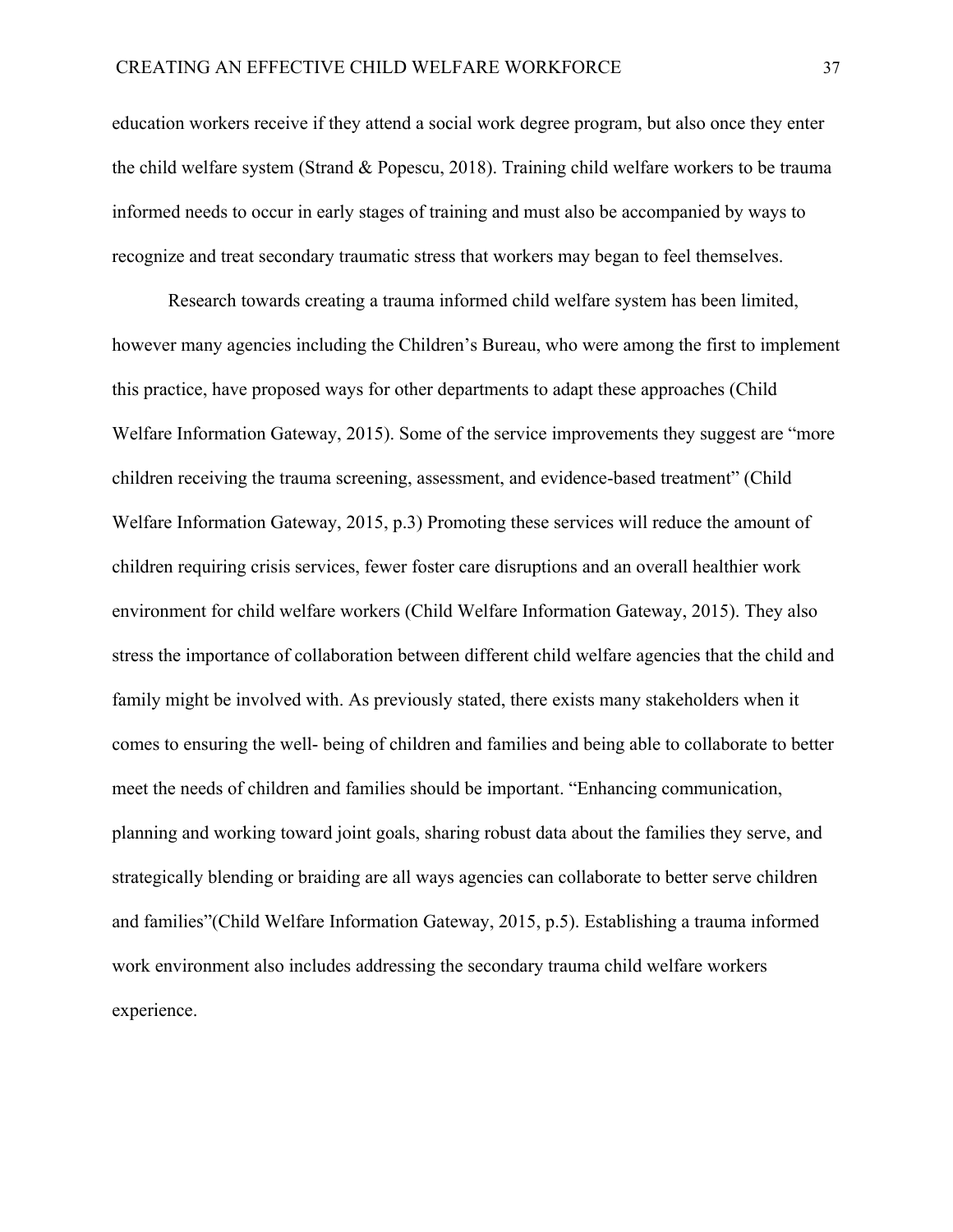**Secondary Stress Trauma.** Child welfare workers are constantly facing difficult decisions, at moment's life and death, which make their job incredibly difficult. In some cases, this can cause them to experience secondary traumatic stress (STS). It is important to understand that child welfare workers perform similar duties as first responder's emergency personnel and because of this should receive the same support (Payne, 2014). New Jersey's DCF understands the similarity of trauma that child welfare workers face and decided to create a "Worker2Worker" confidential peer counseling support hotline similar to the ones created for police officers (Munson, 2016). This helps child welfare workers who " require peer support to normalize issues and challenges by talking to someone with shared lived experience" (Munson, 2016, p.37). Child welfare workers who are constantly exposed to the traumatic events children and families they serve can begin to develop STS that often can lead to excessive burnout and an increase in turnover rates (Payne, 2014). According to the National Child Welfare Workforce Institute, agencies can create a trauma support position that is able to coordinate trauma education and services for all staff including trainees who enter the field (National Child Welfare Workforce Institute, 2011). It is important for agencies to address the impact STS can have on workers and be able to provide them with tools to address them.

 A study conducted in 2015 found that 26% to 35% percent of child welfare workers reported experiencing symptoms of secondary trauma directly related to their work (House Bill 17-283, 2017). In response to the high levels of STS child welfare workers were experiencing, Colorado enacted a bill that would create a resiliency task force aimed at examining the causes and effects of STS. Members of the task force represented the larger community and ranged from child advocacy members to law enforcement (Resiliency Task Force, 2017). They came up with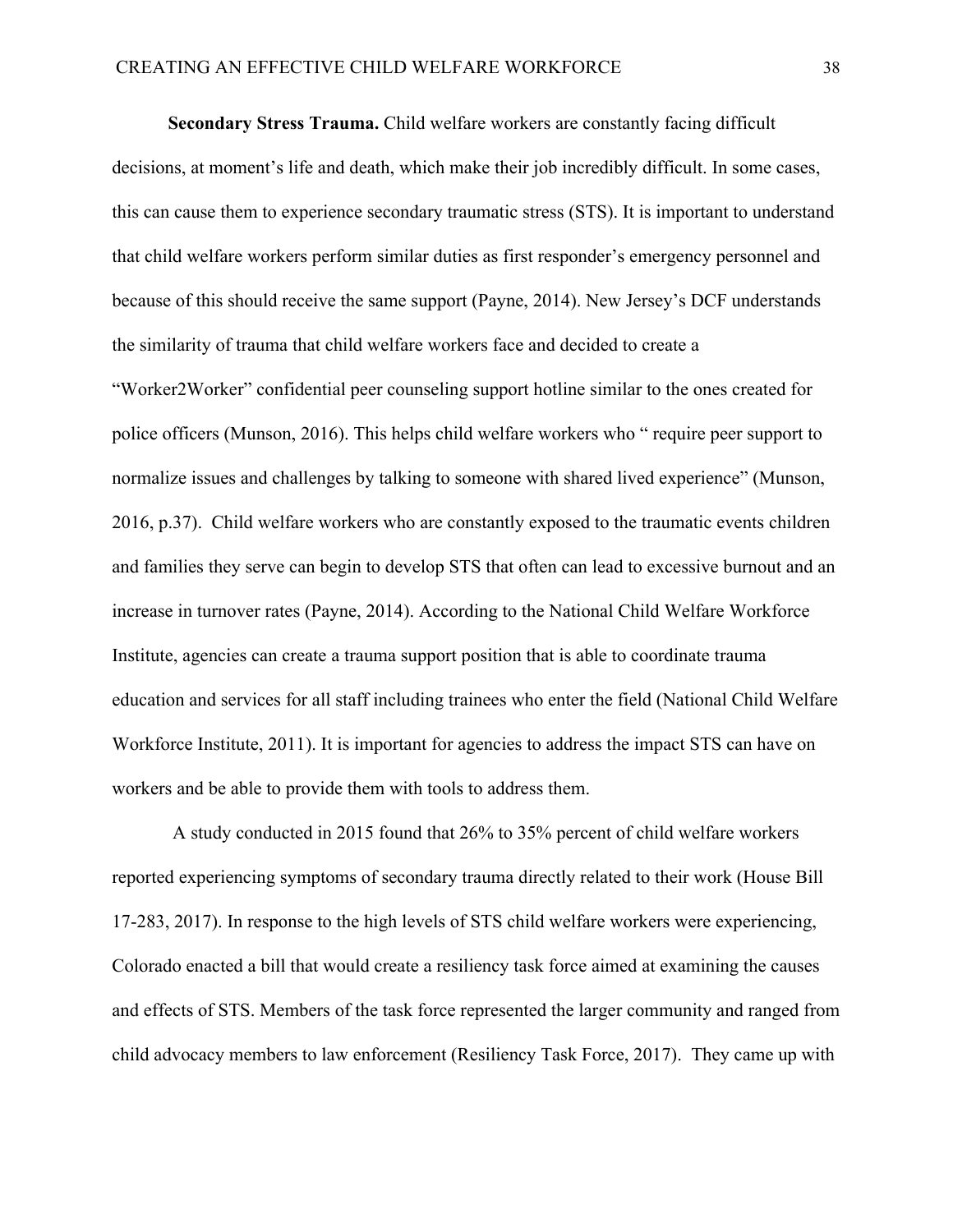a list of recommendations including providing more opportunities for reflection and mindfulness activities as well as promoting a safety culture in the work environment. They also recommended for training on trauma informed care and the hiring and retention of more child welfare workers with a bachelors or masters in social work (Resiliency Task Force, 2017). Unfortunately, in September 2018, the bill was repealed and the task force no longer exists (Resiliency Task Force Report, 2017). Creating and maintaining these groups would help promote a trauma informed environment and allow for better outcomes. It is important for child welfare agencies to address the high levels of STS child welfare workers are experiencing and coming up with recommendations that would be able to be applied in their agencies on a day to day basis. Creating a task force that focuses solely on these issues is a first step.

#### **Recommendations**

In order to create an environment conducive to the goals of the child welfare system, which is to protect the most vulnerable children and families, there needs to be changes that directly address the issues of child welfare workers are constantly battling. These include high turnover rates, the lack of education and training provided, and the stressful and traumatic work culture and environment child welfare workers work in. We have explored the extent of these issues and the possible changes that need to be addressed in order for child welfare workers to be able to meet the needs of children and families. The following recommendations outline these changes and address both federal and state changes that need to occur to better support child welfare workers and establish an effective child welfare workforce.

#### **Policy Recommendations**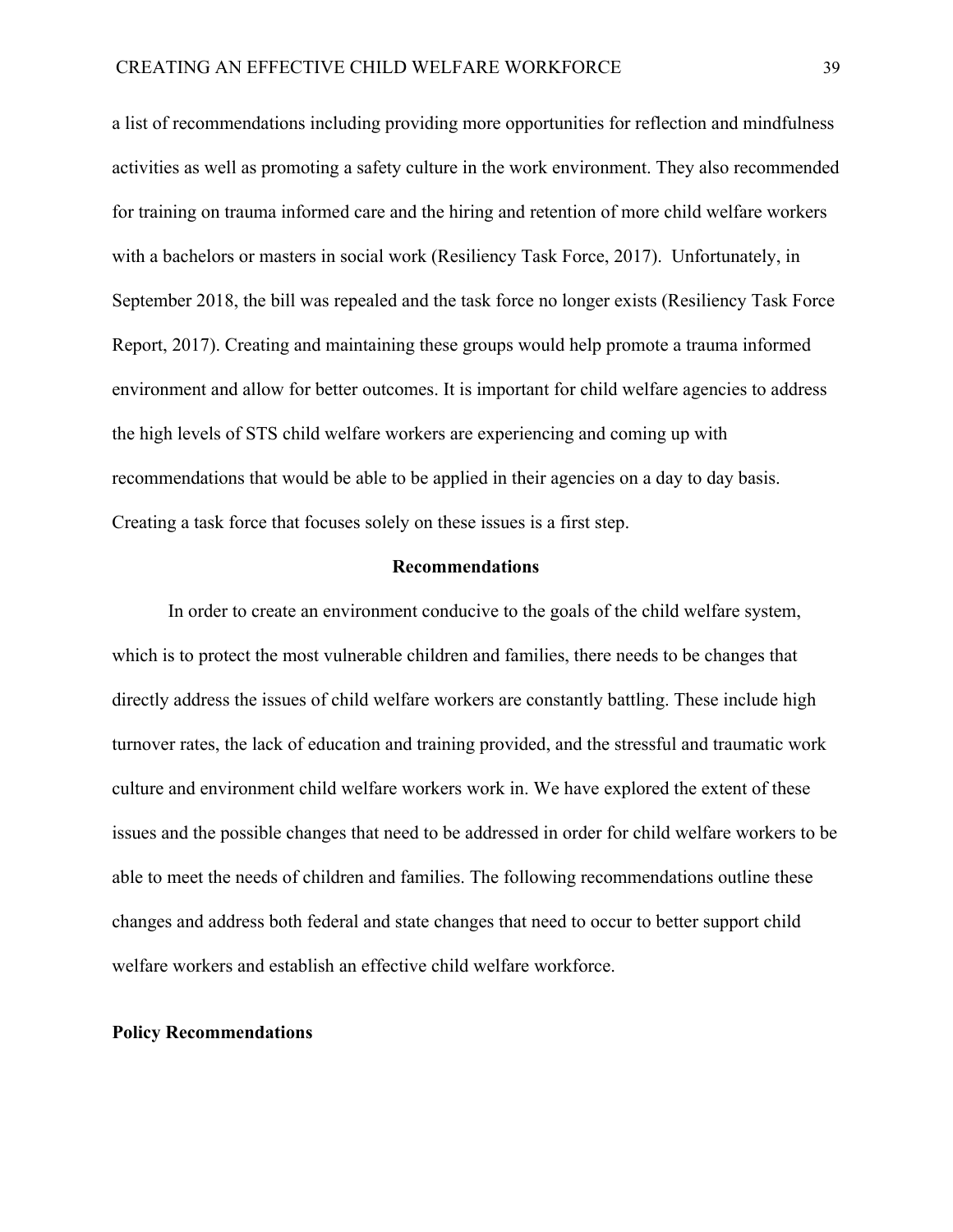**Family First Prevention Services Act.** With the recent changes in funding that focus on the Family First Prevention Services Act, it is possible that IV-E funding will limit the amount of funds that are directed to educating and training child welfare workers (Children's Defense Fund 2018; Leung and Cheung, 2018). While prevention services are important for children and families, the child welfare system has a large number of children and families who are in the currently in the system and deserve the best support. In order to support child welfare workers, the Family First Prevention Services Act should extend its reach and include a subtitle focused towards workforce development efforts something they currently do not have (Children's Defense Fund, 2018).

**Title IV-E and IV-B Changes (Increase, Flexibility and Reallocation).** As previously discussed states fund child welfare services majorly through state and local funds and primarily focus on funding efforts towards out-of-home placements. By increasing the amount of federal funds states receive from both IV-E and IV-B policies, states will be able to fund programs and services aimed at creating an effective child welfare workforce. Through increasing university partnership funds, expanding training on trauma and secondary trauma informed care, racial disparity training and efforts towards creating a safe organizational environment the well- being and safety for child welfare workers will improve tremendously. While increased funding for states, especially in low receiving states such as Massachusetts, who were among the top three states to receive the lowest amount of federal funding for child welfare services, it is recommended that states reallocate current funds to support services directly aimed at servicing child welfare workers (Rosinsky and Williams, 2016 and Leung and Cheung, 2018). It is also important that states receive more flexibility on how they can use federal funding through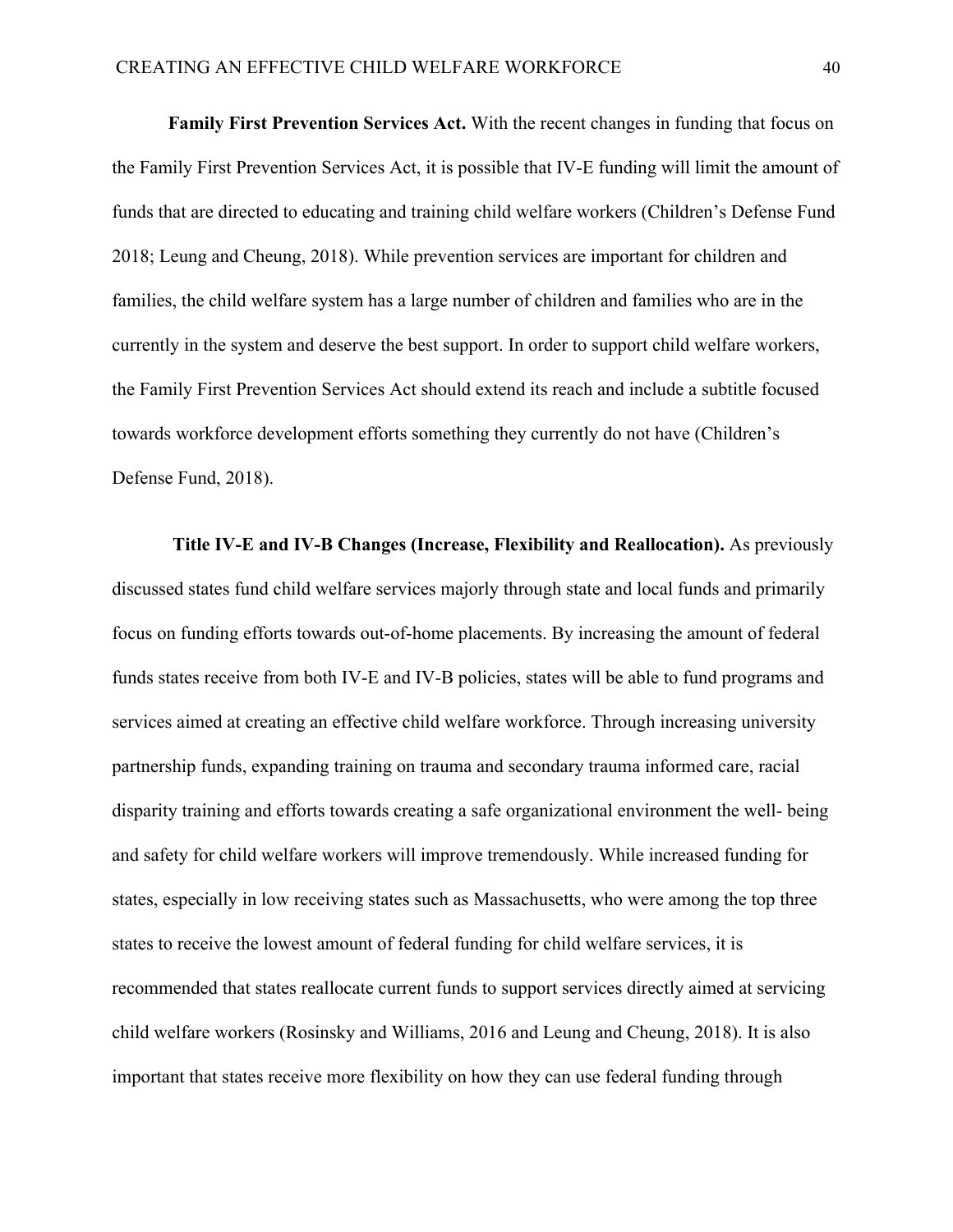lessening the strict guidelines for training reimbursement under the current matching program (Jordan and Connelly, 2016).

**Accountability***.* Along with these changes all states should have to report on how the funds are being distributed among the initiatives I will further outline in these recommendations and how they are being implemented in the daily work of child welfare workers. As previously mentioned by Blome and Steib (2007) increased accountability will not harm workers but instead allow for agencies to measure the outcomes of some of these efforts and then improve on them. As previously stated Massachusetts excluded many basic outcome measures in reports that could have helped agencies get a better idea of how to support child welfare workers (Levenson, 2018). Collecting and sharing data can often seem like an extra task for child welfare workers; however it should not be presented this way. It is important to make date entry convenient and useful for child welfare workers. Colorado created focus groups that allowed for workers to determine what data would be valuable for them to keep and what data they did not need as a form to reduce workload (Taylor et al. 2010). By demanding that states be accountable for not only how the funds are reallocated, but also what the outcomes are, the child welfare system will move in the right direction. See Appendix C for a graphic detailing the phases of accountability.

#### **Education and Training of Child Welfare Workforce**

Educational and training recommendations are trifold in that they address two large components of child welfare workforce. One, the ongoing training that child welfare workers should receive and two, the access to higher education among agencies. While increasing federal funds towards these initiatives would ideally be most beneficial to states, they can start by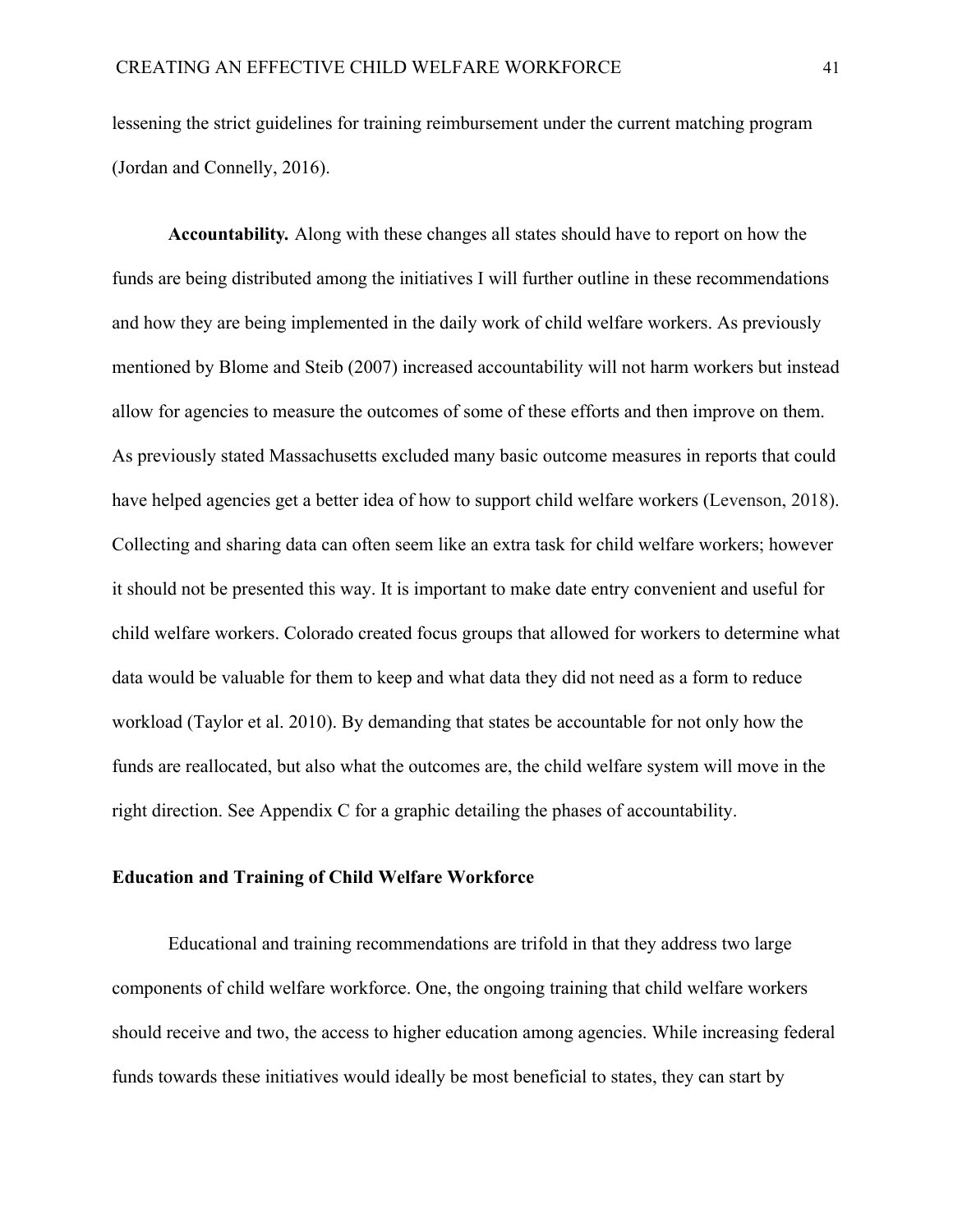re-allocating federal funds towards education and training for child welfare workers. This will help them continue to develop the skills necessary to provide the best service to children and families.

**Education.** Increasing the existence of university partnerships between child welfare agencies and universities will allow for child welfare works to continue their education and gain skills that will strengthen their role in the system and lead to less turnover. Currently only thirteen university partnerships offer the ability for child welfare workers to get their bachelors in social work or masters in social work free of cost. While these partnerships exist, they also admit very few students each year (University Partnership Program, 2019). In order for university partnerships to be successful, not only do they need to expand to various states, including Massachusetts, but they also need additional funding to support an increase amount of students in their programs. Creating more and expanding funding on existing partnership programs will strengthen the child welfare workforce and create better outcomes for the children and families the system serves (Wilson, 2014). It will also increase job satisfaction among child welfare workers which will decrease turnover (Lieberman,et al, 1988)

**Trainings***.* Advocating for continued training opportunities for child welfare workers should not be as difficult as it is. With the current matching program under Title IV-E, not all trainings including trainings on how to treat family and child behavioral issues, and conducting child abuse and neglect investigations are offered to child welfare workers (Leung and Cheung, 2018). While all child welfare workers should receive this training, trainees who enter the field should also be offered these trainings as part of their onboarding process. By not giving these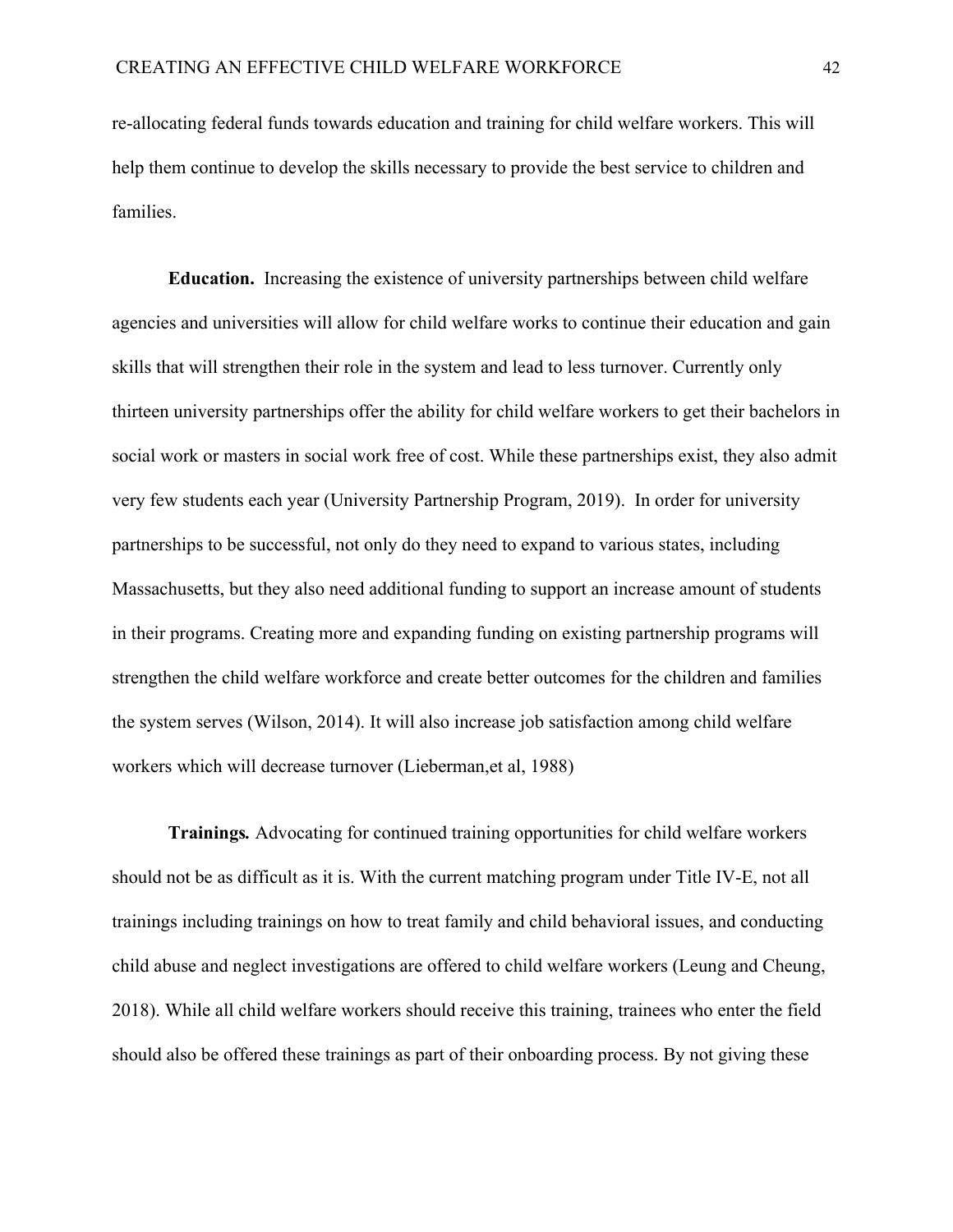trainings especially to new employees, there will continue to be higher turnover rates for both current workers and trainees (Casey Family Programs, 2017). Part of the reason why Massachusetts failed the state audit ran by Suzanne Bump was because child welfare workers did not have the knowledge of what incidents needed to be reported to the office of the child advocate (Fortier & Jones, 2017). Lastly, increasing university-agency programs efforts that allow for child welfare workers to complete trainings in a university setting could also be impactful and help states reduce turnover rates (Munson, 2016).

**Racial Disparities Trainings***.* Nationally there continues to be a change in the population of children and families who enter the child welfare system. For child welfare workers to be able to do their job adequately it is imperative that child welfare workers receive trainings that appropriately address racial disparities in the child welfare system (Lancaster and Fong, 2015). Racial inequalities in the child welfare system affect every process of the system including investigations, reporting, and out-of-home placements (See Appendix B). The ways these racial disparities manifest can be different depending on states and even smaller communities so trainings offered to child welfare workers should be specific to each community and state. As previously mentioned, while nationally African American children have higher rates of reports for abuse, in Massachusetts White and Hispanic children are reported for abuse more often (Child Welfare League of America, 2017b). Trainings implemented on racial disparities in the system need to discuss both national and local trends as a way to educate child welfare workers and reduce racial bias that can lead to child welfare workers making bad decisions.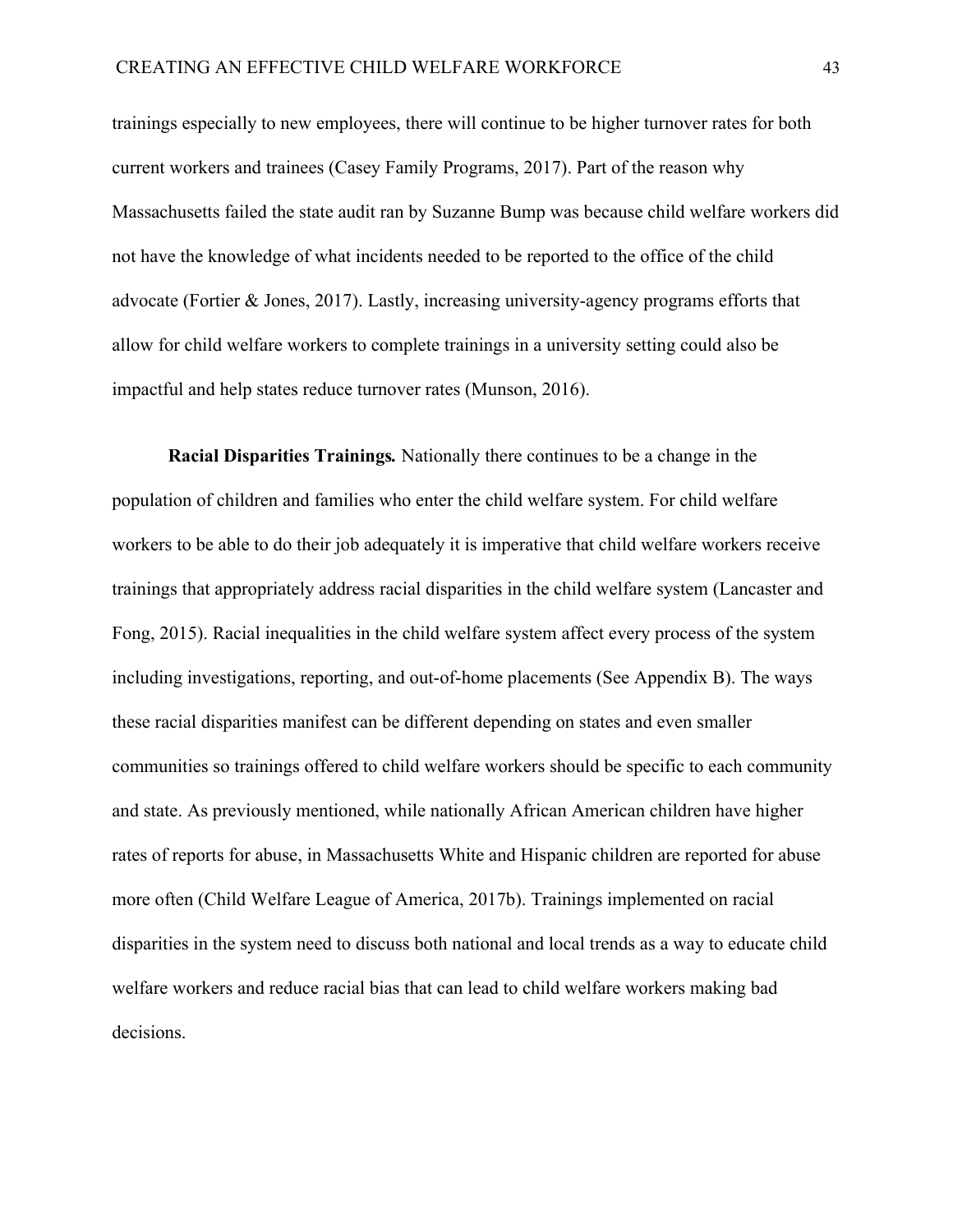## **Organizational and Safety**

**High Caseloads and Workloads***.* States across the country have started to use strategies that have proven to effectively reduce turnover rates as well as help child welfare workers manage caseloads and workloads. New Hampshire, has focused on providing social workers with an increased amount of autonomy and use of telework to do their job. It has created "positive results for employees include a better balance of field time and paperwork, fewer distractions, increased communication with the supervisor, an increased sense of team membership, less travel in some cases, greater job satisfaction, increased efficiency, and lower turnover" (Child Welfare Information Gateway, 2016a). New Jersey has implemented a streamlined process for hiring with the inclusion of a Job fest in order to maintain caseload and workload sizes at a standard level (Child Welfare Information Gateway, 2016a). Unfortunately, innovative ways to tackle these issues have been created in silos and have been different from state to state. These examples have proved to be effective for these states and should be considered by other states. Massachusetts used hiring more staff as a means to reduce workload and caseload, and were not successful as caseworkers continued to have large caseloads years later (Levenson, 2018). Recruiting and increasing staff numbers was a quick and easy attempt to mask the underlying stressors that affect the child welfare workforce, but more needs to be done to retain child welfare workers.

**Promoting Safety Culture.** Child welfare workers face external and internal stressors that make their job extremely difficult. Factors such as heavy workload and caseloads, and lack of education and training negatively impact child welfare workers, and produce symptoms of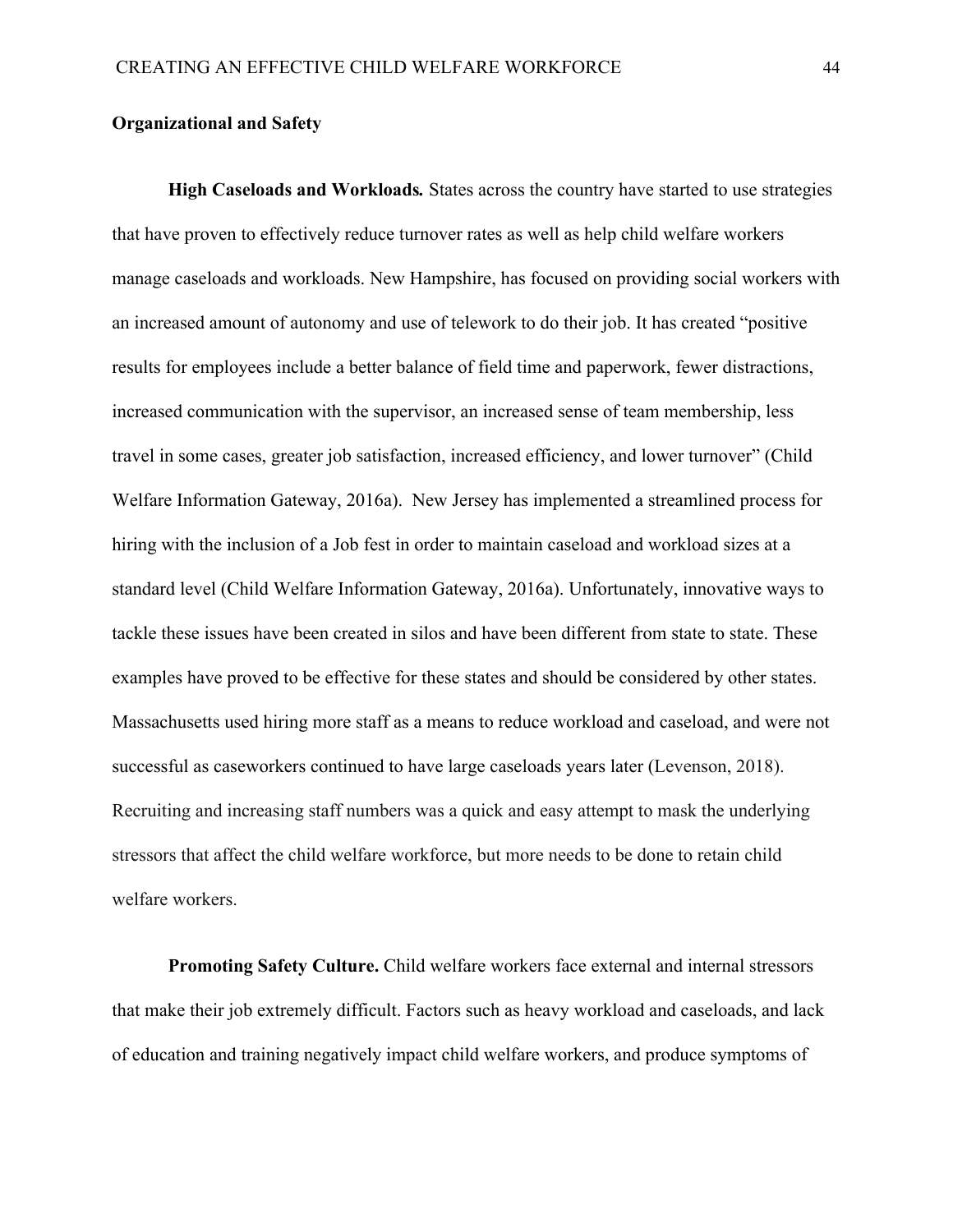burnout that lead to high turnover rates. Few agencies have looked for ways to address these issues through an increased focus on increasing morale and engaging workers in the workplace through initiatives that focus on changing attitudes and behaviors. Texas and Tennessee have implemented a safety culture initiative in order to combat some of the challenges faced by child welfare workers. Safety culture is characterized as a system of organizational values, attitudes, and behaviors that support a safe and engaged workforce (Vogus et al, 2016). Promoting a safety culture in organizations, such as in the child welfare workforce, means establishing new ways of thinking that do not put blame on workers for mistakes and accepts that risk is always emerging (Vogus et al, 2016). It allows for child welfare workers to value and use open communication as a way to continuously learn and improve. While states like Texas and Tennessee have seen the importance of creating safety cultures, these changes have yet to be adopted by other states including Massachusetts.

**Trauma Informed.** Producing a properly trauma informed workforce is essentially one of the ways to ensure and promote a safe work environment. Recognizing and addressing the impact that trauma has on children and families is the first step. Child welfare workers must be adequately trained on the importance of recognizing trauma and how to use resiliency efforts to help children and families (Child Welfare Information Gateway, 2015). Part of adapting this resiliency stance is being able to collaborate with other agencies that the child and family are a involved with to be able to collectively support them (Child Welfare Information Gateway, 2015). The ongoing trainings and education around trauma informed practices should be continuously present for child welfare workers.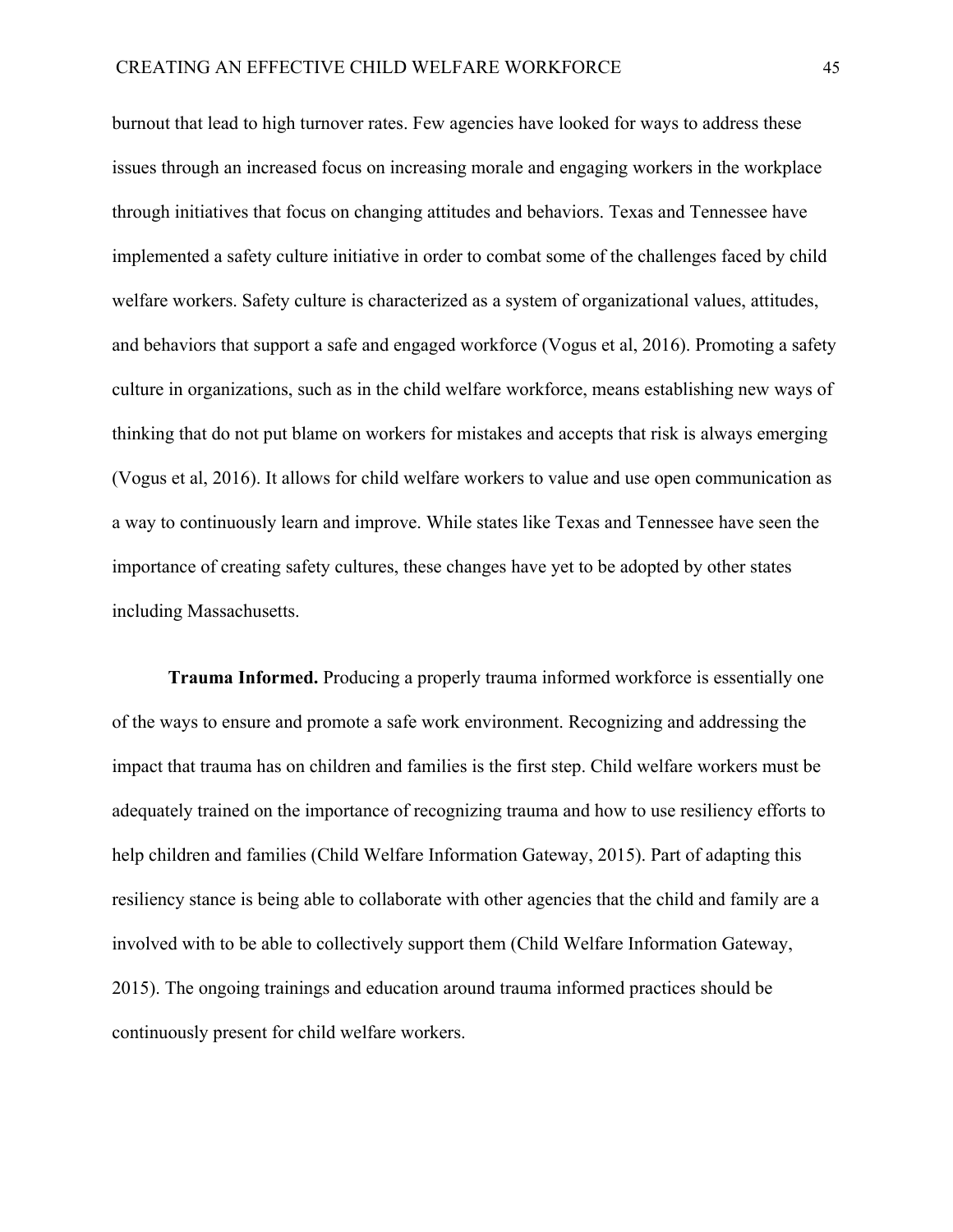**Secondary Traumatic Stress.** Addressing and finding solutions to the increased levels of STS's that child welfare workers experience is another way the child welfare workforce will promote a safe work culture and environment. Creating and maintaining a resiliency task force like the one in Colorado could be a first step for many child welfare agencies to begin to address these issues (Resiliency Task Force Report, 2017). Since every state and city is different, it is important that these task forces are representative of community members especially those who are most affected (Resiliency Task Force Report, 2017). Other efforts such as creating a peer support hotline for staff to be able to communicate with each other can be helpful especially for staff who are more resistant to openly addressing issues regarding their own trauma (Munson, 2016). Addressing and treating the effects of STS will help create an environment of resiliency and safety that is necessary for child welfare workers to be surrounded by. Creating a safety environment is a vital step in providing child welfare workers with a place for growth and development.

## **Conclusion**

A qualified and well-trained child welfare workforce can not be accomplished without the proper support. As the child welfare system remains overlooked, child welfare workers along with children and families are at risk. In order to provide quality services that children and families deserve, the needs of child welfare workers need to be addressed both on the federal and state level. Child welfare workers need to be supported enough to be able to form deep and valuable relationships with the children and families they serve. Cultivating this relationship will lead to better outcomes for all parties involved; however as demonstrated in this capstone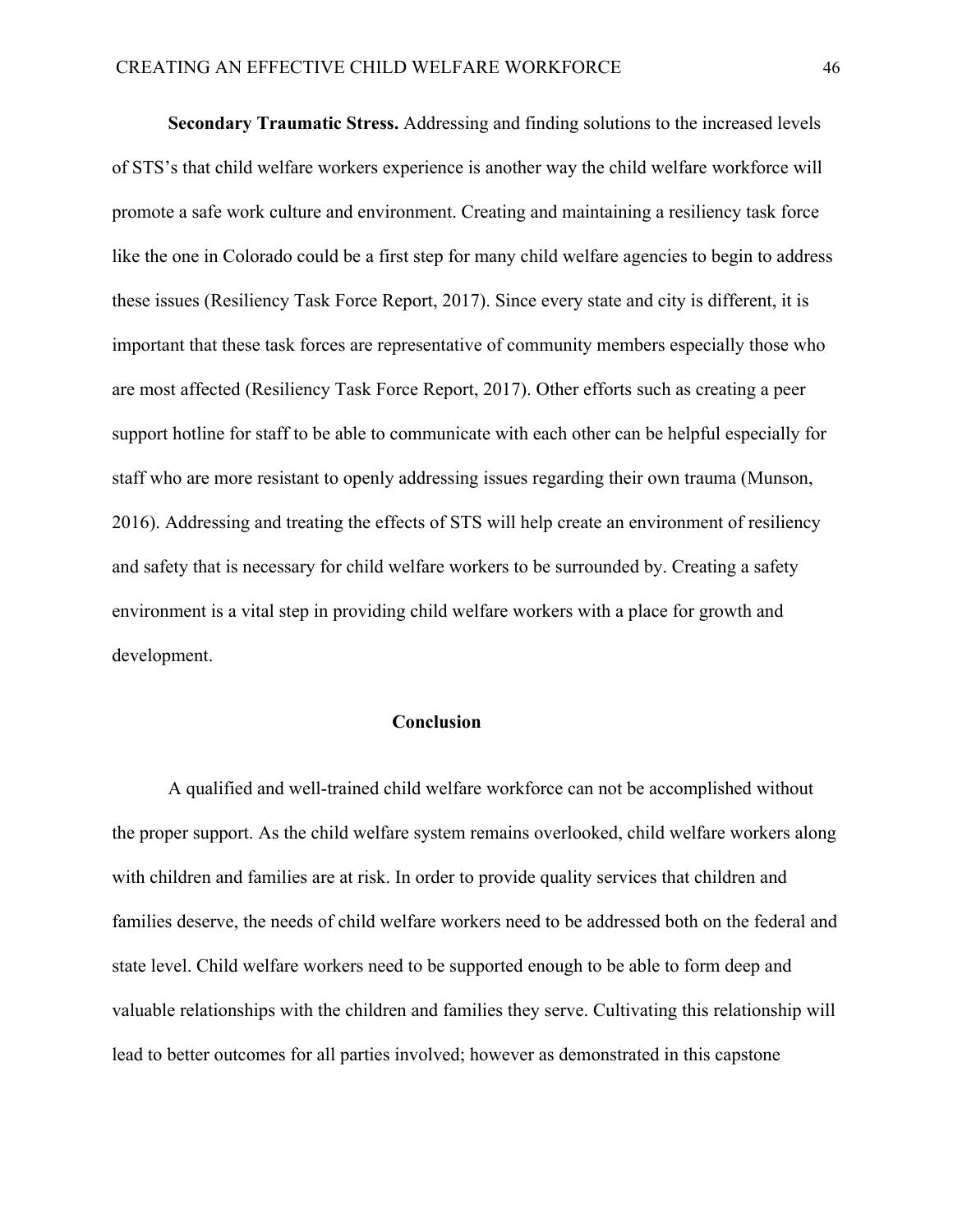support for changes in the child welfare workforce need to be made a priority. For these recommendations to have a lasting impact on the child welfare workforce, they must be intentional and implemented daily and with the overall mission in mind; which is to strengthen families and keep children safe.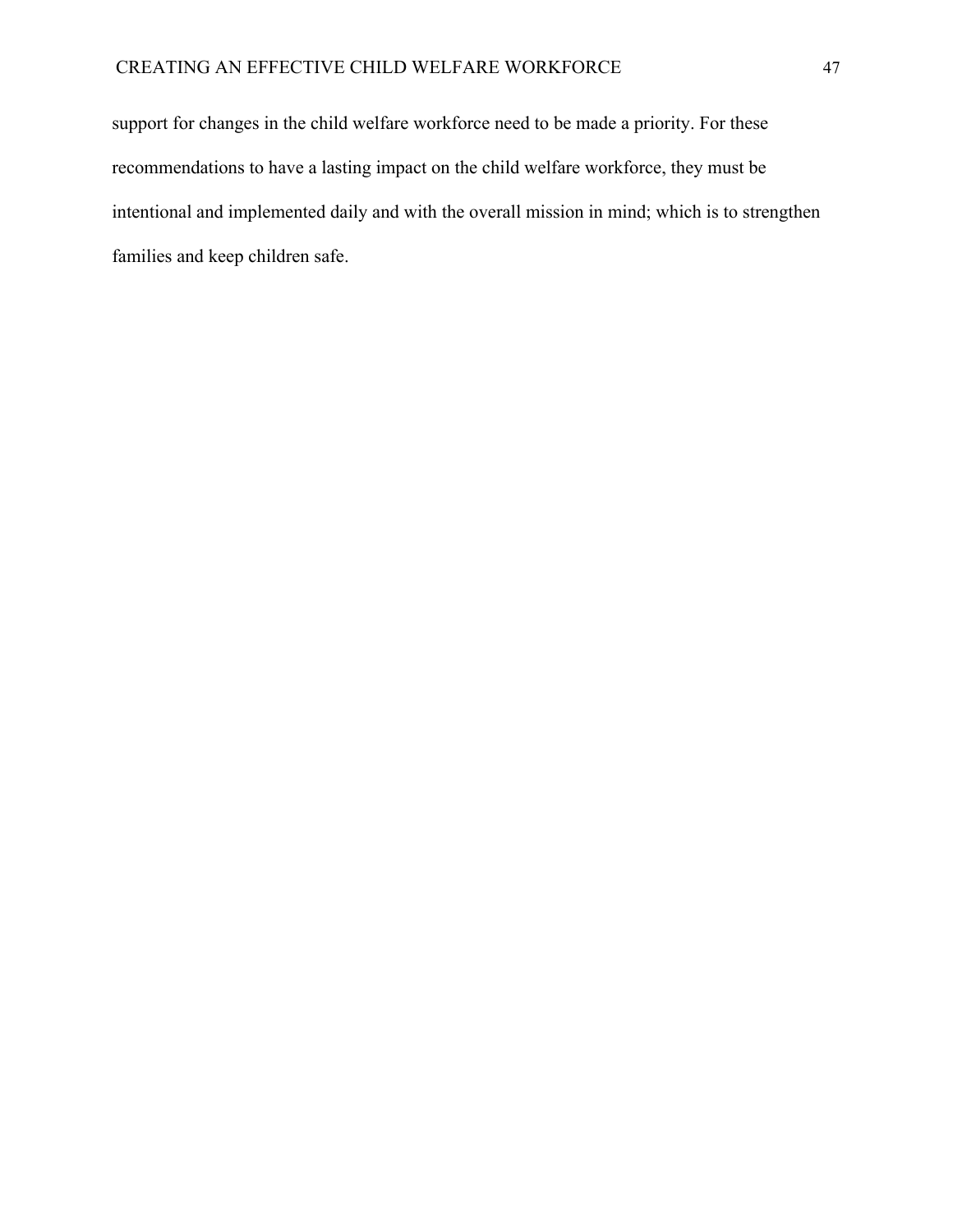#### **References**

- Annie E. Casey Foundation. (2015). 10 practices: A child welfare leader's desk guide to building a high-performing agency. [PDF File]. Retrieved from http://www.aecf.org/m/resourcedoc/aecf-10Pracrticespart1-2015.pdf
- Auerbach, C. Zeitlin,W. Augsberger,A. McGowan, B.G. Claiborne, N. Lawrence,C.K. (2014). Societal factors impacting child welfare: Validating the Perceptions of Child Welfare Scale. [PDF File].Retrieved from <http://citeseerx.ist.psu.edu/viewdoc/download?doi=10.1.1.909.8448&rep=rep1&type=pdf>
- Barth, R., Lloyd, E., Christ, S., Chapman, M., & Dickinson, N. (2008). Child welfare worker characteristics and job satisfaction. *Social Work, 53*(3), 199-209. Retrieved from <http://www.jstor.org/stable/23721719>
- Bernal, G. (2017). *The voices of families and social workers in the family reunification system*. Retrieved from https://scholarworks.lib.csusb.edu/cgi/viewcontent.cgi?referer=https://www.google.com/ &httpsredir=1&article=1516&context=etd
- Blome, W., & Steib, S. (2007). An examination of oversight and review in the child welfare system: The many watch the few serve the many*. Journal of Public Child Welfare*, 1(3), 3-26. doi: 10.1300/J479v01n03\_02
- Casey Family Programs. (2017). How does turnover affect outcomes and what can be done to address retention? [PDF File]. Retrieved from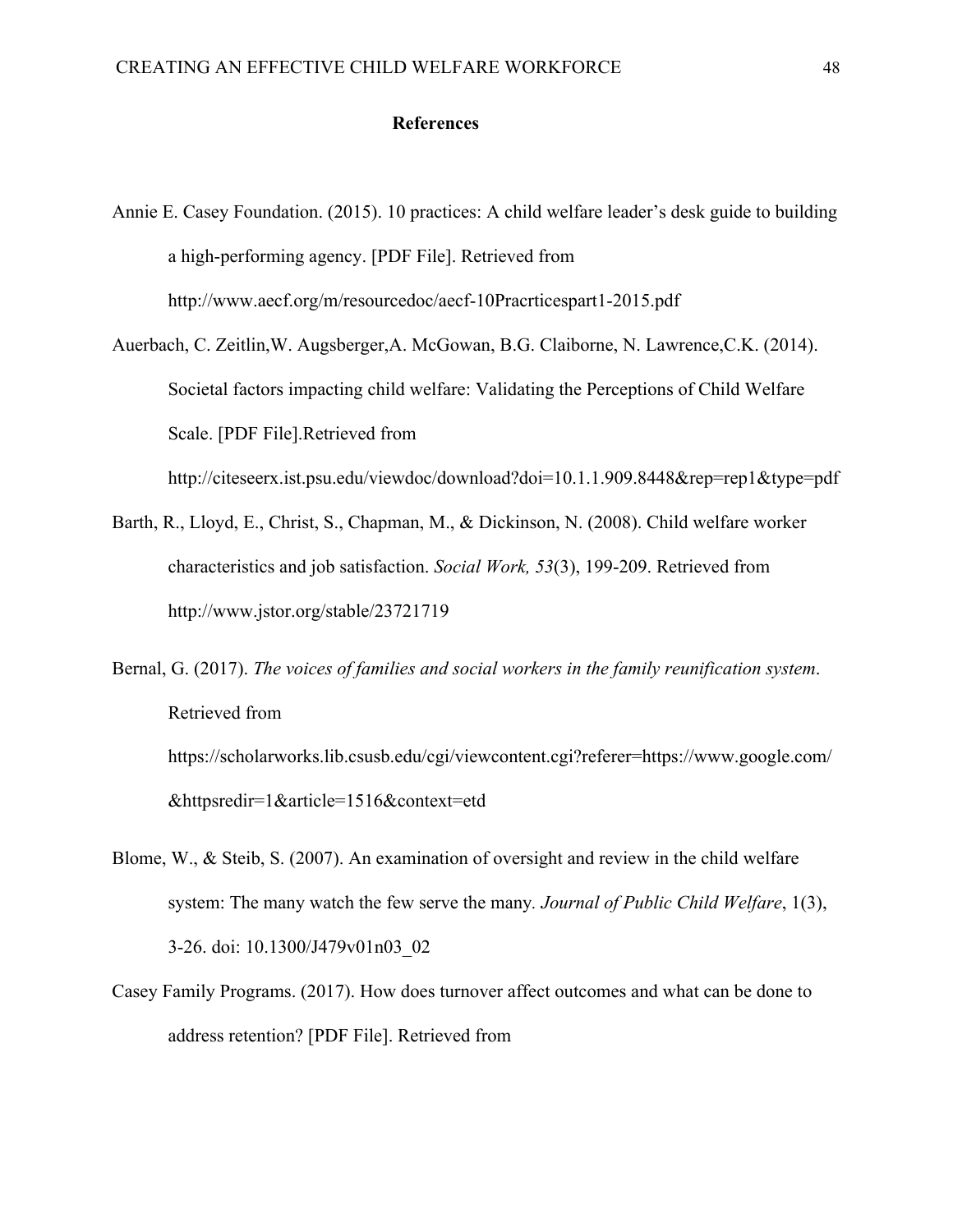https://caseyfamilypro-wpengine.netdna-ssl.com/media/HO\_Turnover-Costs\_and\_Retenti on\_Strategies-1.pdf C

- Casey Family Programs. (2018). How did Texas decrease caseworker turnover and stabilize its workforce? Retrieved from <https://www.casey.org/texas-turnover-reduction/>
- Child Maltreatment. (2017). An office of the administration for children & families. [PDF File]. Retrieved from <https://www.acf.hhs.gov/sites/default/files/cb/cm2017.pdf>
- Child Trends. (2016). Child welfare agency spending in Massachusetts. [PDF File]. Retrieved from
	- [https://www.childtrends.org/wp-content/uploads/2018/12/Massachusetts\\_SFY2016-CWF](https://www.childtrends.org/wp-content/uploads/2018/12/Massachusetts_SFY2016-CWFS_12.13.2018.pdf) [S\\_12.13.2018.pdf](https://www.childtrends.org/wp-content/uploads/2018/12/Massachusetts_SFY2016-CWFS_12.13.2018.pdf)
- Child Welfare Information Gateway. (2011). Addressing racial disproportionality in child welfare. [PDF File]. Retrieved from

[https://www.freestatesocialwork.com/articles/racial\\_disproportionality.pdf](https://www.freestatesocialwork.com/articles/racial_disproportionality.pdf)

Child Welfare Information Gateway. (2013). How the child welfare system works. [PDF File]. Retrieved from

https://www.childwelfare.gov/pubPDFs/cpswork.pdf#page=4&view=What Happens After a Report Is "Screened In"

Child Welfare Information Gateway. (2015). Developing a trauma-informed child welfare system. [PDF File]. Retrieved from

[https://www.childwelfare.gov/pubpdfs/trauma\\_informed.pdf](https://www.childwelfare.gov/pubpdfs/trauma_informed.pdf)

Child Welfare Information Gateway. (2016a). Caseload and workload management. [PDF File]. Retrieved from https://www.childwelfare.gov/pubpdfs/case\_work\_management.pdf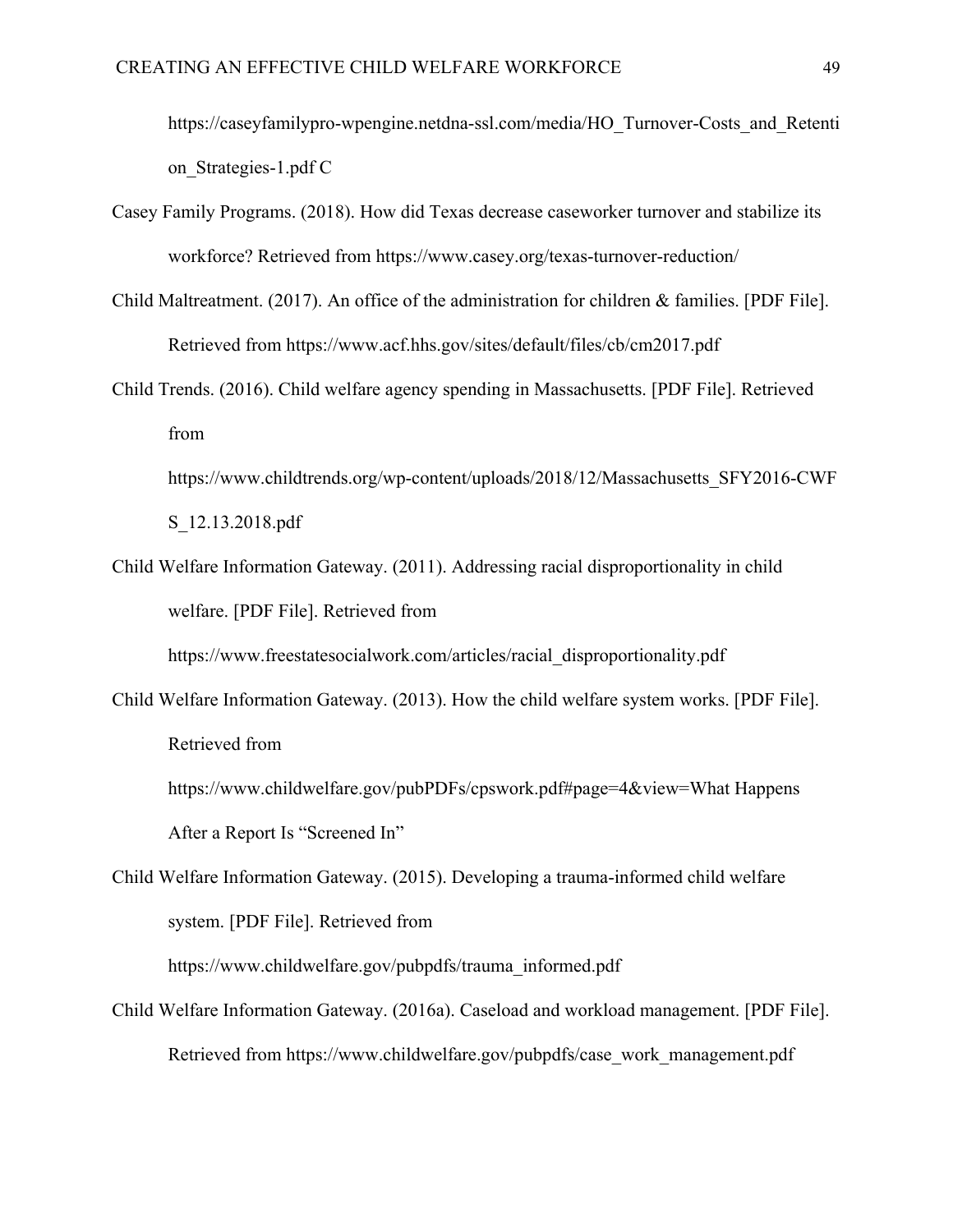Child Welfare Information Gateway. (2016b). Racial Disproportionality and Disparity in Child Welfare. [PDF File]. Retrieved from

[https://www.childwelfare.gov/pubpdfs/racial\\_disproportionality.pdf](https://www.childwelfare.gov/pubpdfs/racial_disproportionality.pdf)

Child Welfare League of America (2016). The child welfare workforce proposal. Retrieved from <https://www.cwla.org/the-child-welfare-workforce-proposal/>

Child Welfare League of America. (2017a). The danger of block grants. [PDF File]. Retrieved fro[m](https://www.cwla.org/wp-content/uploads/2017/03/The-Danger-of-Block-Grants.pdf)

<https://www.cwla.org/wp-content/uploads/2017/03/The-Danger-of-Block-Grants.pdf>

- Child Welfare League of America. (2017b). Massachusetts children 2017. [PDF File] Retrieved from<https://www.cwla.org/wp-content/uploads/2017/03/MASSACHUSETTS.pdf>
- Children's Defense Fund. (2018). The family first prevention services act historic reforms to the child welfare system will improve outcomes for vulnerable children. [PDF File]. Retrieved from

<https://www.childrensdefense.org/wp-content/uploads/2018/02/ffpsa-short-summary.pdf>

Committee on Child Maltreatment Research (2014). Policy, and Practice for the Next Decade Committee on Law and Justice; Institute of Medicine; National Research Council. *New Directions in Child Abuse and Neglect Research.* Retrieved from https://www.ncbi.nlm.nih.gov/books/NBK195980/

Cooper, L. (2005). Implications of media scrutiny for a child protection agency. *The Journal of Sociology and Social Welfare*. Vol 32 (3). Retrieved from [https://scholarworks.wmich.edu/cgi/viewcontent.cgi?referer=https://www.google.com/&](https://scholarworks.wmich.edu/cgi/viewcontent.cgi?referer=https://www.google.com/&httpsredir=1&article=3094&context=jssw) [httpsredir=1&article=3094&context=jssw](https://scholarworks.wmich.edu/cgi/viewcontent.cgi?referer=https://www.google.com/&httpsredir=1&article=3094&context=jssw)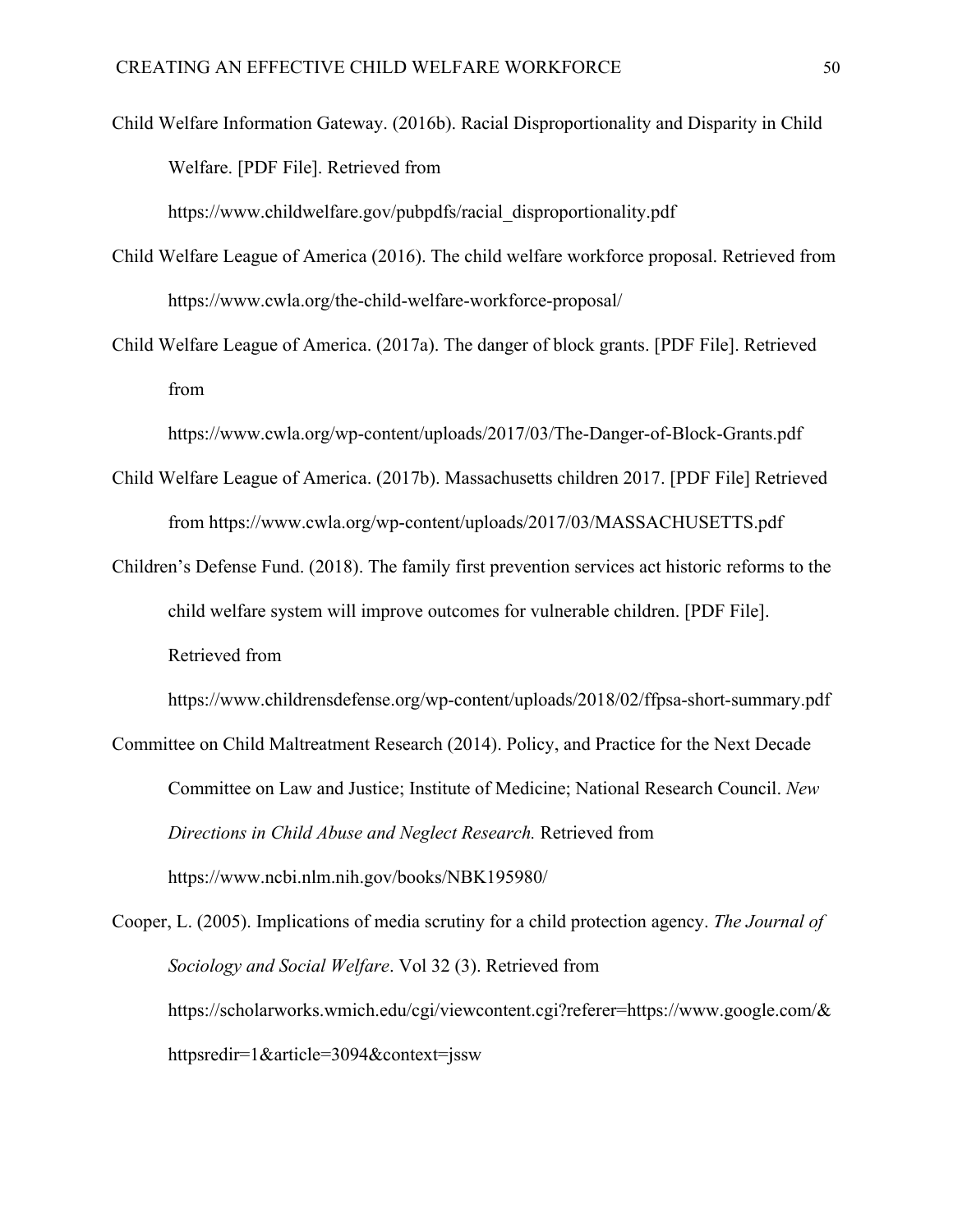Dettlaff, A., & Rycraft, J. (2010). Factors contributing to disproportionality in the child welfare system: *Views from the Legal Community. Social Work*, 55(3), 213-224. Retrieved from <http://www.jstor.org/stable/23719077>

Dickinson, NS. & Fisher, CE. (2015). Leading change: partnerships to improve the child welfare workforce. [PDF File]. Retrieved from [https://www.greateasternconsulting.com/PartnershipsImproveChildWelfareWorkforce.pd](https://www.greateasternconsulting.com/PartnershipsImproveChildWelfareWorkforce.pdf) [f](https://www.greateasternconsulting.com/PartnershipsImproveChildWelfareWorkforce.pdf)

- First Focus. (2014). Child welfare policy primer: a guide for advocates, policymakers, and others interested in child welfare policy reform.[ PDF File]. Retrieved from [https://firstfocus.org/wp-content/uploads/2014/11/Child-Welfare-Policy-Primer-Final2.pd](https://firstfocus.org/wp-content/uploads/2014/11/Child-Welfare-Policy-Primer-Final2.pdf) [f](https://firstfocus.org/wp-content/uploads/2014/11/Child-Welfare-Policy-Primer-Final2.pdf)
- Fortier, M, & Jones, T. (2017, Dec 7). Massachusetts Department of Children and Families failed to report crimes against children. *New England Coverage News*. Retrieved from: [https://www.NECN.com](https://www.necn.com/news/new-england/Report-Massachusetts-Department-of-Children-and-Families-Failed-to-Report-Crimes-Against-Children-462553093.html)
- Glisson, C., Green, P., & Williams, N. (2012). Assessing the organizational social context of child welfare systems: *Implications for research and practice. Child Abuse & Neglect*, 36, 621-632. Retrieved from

https://www.sciencedirect.com/science/article/abs/pii/S0145213412001421?via%3Dihub

HaeJung K. & Hopkins, K.M (2015). Child welfare workers' personal safety concerns and organizational commitment: *The Moderating Role of Social Support, Human Service organizations: Management, Leadership & Governance*, 39:2, 101-115. doi: [10.1080/23303131.2014.987413](https://doi.org/10.1080/23303131.2014.987413)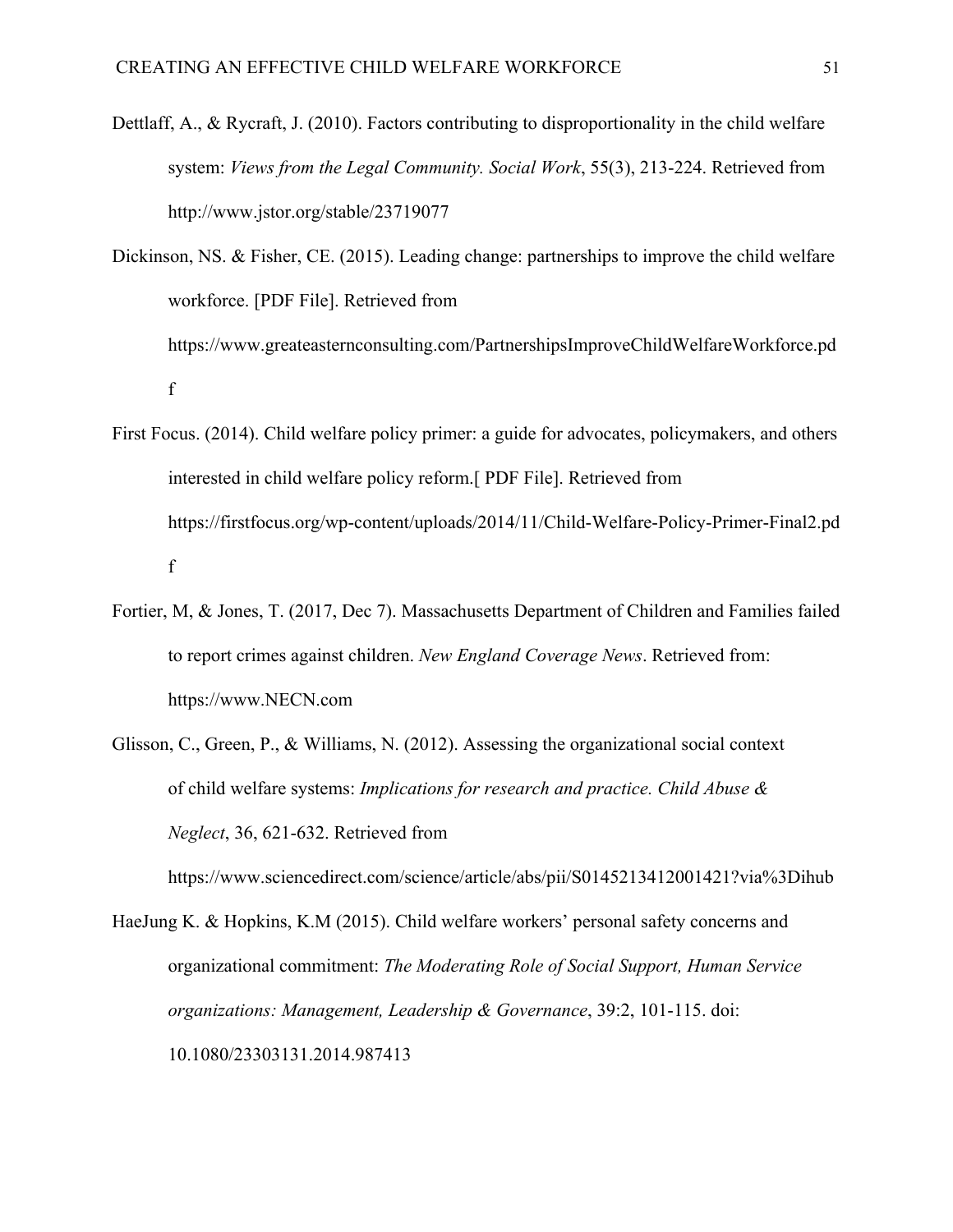Hansung, K. & Stoner, M. (2008). Burnout and turnover intention among social workers: effects of role stress, job autonomy and social support, *Administration in Social Work*, 32:3, 5-25. doi: 10.1080/03643100801922357

House Bill 17-283. (2017). An act.[PDF File]. Retrieved from

[https://msudenver.edu/media/content/departmentofsocialwork/2017A\\_1283\\_signed.pdf](https://msudenver.edu/media/content/departmentofsocialwork/2017A_1283_signed.pdf)

Jordan, E. & Connelly, D.D. (2016.) An introduction to child welfare funding and how states use it. [PDF File]. Retrieved from [https://www.childtrends.org/wp-content/uploads/2016/01/2016-01IntroStateChildWelfare](https://www.childtrends.org/wp-content/uploads/2016/01/2016-01IntroStateChildWelfareFunding.pdf) [Funding.pdf](https://www.childtrends.org/wp-content/uploads/2016/01/2016-01IntroStateChildWelfareFunding.pdf)

Lancaster, L., & Fong, R. (2015). Disproportionality and disparities in the public child welfare System. *Addressing Racial Disproportionality and Disparities in Human Services*. doi:10.7312/fong16080-008

Leblanc, S. (2015, Nov 17). Baby Doe Case prompts new child welfare protocols in Massachusetts. *The Associated Press*. Retrieved from http://www.wickedlocal.com

Leung, P. & Cheung, M. (2018). Title IV-E education past, present and future of public child welfare, *Journal of Public Child Welfare*, 12:3, 233-237. doi: [10.1080/15548732.2018.1467860](https://doi.org/10.1080/15548732.2018.1467860)

Levenson, M. (2018). Child-protection agency is making progress, but challenges remain. *Boston Globe*. Retrieved from https://www.bostonglobe.com

Lieberman, AA. Hornby, H. & Russell, M. (1988). Analyzing the educational backgrounds and work experiences of child welfare personnel: a national study. *Social Work.* <https://doi.org/10.1093/sw/33.6.485>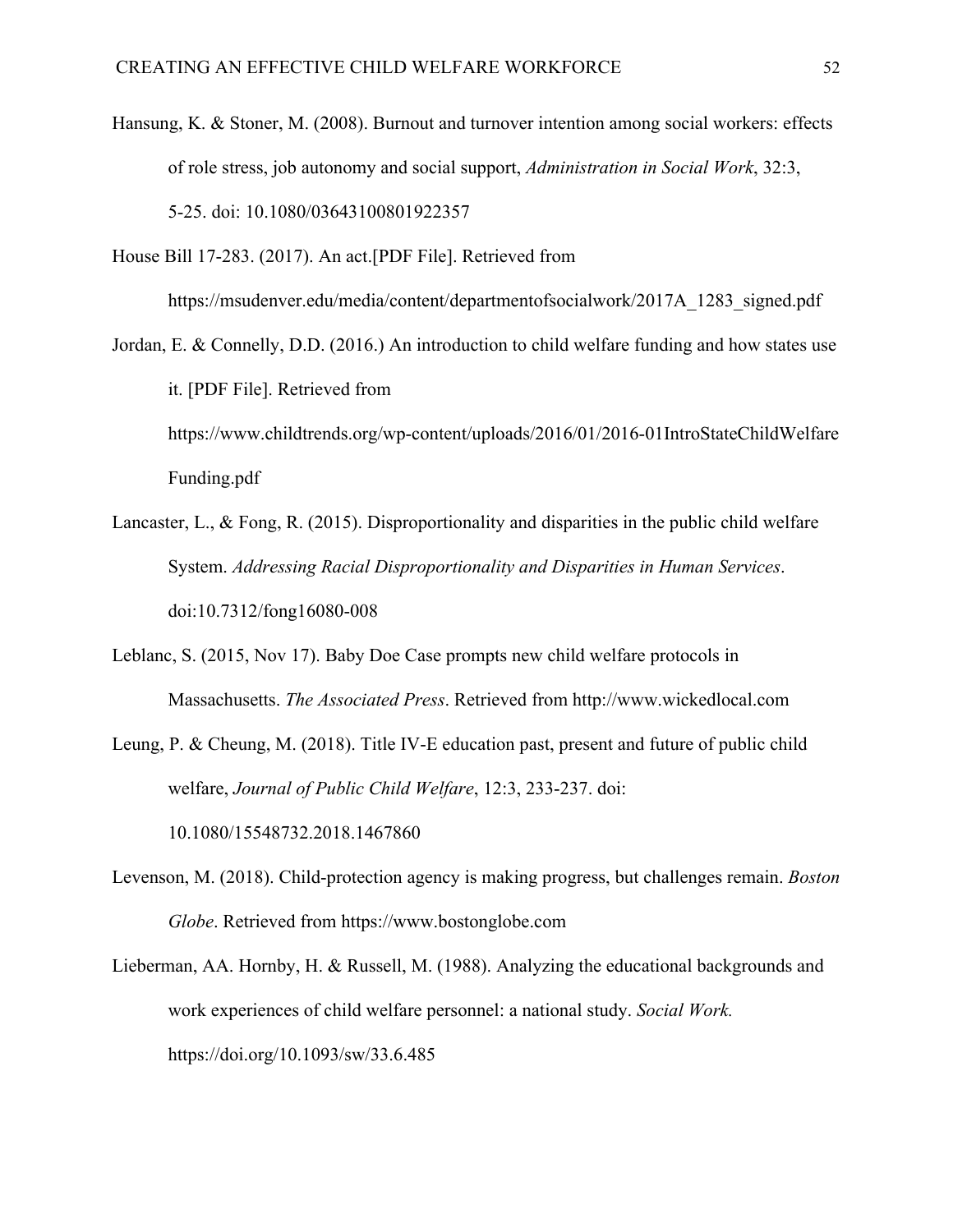Marx, J & Wells, M.  $(2013)$ . University-state child welfare training partnerships: the challenge of matching dollar contributions. Adm. Sci, 3, 221-236. Retrieved from <https://scholars.unh.edu/>

Moss, B. (2015). Governor Baker, Frontline Child Protection Workers Announce DCF Reforms. *Commonwealth of Massachusetts.* Retrieved from [https://www.mass.gov/news/governor-baker-frontline-child-protection-workers-announce](https://www.mass.gov/news/governor-baker-frontline-child-protection-workers-announce-dcf-reforms) [-dcf-reforms](https://www.mass.gov/news/governor-baker-frontline-child-protection-workers-announce-dcf-reforms)

- Mumpower, J. (2010). Disproportionality at the front end of the child welfare services system. An analysis of rates of referrals, "hits", "misses" and "false alarms". *Journal of Health and Human Services Administration,* 33(3), 364-405. Retrieved from <http://www.jstor.org/stable/25790786>
- Munson, S. (2016). NJ DCF workforce report: A commitment to child welfare excellence through comprehensive workforce & leadership development [PDF File]. *Rutgers School of Social Work, Institute for Families*. Retrieved from

https://www.nj.gov/dcf/childdata/exitplan/NJ.DCF.Workforce.Report\_2015-2016.pdf

- Myers, J. (2008). A short history of child protection in america. [PDF File]. Retrieved from https://www.americanbar.org/content/dam/aba/publishing/insights\_law\_society/ChildProt ectionHistory.authcheckdam.pdf
- National Association of Social Workers. (2015). Issue: strengthen child welfare service delivery to enhance child and family well-being. Retrieved from <https://www.socialworkers.org/LinkClick.aspx?fileticket=SJfcEQU6Br4%3d>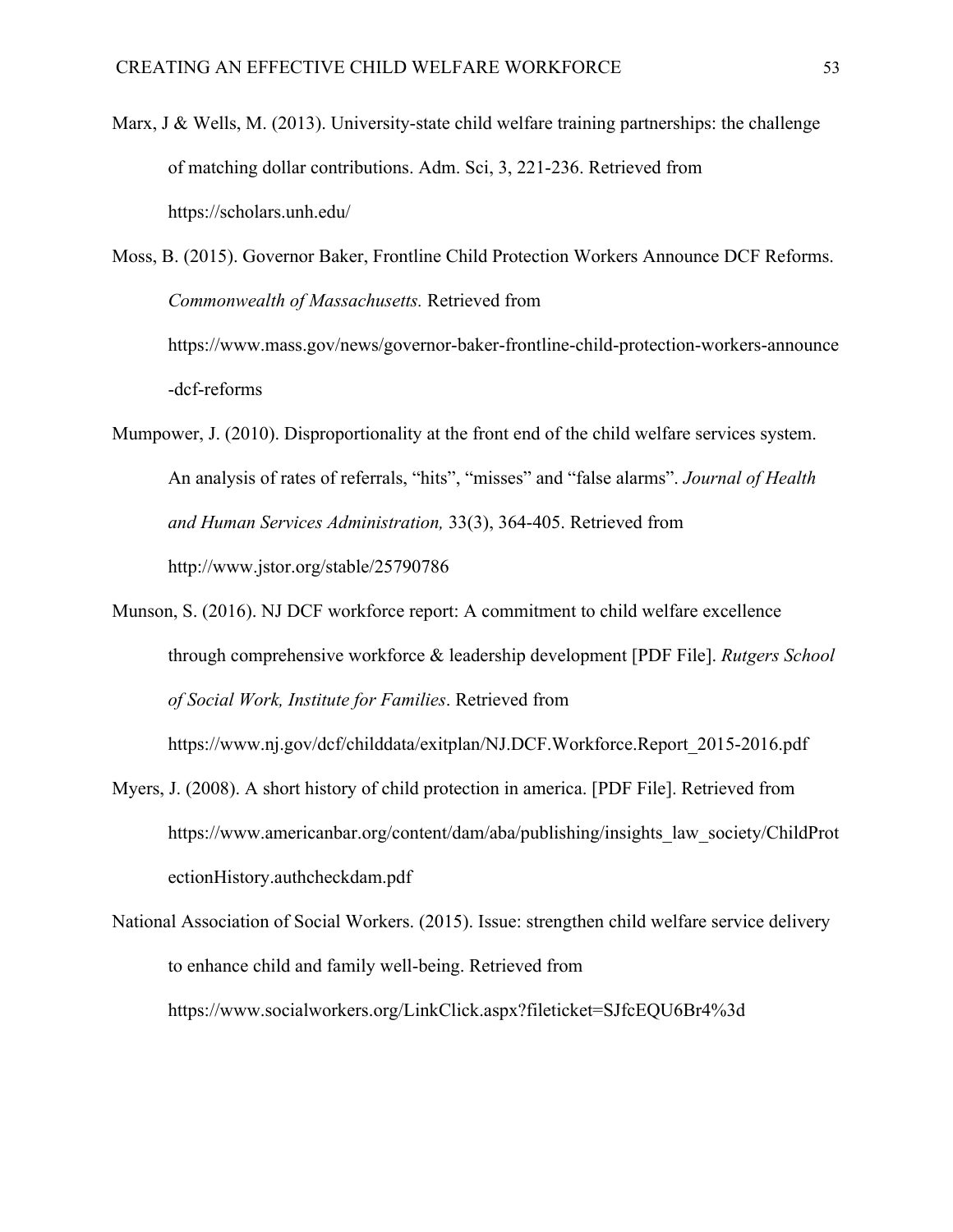National Child Welfare Workforce Institute. (2011). Secondary traumatic stress. [PDF File] Retrieved from

[https://www.ncwwi.org/files/Secondary\\_Traumatic\\_Stress\\_1pager\\_20.pdf](https://www.ncwwi.org/files/Secondary_Traumatic_Stress_1pager_20.pdf)

- National Child Welfare Workforce Institute. (2018.) Why the workforce matters [PDF File]. Retrieved from [http://ncwwi.org/files/Why\\_the\\_Workforce\\_Matters.pdf](http://ncwwi.org/files/Why_the_Workforce_Matters.pdf)
- Patel, D. McClure, M. Phillips,S & Booker, DD. (2017). Child protective services workforce analysis and recommendations. [PDF File]. Retrieved from https://www.texprotects.org/media/uploads/improving the protection of texas children workforce analysis. january 2017 final release.pdf
- Payne, JJ. (2014). Beyond quick fixes: what will it really take to improve child welfare in america? [PDF File]. Retrieved from [http://www.publicconsultinggroup.com/media/1352/child welfare](http://www.publicconsultinggroup.com/media/1352/child%20welfare%20workers_are_first_responders_whitepaper.pdf) workers are first responders whitepaper.pdf
- Resiliency Task Force Report. (2017). Task force to examine workforce resiliency in the child welfare system. [PDF File]. Retrieved from https://msudenver.edu/media/content/departmentofsocialwork/FINAL\_ReportHB17\_128 3ResiliencyTaskforce.pdf
- Ringel, JS., Schultz, D., Mendelsohn J., Brooks, SH., Sieck, Katharine., Edochie I., & Davis L. (2017). Improving children's lives: balancing investments in prevention and treatment in the child welfare system. Retrieved from [https://www.rand.org/pubs/research\\_briefs/RB9949-1.html.](https://www.rand.org/pubs/research_briefs/RB9949-1.html)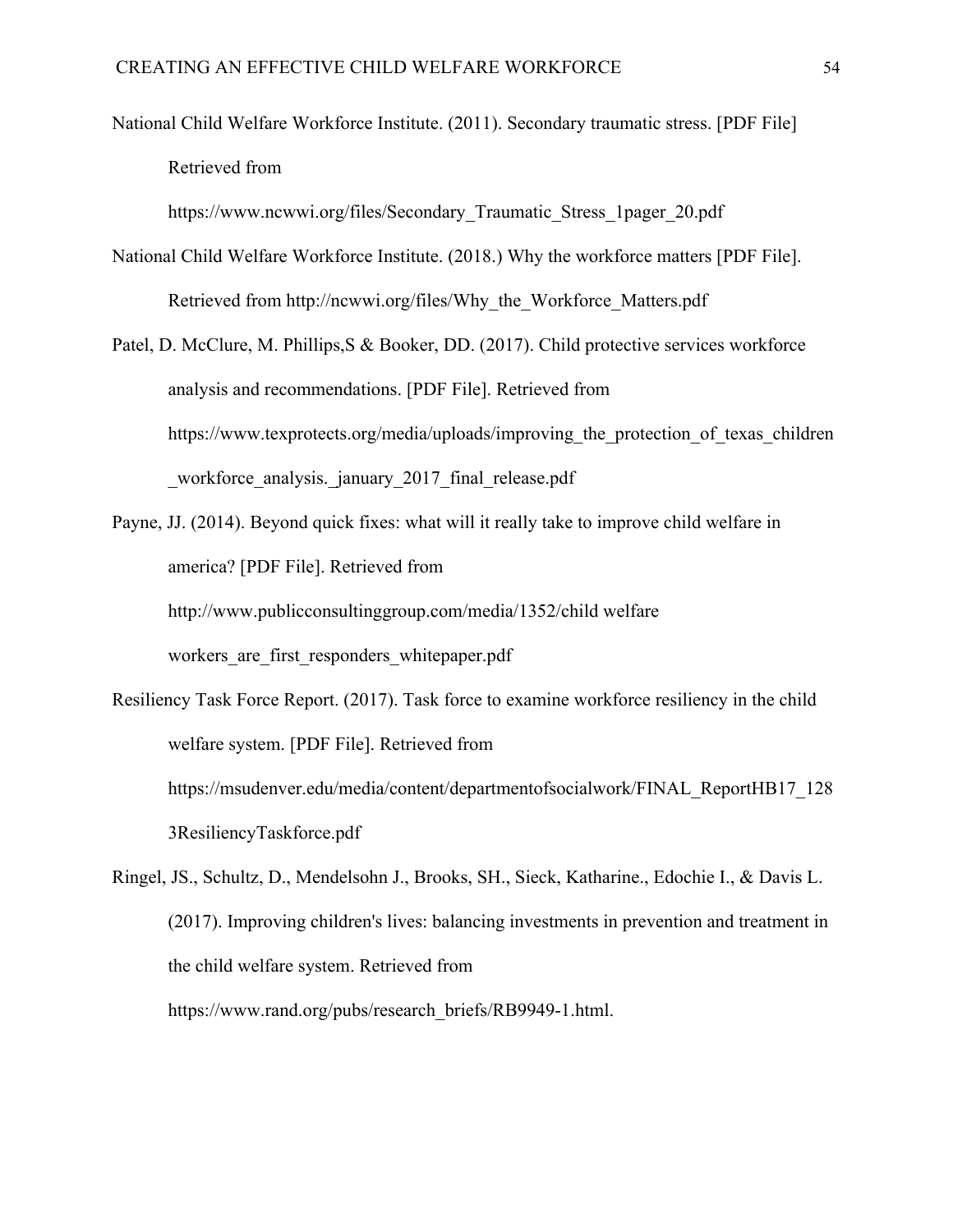- Rosinsky, K. & Williams, CS. Child welfare financing SFY 2016. [PDF File]. Retrieved from https://www.childtrends.org/wp-content/uploads/2018/12/CWFSReportSFY2016\_ChildT rends\_December2018.pdf
- Social Work Guide. (2019). Massachusetts social work requirements degree. Retrieved from https://www.socialworkguide.org/licensure/massachusetts/
- Social Work Policy Institute. (2012). Educating social workers for child welfare practice. Retrieved from https://www.socialworkers.org/LinkClick.aspx?fileticket=1m8kTUtr9sQ%3D&portalid= 0
- Strand, VC. & Popescu, M. (2018). An effective pedagogy for child welfare education. *Journal of Public Child Welfare,* 12:3, 398-410, DOI: [10.1080/15548732.2018.1447530](https://doi.org/10.1080/15548732.2018.1447530)
- Sudol, T. (2009). Workforce issues in child welfare. National Resource Center for Family-Centered Practice and Permanency Planning. A Service of Children's Bureau/ACF/DHHS. Retrieved from

http://www.hunter.cuny.edu/socwork/nrcfcpp/info\_services/Sudol\_Info%20Pack\_Workf orce%20Issues\_Aug%202009.pdf

- Taylor, P., Harrington, P., & Zajac, J. (2010). Accountability. [PDF File].Child Welfare. Retrieved from https://www.childwelfare.gov/pubPDFs/accountability.pdf
- University Partnership Program. (2019). University of New Hampshire [PDF File]. Retrieved from [https://chhs.unh.edu/sites/default/files//up\\_brochure\\_updated\\_2017.pdf](https://chhs.unh.edu/sites/default/files/up_brochure_updated_2017.pdf)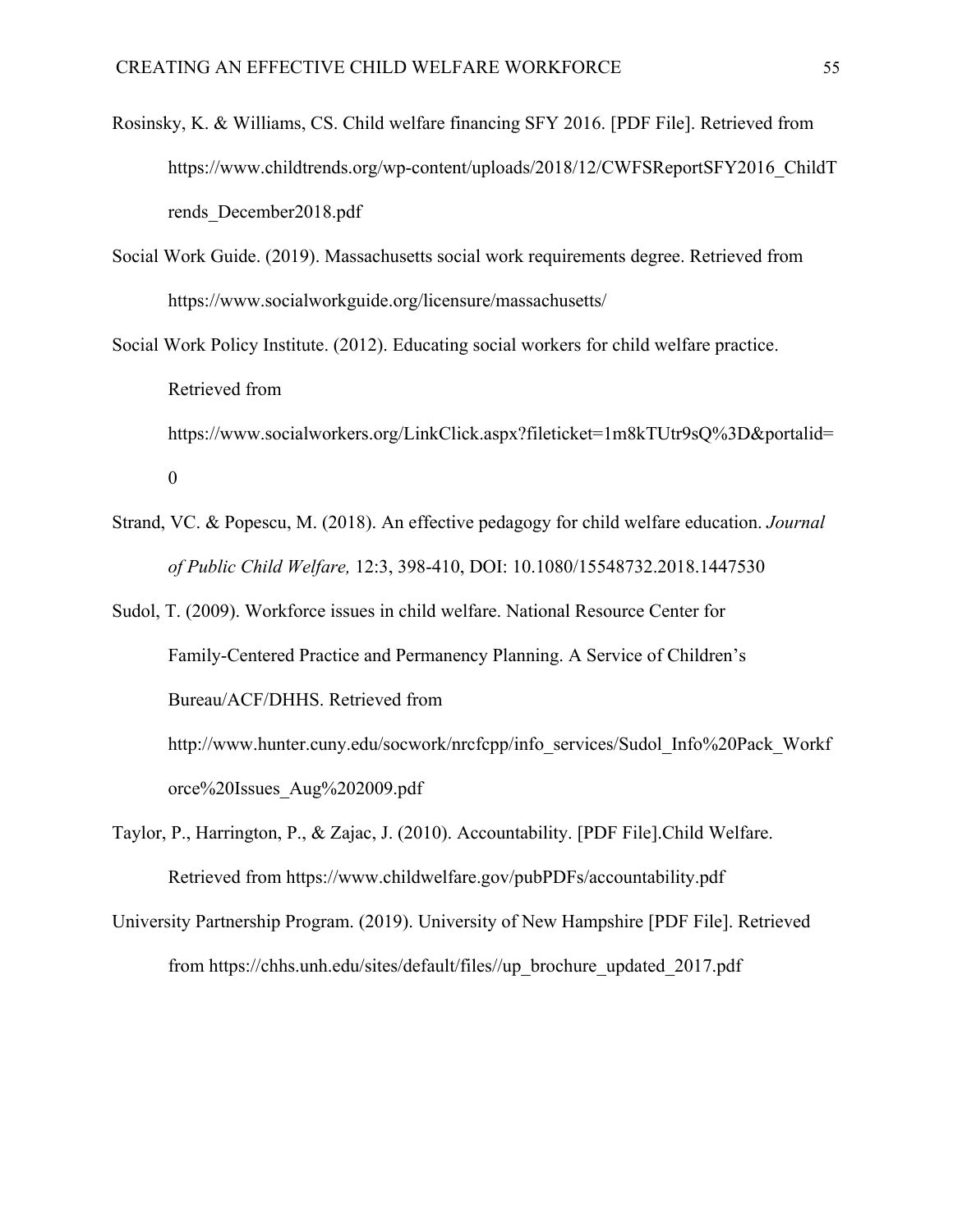- Vogus, T., Cull, Michael & E. Hengelbrok, Noel & J. Modell, Scott & Epstein, Richard. (2016). Assessing safety culture in child welfare: Evidence from Tennessee. *Children and Youth Services Review*. 65. 94-103. 10.1016/j.childyouth.2016.03.020.
- Whitaker, TR., Reich, S., Reid, LV., Williams, M & Woodside, C. (2004). If you are right for the job, it's the best job in the world. *National Association of Social Workers*. Retrieved from [https://www.socialworkers.org/LinkClick.aspx?fileticket=Mr2sd4diMUA%3D&portalid](https://www.socialworkers.org/LinkClick.aspx?fileticket=Mr2sd4diMUA%3D&portalid=0)  $=0$
- Whitaker, TR. (2012). Professional social workers in the child welfare workforce: findings from NASW. *Journal of Family Strengths*: Vol. 12: Iss. 1, Article 8. Retrieved from http://digitalcommons.library.tmc.edu/jfs/vol12/iss1/8
- Wilson, G. (2014). Building partnerships in social work education: Towards achieving collaborative advantage for employers and universities*. Journal of Social Work*, 14(1), 3-22. https://doi.org/10.1177/1468017313475547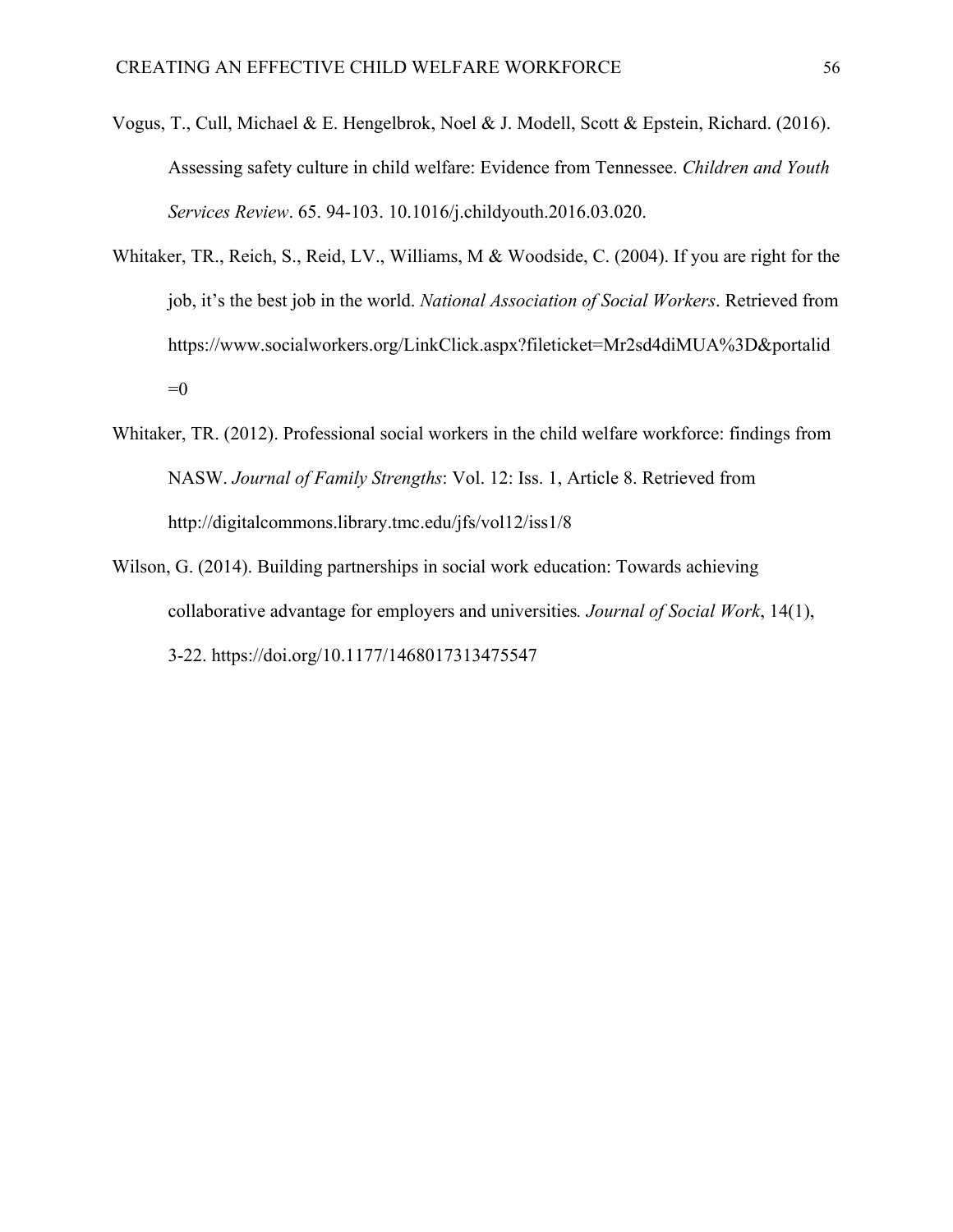## **APPENDIX A**



Source: National Association of Social Workers, 2015

The figure above shows how the increasing demands in the workplace have overwhelmingly affected child welfare workers and created symptoms of burnout and large sentiments of workers wanting to leave their jobs. This continued dissatisfaction create harmful working conditions but also alarming consequences for the children and families. As the figure states it is important to look at how the stressors child welfare social workers face represent the bigger picture meaning the child welfare system as a whole and its impact on this system.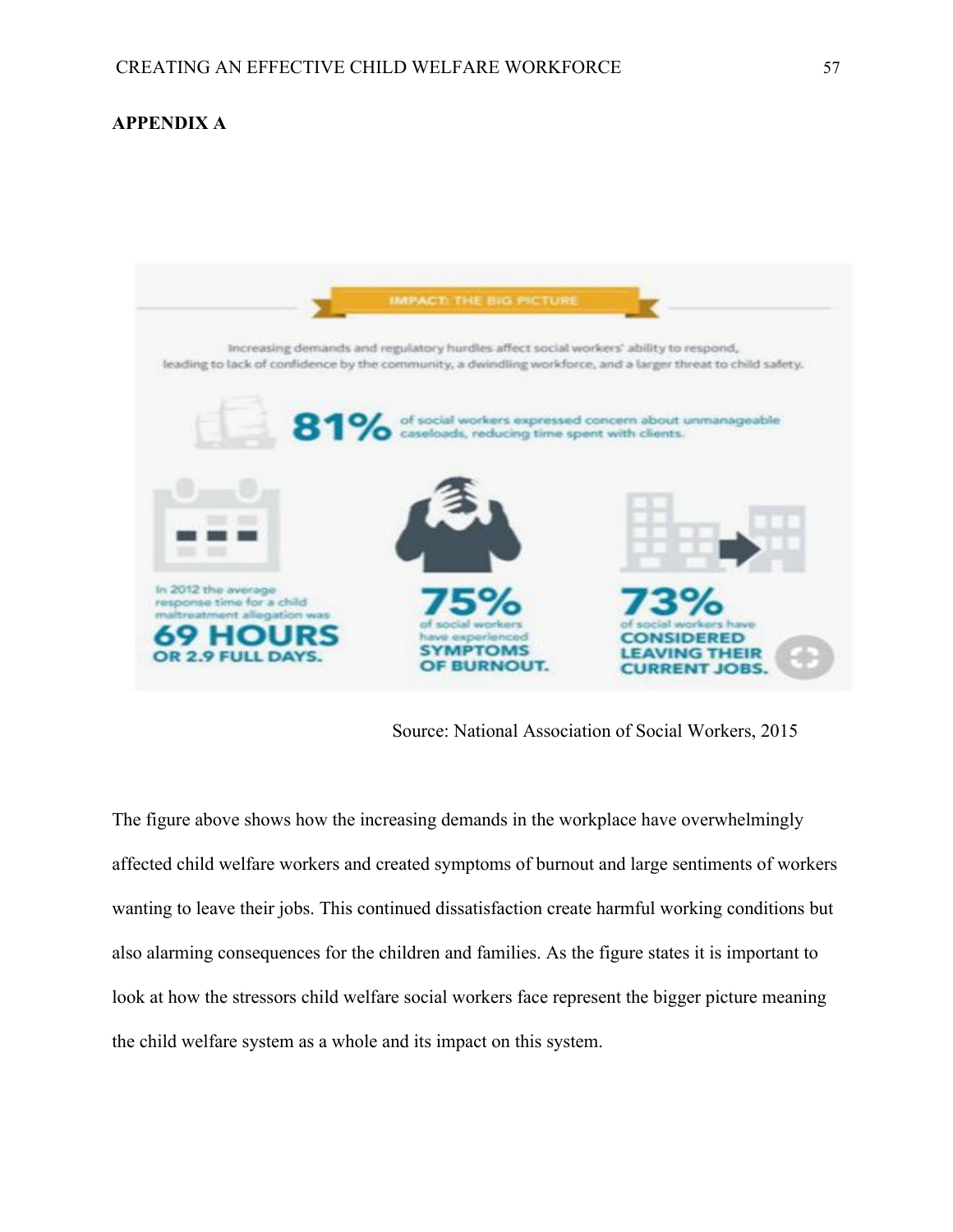## **APPENDIX B**



Source: National Child Welfare Workforce Institute, 2017

As shown in figure above children and families of color continue to be discriminated against when it comes to many aspects of the child welfare system. As shown in the image they experience higher amounts of reporting as well as an increase in out- of -home placements. This drastic change has brought about many fixed feelings about what will happen to the child welfare system. Understanding the racial inequality that exists in the child welfare system should be addressed locally be each state.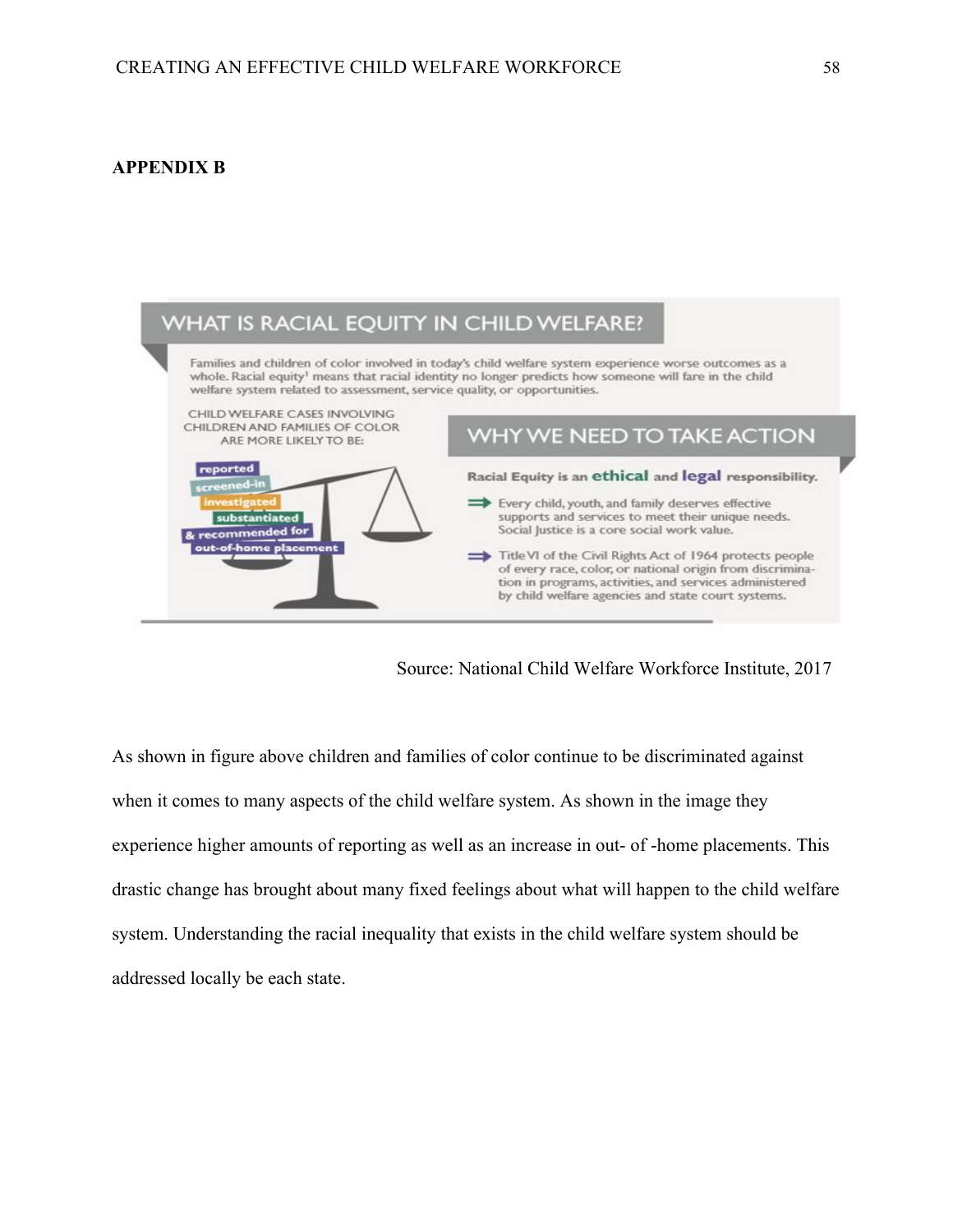## **APPENDIX C**



Source: Taylor, P., Harrington, P., & Zajac, J. (2010)